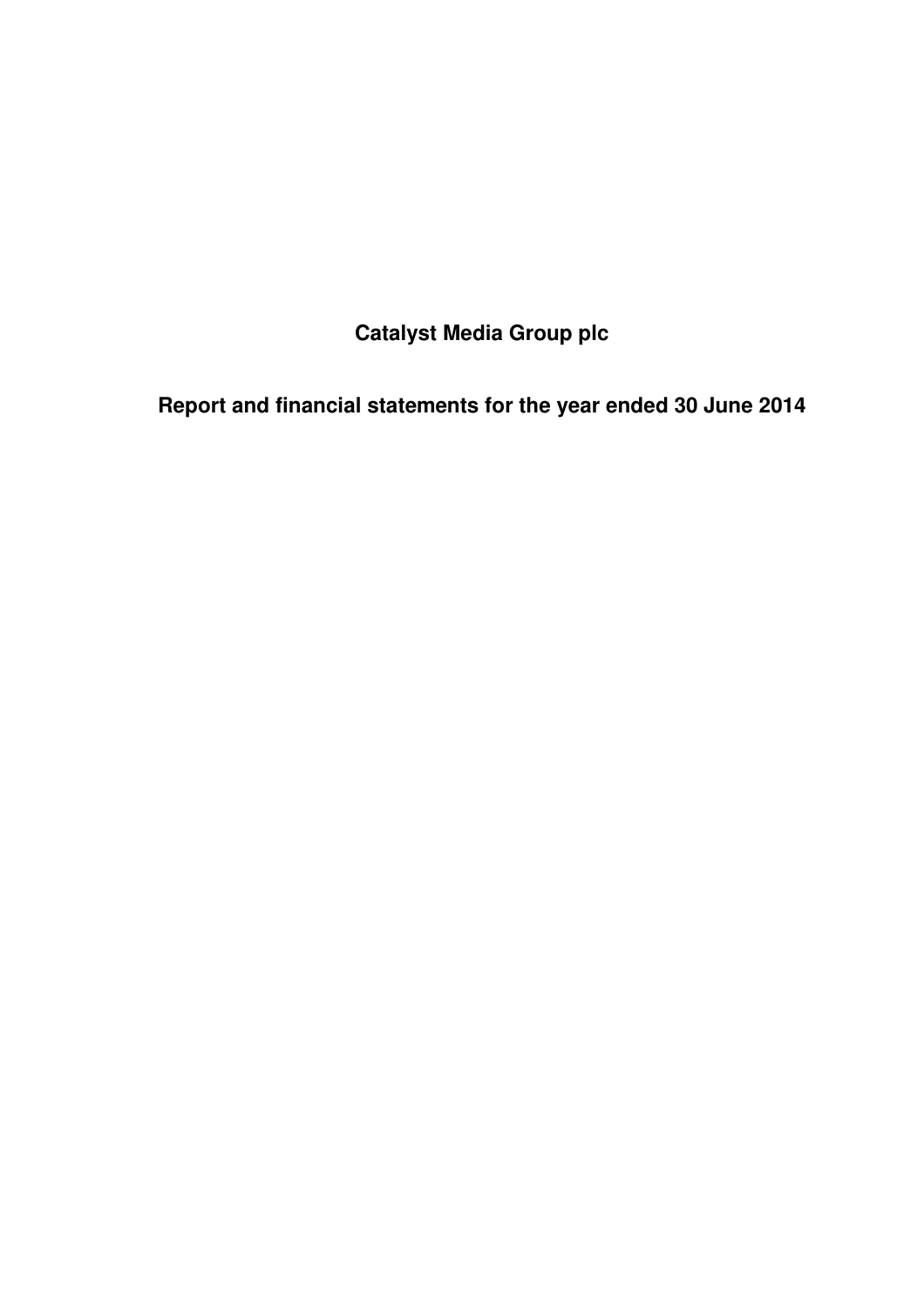|                                                | Page:          |
|------------------------------------------------|----------------|
| Directors, Secretary and Advisors              | 2              |
| Chairman's statement                           | 3              |
| Strategic report                               | $\overline{7}$ |
| Directors' report                              | 9              |
| Independent auditors' report                   | 12             |
| Consolidated statement of comprehensive income | 14             |
| Consolidated statement of financial position   | 15             |
| Consolidated statement of cash flows           | 16             |
| Company statement of financial position        | 17             |
| Company statement of cash flows                | 18             |
| Notes forming part of the financial statements | 19             |
| Consolidated statement of changes in equity    | 39             |
| Company statement of changes in equity         | 41             |
| Notice of Annual General Meeting               | 43             |
| Form of Proxy                                  | 46             |

**\_\_\_\_\_\_\_\_\_\_\_\_\_\_\_\_\_\_\_\_\_\_\_\_\_\_\_\_\_\_\_\_\_\_\_\_\_\_\_\_\_\_\_\_\_\_\_\_\_\_\_\_\_\_\_\_\_\_\_\_\_\_\_\_\_\_\_\_\_\_\_\_\_\_\_\_\_**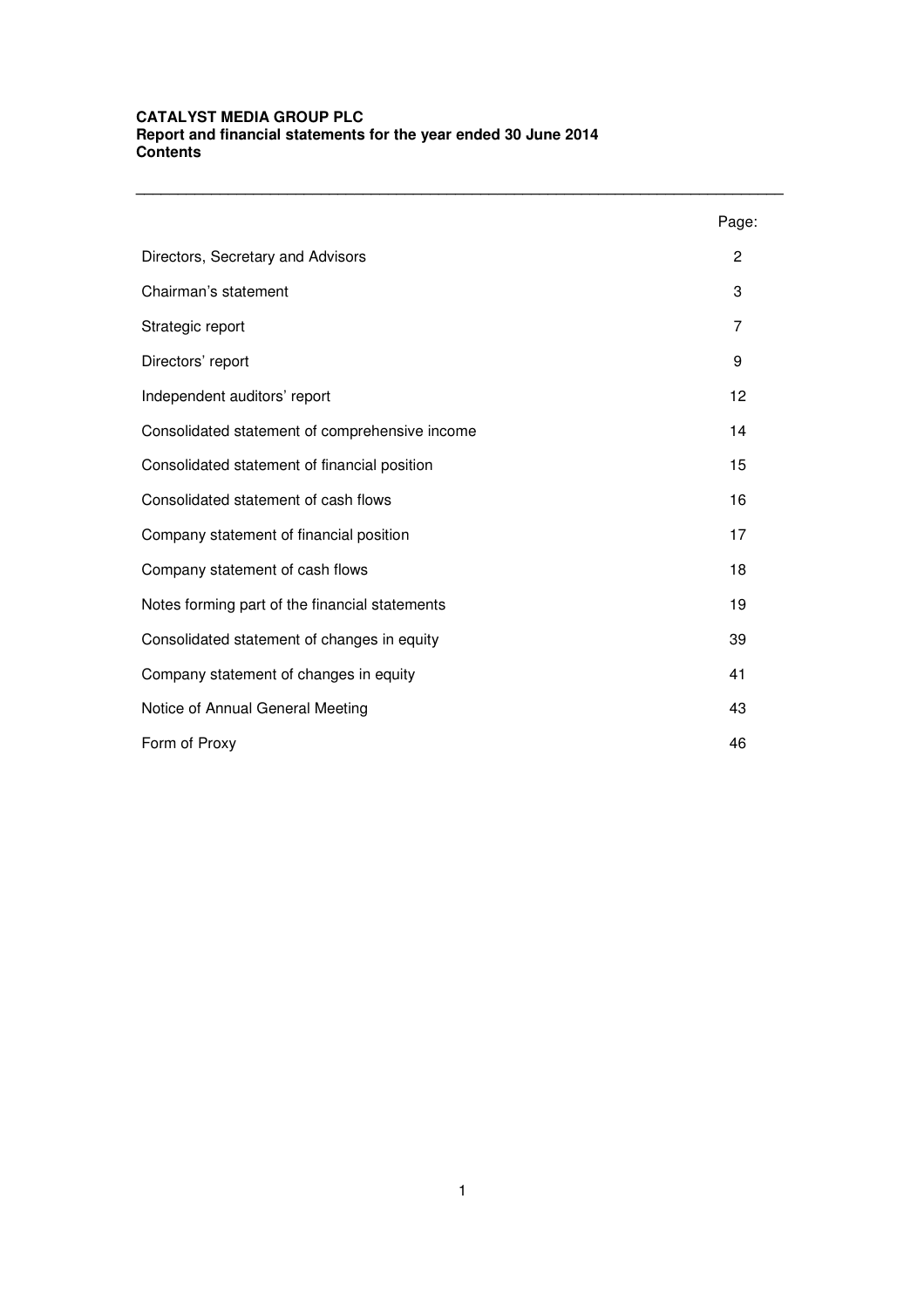# **CATALYST MEDIA GROUP PLC Report and financial statements for the year ended 30 June 2014 Directors, Secretary and Advisors**

# **Directors**

Michael Rosenberg OBE Chairman Mark Hawtin Non-executive Director Melvin Lawson Non-executive Director

Christopher Mills Non-executive Director

**\_\_\_\_\_\_\_\_\_\_\_\_\_\_\_\_\_\_\_\_\_\_\_\_\_\_\_\_\_\_\_\_\_\_\_\_\_\_\_\_\_\_\_\_\_\_\_\_\_\_\_\_\_\_\_\_\_\_\_\_\_\_\_\_\_\_\_\_\_\_\_\_\_\_\_\_\_** 

# **Secretary Registered office and Company registration number**

CETC (Nominees) Limited Quadrant House Quadrant House<br>
4 Thomas More Square<br>
4 Thomas More Square<br>
4 Thomas More Square<br>
4 Condon E1W 1YW 4 Thomas More Square London E1W 1YW

Registration number: 03955206

# **Solicitors**

Bircham Dyson Bell 50 Broadway London SW1H 0BL

# **Nominated Adviser & Broker Registrars**

Strand Hanson Limited Neville Registrars<br>
26 Mount Row Neville House 26 Mount Row **Neville House**<br>
18 Laurel Lane London W1K 3SQ

# **Auditors**

UHY Hacker Young Quadrant House 4 Thomas More Square London E1W 1YW

# **Bankers**

National Westminster Bank Plc Hammersmith Branch 22 Kings Mall London W6 0QD

Halesowen West Midlands B63 3DA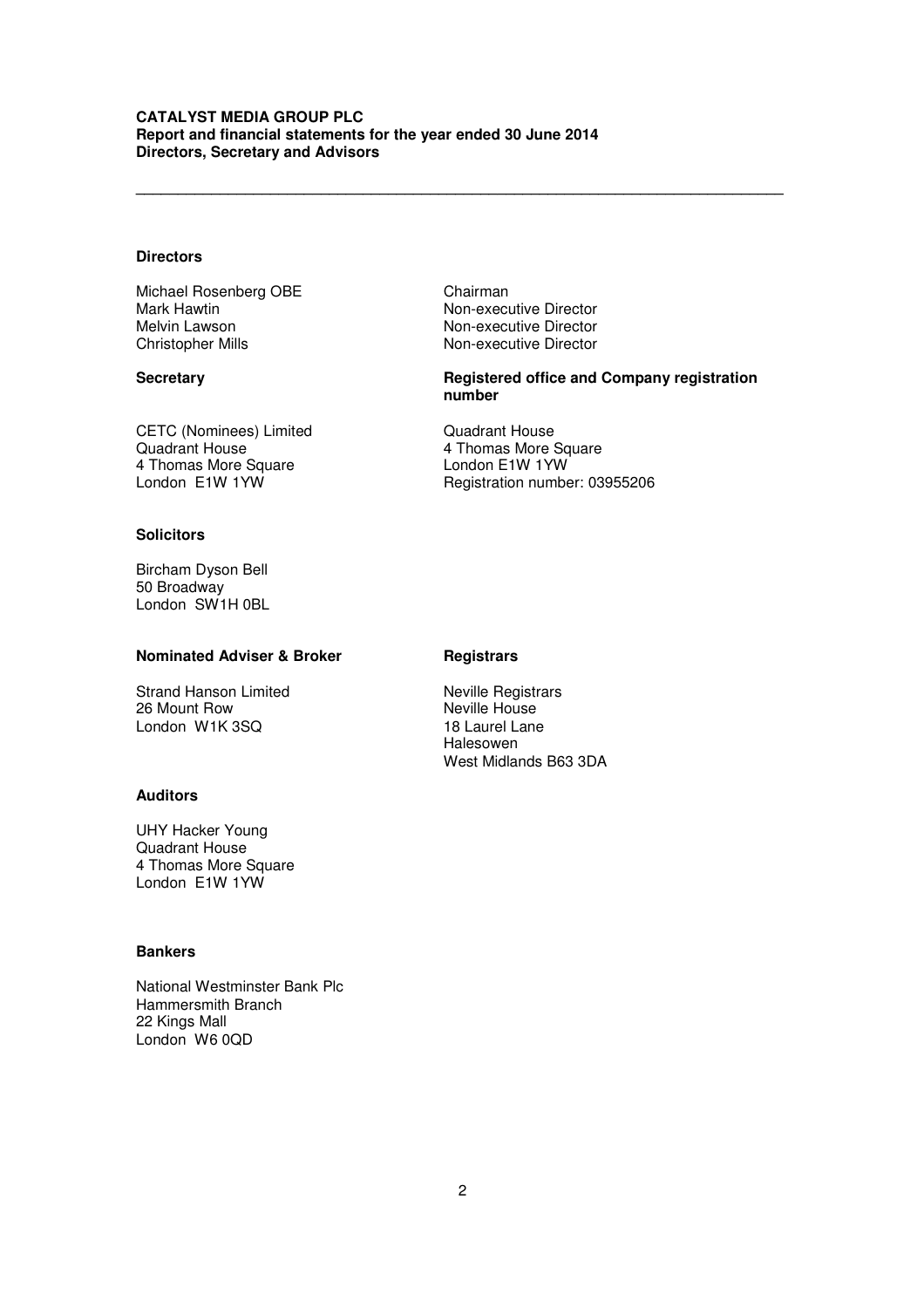I am pleased to present the results for Catalyst Media Group Plc (CMG) for the year ended 30 June 2014, which incorporates our share of profits for Satellite Information Services (Holdings) Ltd (SIS) in which CMG has a 20.54% interest.

**\_\_\_\_\_\_\_\_\_\_\_\_\_\_\_\_\_\_\_\_\_\_\_\_\_\_\_\_\_\_\_\_\_\_\_\_\_\_\_\_\_\_\_\_\_\_\_\_\_\_\_\_\_\_\_\_\_\_\_\_\_\_\_\_\_\_\_\_\_\_\_\_\_\_\_\_\_** 

After taking account of the £4.3 million (2013: £8.4 million) impairment charge detailed below and CMG's share in the profits of SIS for its year ended 31 March 2014 of £1.4 million (2013: £4.9 million), CMG recorded a loss before taxation of £3.0 million (2013: £3.7 million loss before taxation). Net Assets at the year end were £25.5 million (92.3p per share) (2013: £28.6 million (103.4p per share)).

The main asset of CMG continues to be the 20.54% share in SIS. CMG equity accounts for its share in the profits of SIS. For the year ended 31 March 2014, SIS had revenues of £253.8 million (2013: £260.8 million) of which £198.2 milion were derived from Betting Services and £55.6 million from SIS LIVE Services. As previously reported, the Outside Broadcast Division of SIS was closed down and closure costs of £10.5 million were incurred during the year. Before providing for these non recurring costs, the total operating profit for SIS was £24.2 million (2013: £29.6 million). Profits after exceptionals and taxation were £6.9 million (2013: £20.5 million). The share attributable to CMG after tax was £1.4 million (2013: £4.9 million). SIS's Net Cash inflow for the period was £50.2 million (2013: £52.5m) from operating activities. SIS's operating profit margin  $<sup>(1)</sup>$  fell slightly to 10.4% compared to 12.7% for the previous year mainly due to major</sup> events during the 2012 summer months.

#### **Impairment review**

The Board of CMG has reviewed the value of its interest in SIS and has also discussed the various scenarios that may impact the business of SIS over the next few years. Taking account of the political and economic uncertainties that surround the business and despite the current good performance of the business, the value of our investment was impaired to £25 million following the valuation of SIS using a discounted cash flow model.

# **SIS Betting**

The services to the betting industry are supported in the main by fixed term media contracts which include horse racing and dog track racing. A large proportion of the media portfolio expires between 2017 and 2020. Activity around extending racecourse media rights has been delayed due to uncertainty around the future size of the Bookmaker retail estates, in part arising from the political and local authority attitude towards betting shops, the impact of Fixed Odds Betting Terminals (FOBT) regulation and the channel shift to online.

SIS intends to engage with media rights owners post the general election when they expect greater forward visibility of bookmakers' future plans.

SIS sold its 25% stake in Chelmsford City Racecourse (CCR) to Tote Media Ltd but remains committed to the venture as its media partner and provider of funding through a secured loan. SIS has negotiated an exclusive 10 year rights deal with CCR which will come into the portfolio from 2015.

Preparations for racing to take place at CCR are going well and racing is expected to start in January 2015. For 2015, 58 fixtures (a reallocation from other tracks) have been granted to CCR by the British Horseracing Authoirty (BHA) and it is on track to become an excellent exclusive source of reliable all-weather racing for the betting industry.

 $<sup>1</sup>$  SIS's operating profit margin is the ratio of SIS's operating profit (total operating profit before exceptional items and</sup> share of associate and joint venture) to revenues expressed as a percentage.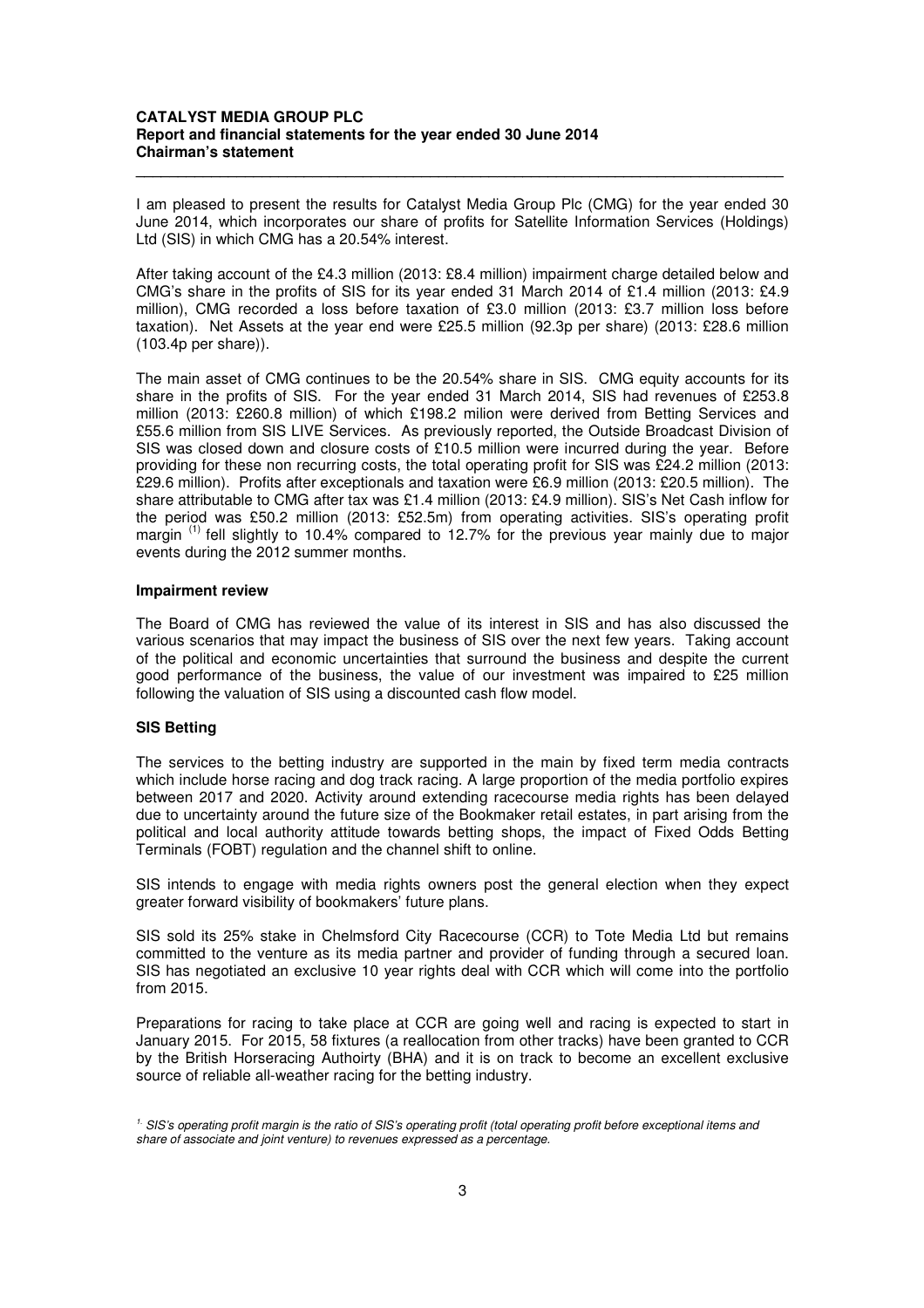Greyhound racing has a major appeal domestically and internationally. SIS have secured the media rights for the new Towcester track which is due to open in December, it is a ground breaking new venture featuring 8 lane racing making it very attractive to the International market in particular. SIS will be exclusively beaming multiple platform coverage from the planned three meetings per week. It will be the only joint horse racing and greyhound racing venue in the UK.

**\_\_\_\_\_\_\_\_\_\_\_\_\_\_\_\_\_\_\_\_\_\_\_\_\_\_\_\_\_\_\_\_\_\_\_\_\_\_\_\_\_\_\_\_\_\_\_\_\_\_\_\_\_\_\_\_\_\_\_\_\_\_\_\_\_\_\_\_\_\_\_\_\_\_\_\_\_** 

SIS has invested in expanding their betting division into new sports media content and online capability. It has signed a three-year agreement with the Liga de Futbol Profesional (LFP) and has become the league's official, exclusive partner for collection and distribution of live official data from more than 2,500 matches in the Spanish leagues each season. This will include matches from first division Liga BBVA, the Copa del Rey and the Supercopa and will provide a range of high quality, pre-match, in-running, and post-match data feeds and products tailored to bookmakers' needs.

SIS Betting's core strategy is to become a leader in securing and delivering sports media content to the betting Industry via streaming and satellite pathways. SIS has been working in partnership with Level 3 Communications, Inc., the leading network provider, to power existing rights-based online TV streaming and live broadcasts to clients around the world. Additionally SIS has launched its own data streaming capability, able to deliver betting data and live pictures via multibitrate, multi-format channels. This gives SIS the ability to deliver betting media to online bookmakers and is founded on their existing SDI video contribution infrastructure.

# **SIS live**

The SIS LIVE business is a leading supplier of satellite newsgathering (SNG) services to the UK broadcast market and secured a new seven year contract with ITV and ITN news for a new SNG fleet and satellite capacity. SIS LIVE also secured new satellite deals with the BBC, Sky Sports and Sky News Arabia in 2014. In addition to this, SIS LIVE has had success in securing new fibre revenues, which is a key strategic target for growth in the UK Broadcast market, having recently installed fibres at all Premier League football stadia for BBC Match of the Day and provided connectivity to the Sky Group for Disaster Recovery.

Ad hoc SNG and connectivity services remain strong with live coverage so far this year for major sporting events such as golf, football and cycling as well as the Scottish Referendum and WW1 commemorations. Initial hardware product sales to Brazil, Germany, Japan and the UK Army during the year have assisted the hardware sale division of SIS LIVE's lightweight, fast deploy satellite ground terminals.

SIS LIVE has secured key television coverage in 2015 for the UK General Election and contribution services via satellite and fibre for the Rugby World Cup in 2015. It has also agreed partnerships with international fibre providers and hardware sellers to increase the opportunity for further international growth.

# **Media City studios (Dock 10)**

Dock10 in which SIS has a 50% interest operates The Studios complex and the campus wide communications infrastructure at MediaCityUK in Salford. It provides studio facilities, postproduction content management and connectivity and infrastructure services. Dock 10 has continued to raise its profile and is now a recognised brand in the UK broadcast industry.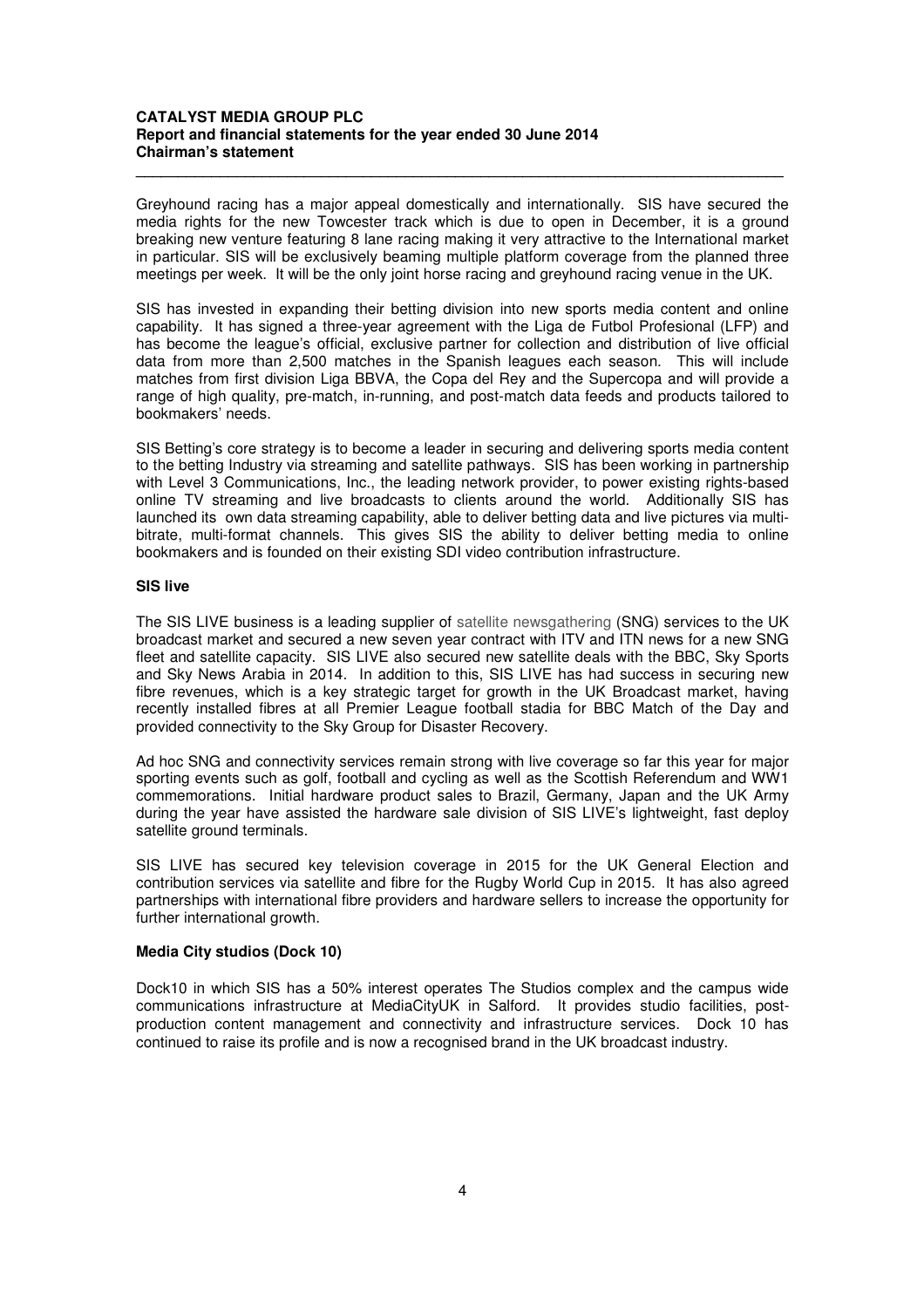SIS continues to deliver significant expansion reflected in the number of productions based at The Studios and the securing of additional post and content work leading to an increase in utilisation across the Company's facilities, which are near maximum capacity.

**\_\_\_\_\_\_\_\_\_\_\_\_\_\_\_\_\_\_\_\_\_\_\_\_\_\_\_\_\_\_\_\_\_\_\_\_\_\_\_\_\_\_\_\_\_\_\_\_\_\_\_\_\_\_\_\_\_\_\_\_\_\_\_\_\_\_\_\_\_\_\_\_\_\_\_\_\_** 

Dock 10 is well placed to take advantage of the opportunities afforded by the changes to industry practices, including file based delivery, advanced content management and remote working

#### **India**

As has been previously reported significant payments due to SIS Live arising from a contract for television production at the 2010 Commonwealth Games (CWG) in India are in dispute. Arbitration proceedings have started to recover the outstanding payment.

SIS LIVE received a draft assessment in March 2014 from the Indian tax authorities in relation to financial year ended 31 March 2011. On the advice of its lawyers and tax advisors it has commenced appeal proceedings through the Dispute Resolution Panel (DRP) of the Indian Tax Authority.

The net effect of claims and counterclaims, including the tax claim, is not expected to be material.

### **SIS Results**

The results of SIS for the year ended 31 March 2014 are as follows:

|                                                                        | 31 March 2014<br>£'000 | 31 March 2013<br>£'000 |
|------------------------------------------------------------------------|------------------------|------------------------|
| Revenue                                                                | 253,764                | 260,758                |
|                                                                        |                        |                        |
| Operating expenses                                                     | (229, 959)             | (231, 368)             |
| Operating profit before exceptional items                              | 26,511                 | 33,144                 |
| <b>Exceptional items</b>                                               | (2,706)                | (3,754)                |
| Operating profit<br>Share of operating profit/(loss) of joint venture: | 23,805                 | 29,390                 |
| joint venture                                                          | 475                    | 251                    |
| associate                                                              | (40)                   |                        |
| Total operating profit                                                 | 24,240                 | 29,641                 |
| Losses on the managed wind down of business                            | (10, 495)              |                        |
| Profit on disposal of tangible assets                                  | 796                    | 424                    |
| Net interest payable                                                   | (2, 192)               | (2, 345)               |
| Profit on ordinary activities before tax                               | 12,349                 | 27,720                 |
| Tax on profit on ordinary activities                                   | (5, 404)               | (7, 273)               |
| Retained profit transferred to reserves                                | 6,945                  | 20,477                 |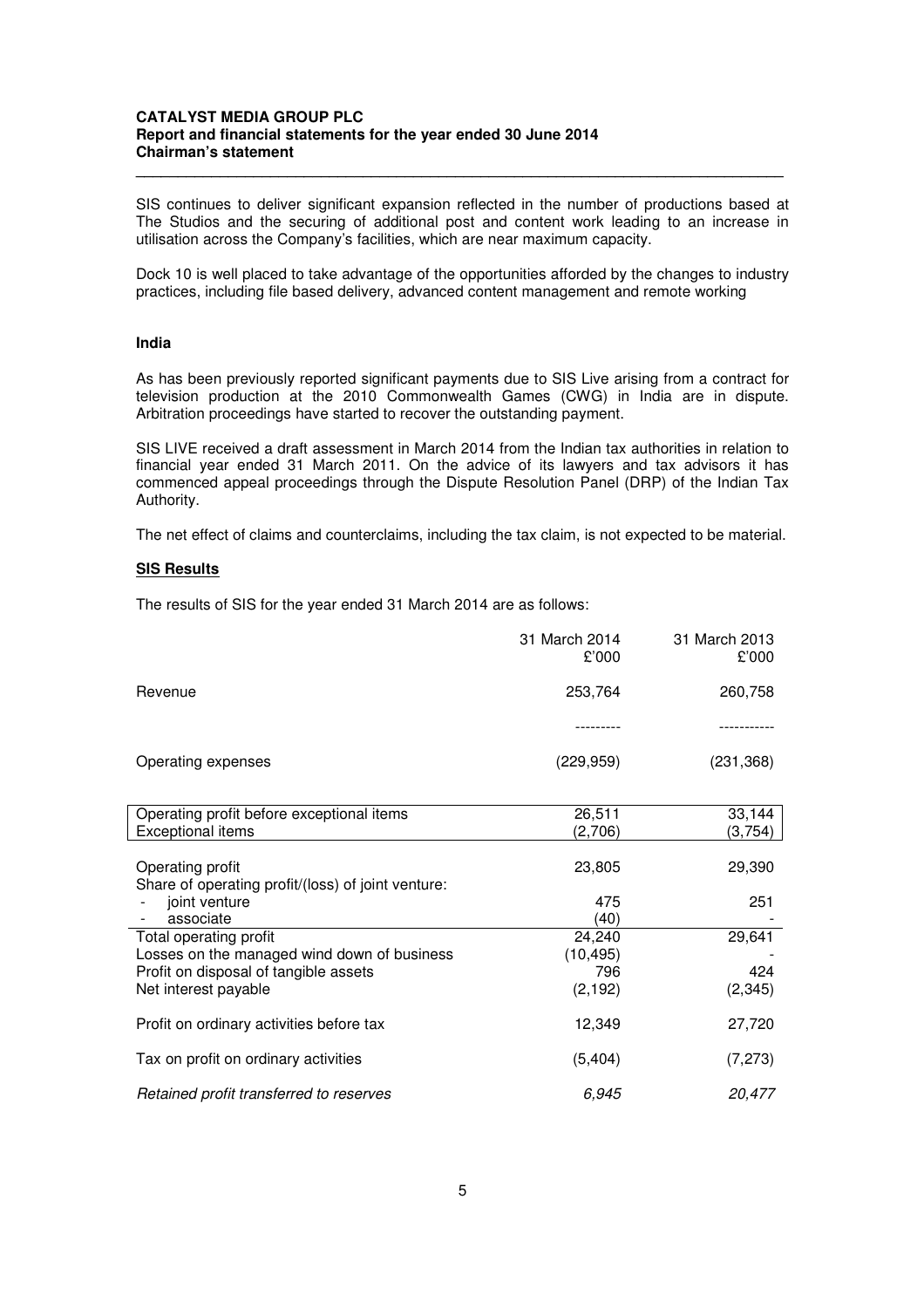## **Dividends**

SIS has declared a dividend of £5m payable immediately. CMG will receive £1,027,000, which is expected to be received on 5 December 2014. Although SIS continues to be cash positive, there can be no certainty as to the timing or quantum of further dividends.

**\_\_\_\_\_\_\_\_\_\_\_\_\_\_\_\_\_\_\_\_\_\_\_\_\_\_\_\_\_\_\_\_\_\_\_\_\_\_\_\_\_\_\_\_\_\_\_\_\_\_\_\_\_\_\_\_\_\_\_\_\_\_\_\_\_\_\_\_\_\_\_\_\_\_\_\_\_** 

#### **Outlook**

SIS has deferred negotiations with regard to the extension of certain media rights pending the result of the general election in 2015. However SIS remains profitable and cash generative in the immediate term and is planning the necessary steps, albeit in a challenging environment, to ensure the future profitability of the business. Current trading is in line with management expectations.

CMG continues to operate at a low overhead cost. In the light of the payment of the dividend from SIS the Board is examining the best way to utilise these funds and add value for shareholders.

#### **AGM**

The Annual General Meeting of the CMG will be held on 20 January 2015 at 10:00 a.m. Formal Notice of the meeting is set out at the end of the report and accounts together with proxy forms.

# **Michael Rosenberg OBE Chairman**

2 December 2014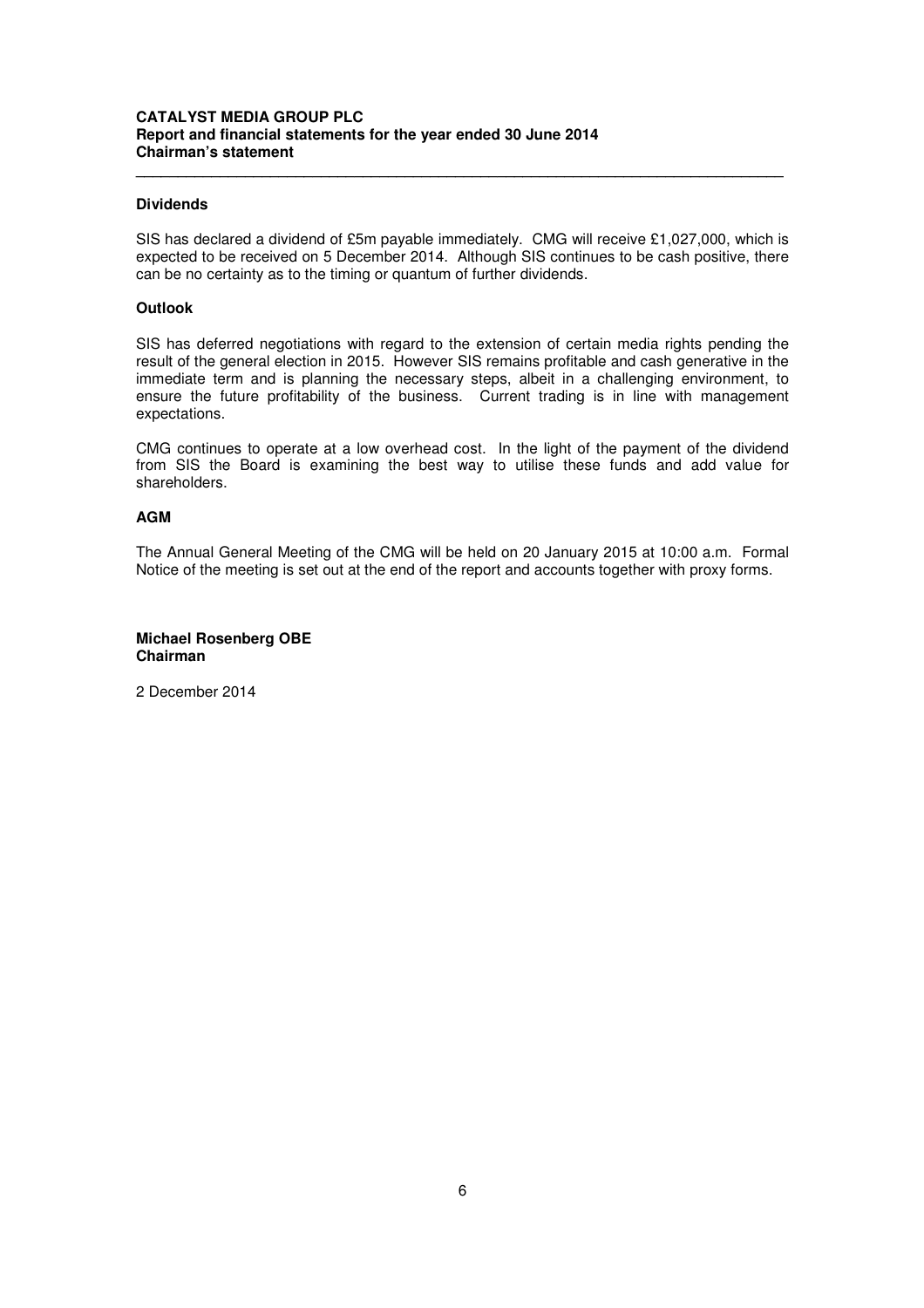#### **CATALYST MEDIA GROUP PLC Report and financial statements for the year ended 30 June 2014 Strategic Report**

The Directors present their strategic report for the year ended 30 June 2014.

#### **Principal activities and review of the business**

The principal activities of the business are outlined and reviewed in the Chairman's Statement. A review of the business is included within the Chairman's Statement.

**\_\_\_\_\_\_\_\_\_\_\_\_\_\_\_\_\_\_\_\_\_\_\_\_\_\_\_\_\_\_\_\_\_\_\_\_\_\_\_\_\_\_\_\_\_\_\_\_\_\_\_\_\_\_\_\_\_\_\_\_\_\_\_\_\_\_\_\_\_\_\_\_\_\_\_\_\_** 

#### **Principal risks and uncertainties**

#### **Investment in SIS**

The principal strategic investment of the Group is its 20.54% holding in (SIS). The Group is entitled to appoint one director to the board of SIS which currently comprises nine directors, of which six are appointed by shareholders, two are independent and one is the Chairman. Although it can influence the board on strategic decisions, the Group is not in a position to control the dayto-day business and affairs of SIS other than with the support of other directors and a majority of shareholders of SIS.

SIS has adopted a dividend policy to pay out a proportion of its distributable earnings subject to cash flow considerations. However any future dividends paid by SIS are, inter alia, dependent on the profitability of SIS and the resolutions of the board of SIS to declare such dividends.

There are a number of risks and uncertainties associated with the business of SIS which could potentially have an adverse impact on the value of the Group's investment.

- SIS operates in competitive markets and, as can be evidenced by the loss of the outside broadcasting contract with the BBC, this can result in downward pressure on prices and loss of customers. SIS aims to mitigate this risk by expanding the range of products and services it offers.
- The customers of SIS rely upon real time data and uninterrupted content delivery. Loss of content would result in reduced quality of services and potentially reduced income. Therefore SIS has adopted advanced disaster recovery solutions and has built back up facilities which are located around the country.

# **Financial risk**

Although a major source of funding, the Group is not dependent on its dividend income from its investment in SIS as there are significant cash resources to cover the Group's ongoing expenses.

The Group is subject to financial risk through its exposure to financial assets and liabilities.

#### **Credit risk**

Credit risk with cash and cash equivalents is reduced by placing funds with banks with high credit ratings.

#### **Liquidity risk**

Liquidity risk arises from the Group's and Company's management of working capital. There is a very low risk that the Group will encounter difficulty in meeting its financial obligations as they fall due, on the basis that the Group operates with minimal overheads and cash flow is well managed.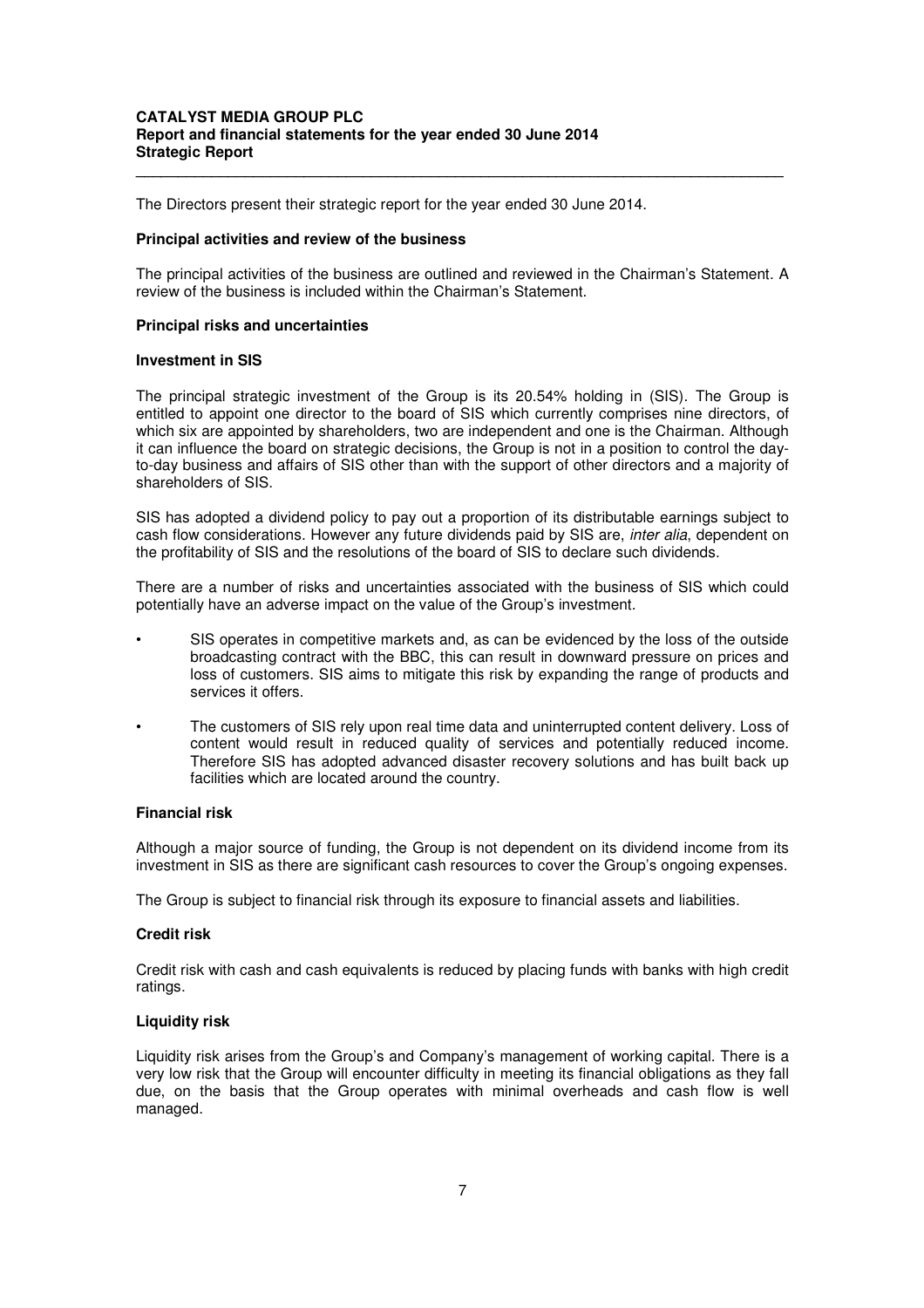#### **CATALYST MEDIA GROUP PLC Report and financial statements for the year ended 30 June 2014 Strategic Report**

The Group's policy is to ensure that it will always have sufficient cash to allow it to meet its liabilities when they become due. The principal liabilities of the Group and Company arise in respect of administrative expenditure and trade and other payables. Trade and other payables are all payable within three months.

**\_\_\_\_\_\_\_\_\_\_\_\_\_\_\_\_\_\_\_\_\_\_\_\_\_\_\_\_\_\_\_\_\_\_\_\_\_\_\_\_\_\_\_\_\_\_\_\_\_\_\_\_\_\_\_\_\_\_\_\_\_\_\_\_\_\_\_\_\_\_\_\_\_\_\_\_\_** 

The Board receives cash flow projections on a regular basis as well as information on cash balances.

#### **Key Performance Indicators (KPIs)**

The Company's key performance indicators used by the Board in monitoring the general performance of the Group and its investments are:

#### **Net asset value per share**

The net asset value per share of the Group is 92.3 pence (2013: 103.4 pence). The net asset value per share has decreased over the year to 30 June 2014 mainly due to the impairment of the value of the Group's associate, SIS. The net asset value of the Group at 30 June 2014 and 30 June 2013 is shown in the Group's consolidated statement of financial position on page 15.

#### **Key Performance Indicators of Associate**

The directors additionally monitor the performance of SIS in order to evaluate the general performance of the Group.

#### **Dividend receipt from Investment in Associate**

The directors monitor the dividend policy of SIS in order to consider future expected cash flows.

#### **Administrative expenses**

The directors closely monitor the anticipated overheads for the Group and ensure that these are kept to a minimum.

#### **Earnings per share (EPS)**

EPS shows the relative performance year-on-year of the Group's profitability measured as an amount of profit or loss attributable to one Ordinary share. The calculation of earnings per share is based on the weighted average number of issued ordinary shares in issue for the financial year and the profit/(loss) after taxation attributable to ordinary shareholders. EPS in respect of operations for the year and the previous year is shown in the Group consolidated statement of comprehensive income on page 14.

**Michael Rosenberg OBE Chairman** 

2 December 2014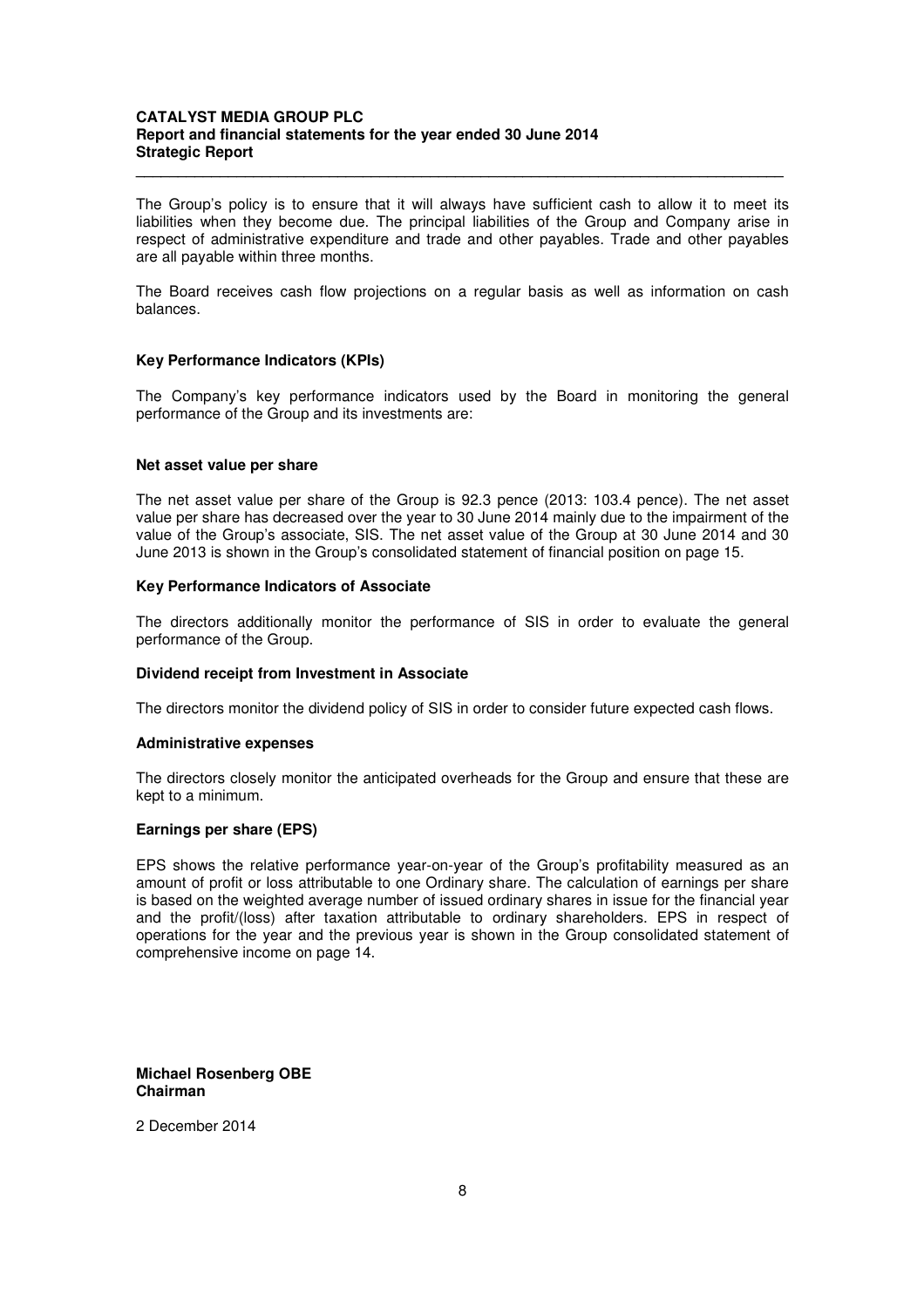#### **CATALYST MEDIA GROUP PLC Report and financial statements for the year ended 30 June 2014 Directors' Report**

The Directors present their annual report and the audited financial statements for the year ended 30 June 2014.

**\_\_\_\_\_\_\_\_\_\_\_\_\_\_\_\_\_\_\_\_\_\_\_\_\_\_\_\_\_\_\_\_\_\_\_\_\_\_\_\_\_\_\_\_\_\_\_\_\_\_\_\_\_\_\_\_\_\_\_\_\_\_\_\_\_\_\_\_\_\_\_\_\_\_\_\_\_** 

#### **Financial reporting**

The financial statements for 2014 have been prepared in accordance with the Group's accounting policies under International Financial Reporting Standards (IFRSs) as adopted by the European Union.

# **Results and dividends**

The Group sustained a loss (including its share of other comprehensive income of associate) after taxation of £3.1 million (2013: £3.6 million). Further details are shown in the Group Consolidated statement of comprehensive income on page 14.

Dividends totalling £nil (2013: £3,870,394) were declared during the year.

#### **Directors**

The Directors of the Company during the period were:

| Michael Rosenberg OBE    | Chairman               |
|--------------------------|------------------------|
| Mark Hawtin              | Non-executive Director |
| Melvin Lawson            | Non-executive Director |
| <b>Christopher Mills</b> | Non-executive Director |

The Company has Directors' and Officers' liability insurance in place.

#### **Employees**

The Group had no other employees other than the Directors as at 30 June 2014.

The Directors' interests in the share capital of the company are included in note 25.

#### **Cancellation of Treasury shares**

On 15 October 2012, the Group cancelled, from Treasury, 497,524 ordinary shares.

#### **Subsequent events**

On 15 July 2014, the Company purchased, in the market, 502,272 ordinary shares of 10p each in Catalyst Media Group plc at a price of 50p per ordinary share. The purchase was made out of distributable reserves and the shares are currently held in Treasury by the Company.

#### **Going concern**

The Directors can report that based on the Group's budgets and financial projections, they have satisfied themselves that the business is a going concern. The Board has a reasonable expectation that the Company and Group have adequate resources and facilities to continue in operational existence for the foreseeable future and therefore the accounts are prepared on a going concern basis.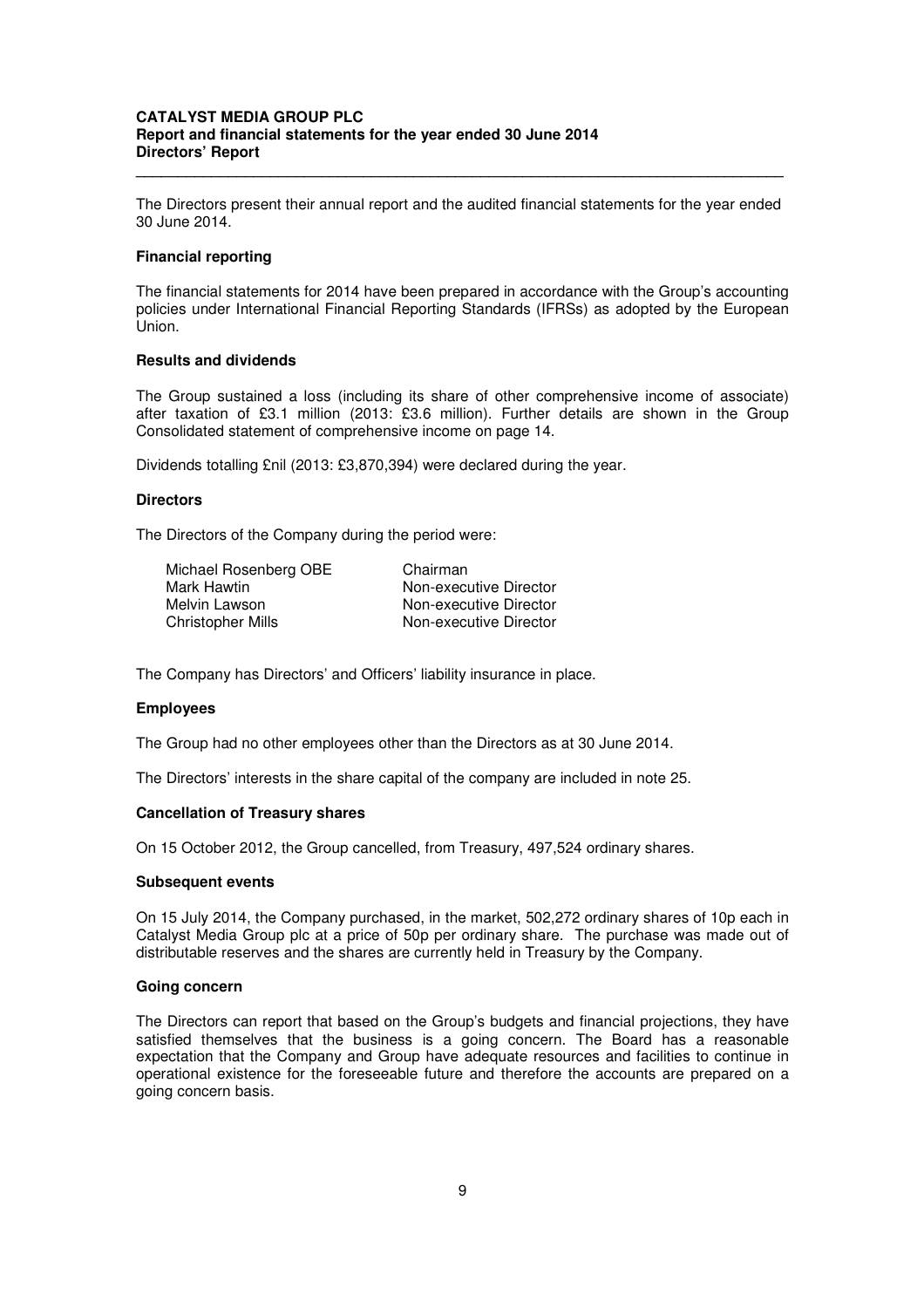#### **Auditors**

In the case of each person who was a Director at the time this report was approved:

• so far as that Director was aware there was no relevant available information of which the Company's auditors were unaware; and

**\_\_\_\_\_\_\_\_\_\_\_\_\_\_\_\_\_\_\_\_\_\_\_\_\_\_\_\_\_\_\_\_\_\_\_\_\_\_\_\_\_\_\_\_\_\_\_\_\_\_\_\_\_\_\_\_\_\_\_\_\_\_\_\_\_\_\_\_\_\_\_\_\_\_\_\_\_** 

• that Director has taken all steps that the Director ought to have taken as a Director to make himself or herself aware of any relevant audit information and to establish that the Company's auditors were aware of that information.

In accordance with section 489 of the Companies Act 2006, a resolution proposing that UHY Hacker Young LLP be re-approved as auditors of the company will be put at the Annual General Meeting.

#### **Corporate governance**

The directors are responsible to shareholders for the effective direction and control of the Group and recognise the importance of good corporate governance. The directors take account of the QCA's Corporate Governance Code for Small and Mid-Size Quoted Companies 2013 to the extent that it is considered appropriate for the size and activities of the Group.

#### **Internal financial control**

The Group operates a system of internal financial control commensurate with its current size and activities, designed to ensure that the possibility of misstatement or loss is kept to a minimum. There is a comprehensive system in place for financial reporting and the Board receives a number of reports to enable it to carry out these functions in the most efficient manner. These procedures include the preparation of management accounts and other ad hoc reports. All transactions are subject to Director approval and all payments require approval by a minimum of two Directors. The Board has responsibility for the effectiveness of the internal financial control framework. Such a system can only provide reasonable and not absolute assurance against material misstatement. The Group does not currently have, nor considers there is currently a need for an internal audit function.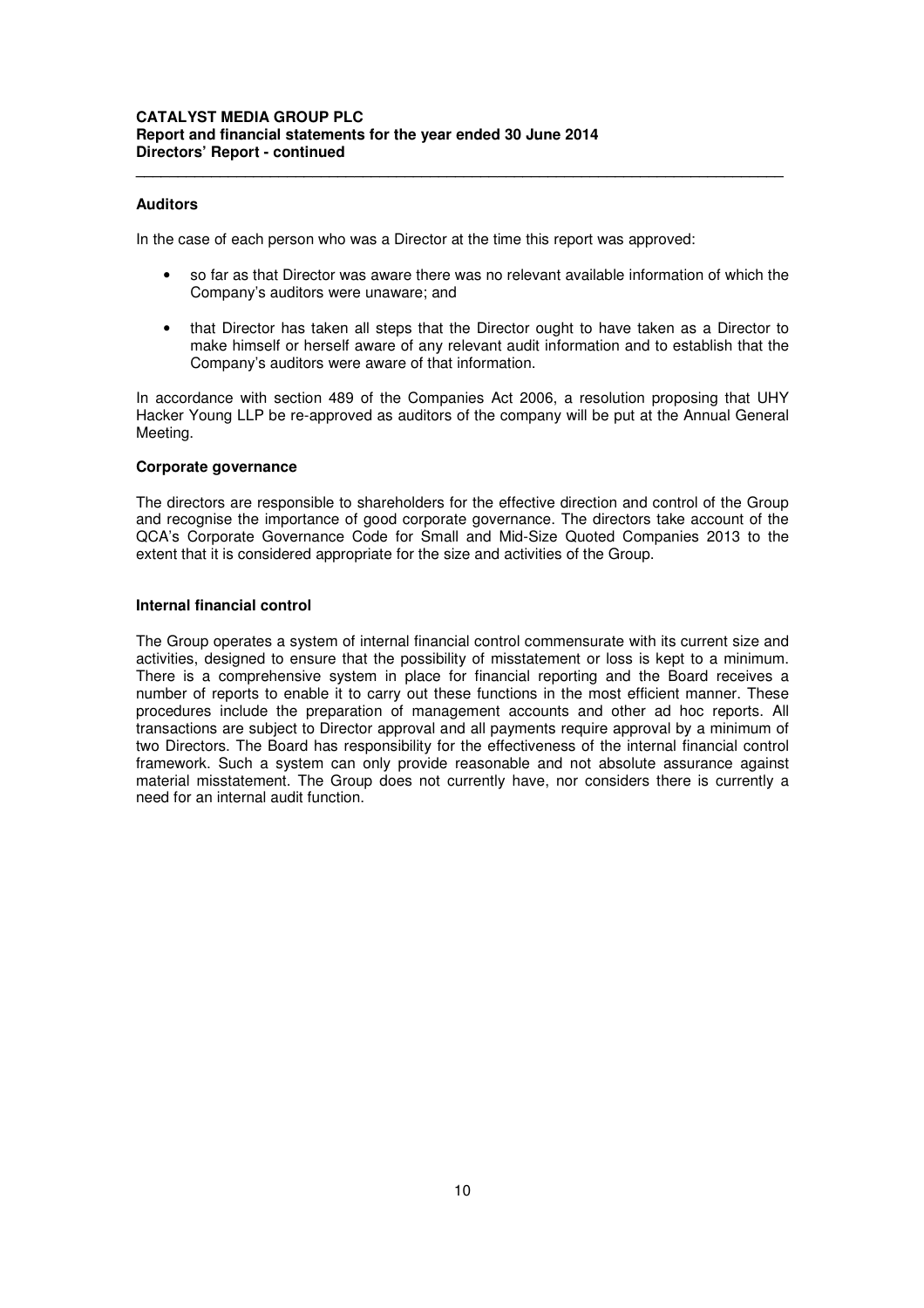#### **CATALYST MEDIA GROUP PLC Report and financial statements for the year ended 30 June 2014 Directors' Report - continued**

#### **Directors' responsibilities**

The Directors are responsible for preparing the Strategic Report, Directors' Report and the financial statements in accordance with applicable law and regulations.

**\_\_\_\_\_\_\_\_\_\_\_\_\_\_\_\_\_\_\_\_\_\_\_\_\_\_\_\_\_\_\_\_\_\_\_\_\_\_\_\_\_\_\_\_\_\_\_\_\_\_\_\_\_\_\_\_\_\_\_\_\_\_\_\_\_\_\_\_\_\_\_\_\_\_\_\_\_** 

Company law requires the Directors to prepare Group and Parent Company financial statements for each financial period. Under that law the Directors have elected to prepare the Group and the Parent Company financial statements in accordance with IFRS as adopted by the EU and applicable law.

Under company law the Directors must not approve the financial statements unless they are satisfied that they give a true and fair view of the state of affairs of the Group and Parent Company and of their profit or loss for that period.

In preparing these financial statements, the Directors are required to:

- select suitable accounting policies and then apply them consistently;
- make judgements and accounting estimates that are reasonable and prudent;
- state whether they have been prepared in accordance with IFRS as adopted by the EU; and
- prepare the financial statements on the going concern basis unless it is inappropriate to presume that the Group and the Parent Company will continue in business.

The Directors are responsible for keeping adequate accounting records that are sufficient to show and explain the Group and Parent Company's transactions and disclose with reasonable accuracy at any time the financial position of the Group or Parent Company and enable them to ensure that the financial statements comply with the Companies Act 2006. They are also responsible for safeguarding the assets of the Group and Parent Company and hence for taking reasonable steps for the prevention and detection of fraud and other irregularities.

Financial statements are published on the Group's website in accordance with legislation in the United Kingdom governing the preparation and dissemination of financial statements, which may vary from legislation in other jurisdictions. The maintenance and integrity of the Group's website is the responsibility of the directors. The Directors' responsibility also extends to the ongoing integrity of the financial statements contained therein.

#### **Annual General Meeting**

Notice of the Annual General Meeting of the Company for 2015 is on page 43.

On behalf of the Board

**Michael Rosenberg OBE Chairman**  2 December 2014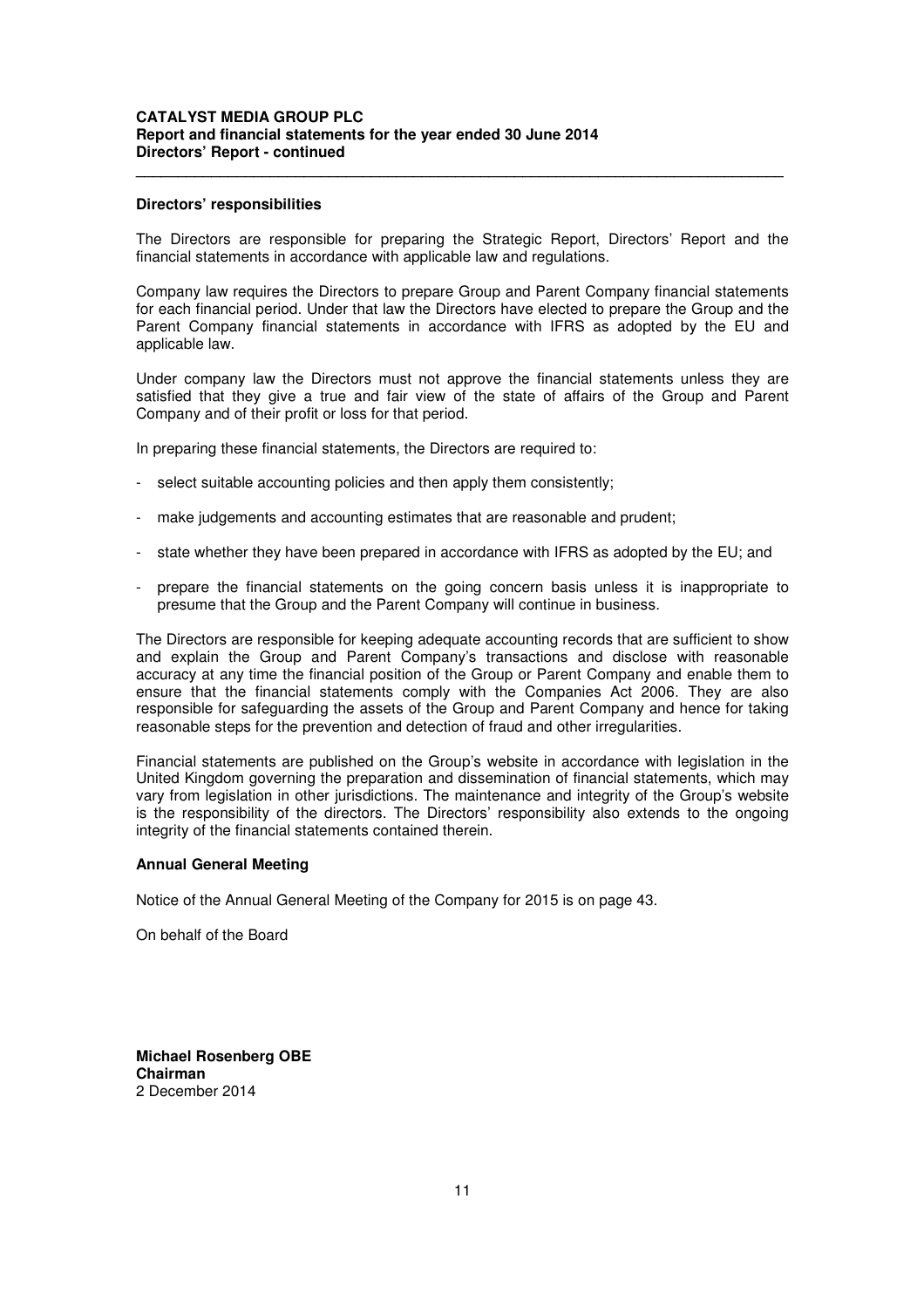

UHY Hacker Young LLP Quadrant House 4 Thomas More Square London E1W 1YW

# **Independent auditors' report to the members of Catalyst Media Group plc for the year ended 30 June 2014**

We have audited the Group and Parent Company financial statements (the 'financial statements') of Catalyst Media Group plc for the year ended 30 June 2014 which comprise the Consolidated Statement of Comprehensive Income, the Consolidated and Parent Company Statements of Financial Position, the Consolidated and Parent Company Statements of Cash Flows, the Consolidated and Parent Company Statements of Changes in Equity, and the related notes. The financial reporting framework that has been applied in their preparation is applicable law and International Financial Reporting Standards (IFRSs) as adopted by the European Union and as regards the Parent Company financial statements, as applied in accordance with the provisions of the Companies Act 2006.

**\_\_\_\_\_\_\_\_\_\_\_\_\_\_\_\_\_\_\_\_\_\_\_\_\_\_\_\_\_\_\_\_\_\_\_\_\_\_\_\_\_\_\_\_\_\_\_\_\_\_\_\_\_\_\_\_\_\_\_\_\_\_\_\_\_\_\_\_\_\_\_\_\_\_\_\_\_** 

This report is made solely to the Parent Company's members, as a body, in accordance with Chapter 3 of Part 16 of the Companies Act 2006. Our audit work has been undertaken so that we might state to the Parent Company's members those matters we are required to state to them in an auditors' report and for no other purpose. To the fullest extent permitted by law, we do not accept or assume responsibility to anyone other than the Parent Company and the Parent Company's members as a body, for our audit work, for this report, or for the opinions we have formed.

#### **Respective responsibilities of directors and auditors**

As explained more fully in the Directors' Responsibilities Statement set out on page 11 the Directors are responsible for the preparation of the financial statements and for being satisfied that they give a true and fair view. Our responsibility is to audit and express an opinion on the financial statements in accordance with applicable law and International Standards on Auditing (UK and Ireland). Those standards require us to comply with the Auditing Practices Board's (APB's) Ethical Standards for Auditors.

#### **Scope of the audit of the financial statements**

A description of the scope of an audit of financial statements is provided on the APB's web-site at www.frc.org.uk/apb/scope/private.cfm.

#### **Opinion on financial statements**

In our opinion:

- the financial statements give a true and fair view of the state of the Group's and of the Parent Company's affairs as at 30 June 2014 and of the Group's loss for the year then ended;
- the Group financial statements have been properly prepared in accordance with IFRSs as adopted by the European Union;
- the Parent Company financial statements have been properly prepared in accordance with IFRSs as adopted by the European Union and as applied in accordance with the provisions of the Companies Act 2006; and
- the financial statements have been prepared in accordance with the requirements of the Companies Act 2006.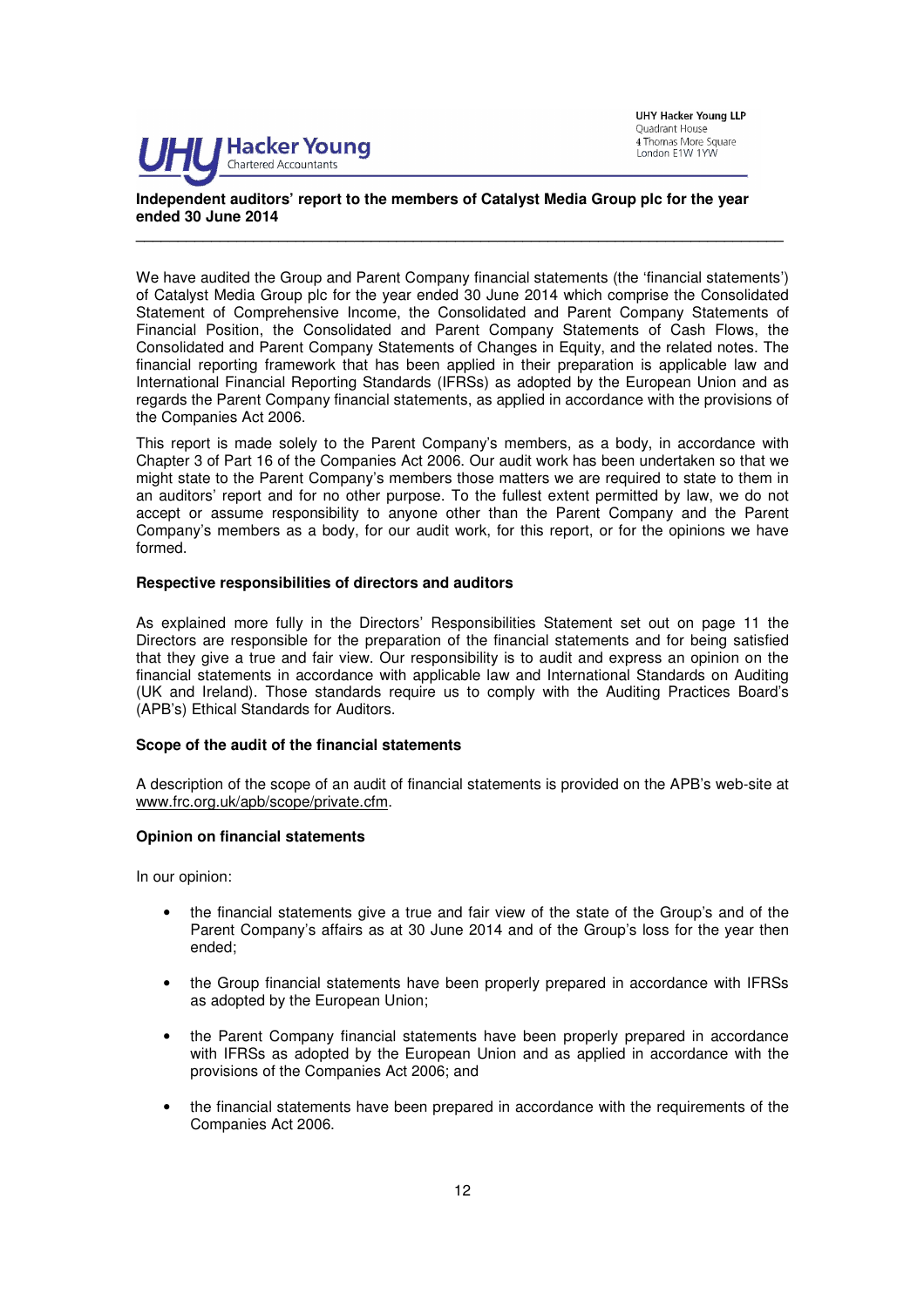

**UHY Hacker Young LLP** Quadrant House 4 Thomas More Square London E1W 1YW

# **Independent auditors' report to the members of Catalyst Media Group plc for the year ended 30 June 2014**

## **Opinion on other matters prescribed by the Companies Act 2006**

In our opinion the information given in the Strategic Report and the Directors' Report for the financial year for which the financial statements are prepared is consistent with the financial statements.

**\_\_\_\_\_\_\_\_\_\_\_\_\_\_\_\_\_\_\_\_\_\_\_\_\_\_\_\_\_\_\_\_\_\_\_\_\_\_\_\_\_\_\_\_\_\_\_\_\_\_\_\_\_\_\_\_\_\_\_\_\_\_\_\_\_\_\_\_\_\_\_\_\_\_\_\_\_** 

#### **Matters on which we are required to report by exception**

We have nothing to report in respect of the following matters where the Companies Act 2006 requires us to report to you if, in our opinion:

- adequate accounting records have not been kept or returns adequate for our audit have not been received from branches not visited by us; or
- the financial statements are not in agreement with the accounting records and returns; or
- certain disclosures of directors' remuneration specified by law are not made; or
- we have not received all of the information and explanations we require for our audit.

#### **Colin Jones (Senior Statutory Auditor)**

**For and on behalf of UHY Hacker Young LLP**  Chartered Accountants Registered Auditors

**2 December 2014**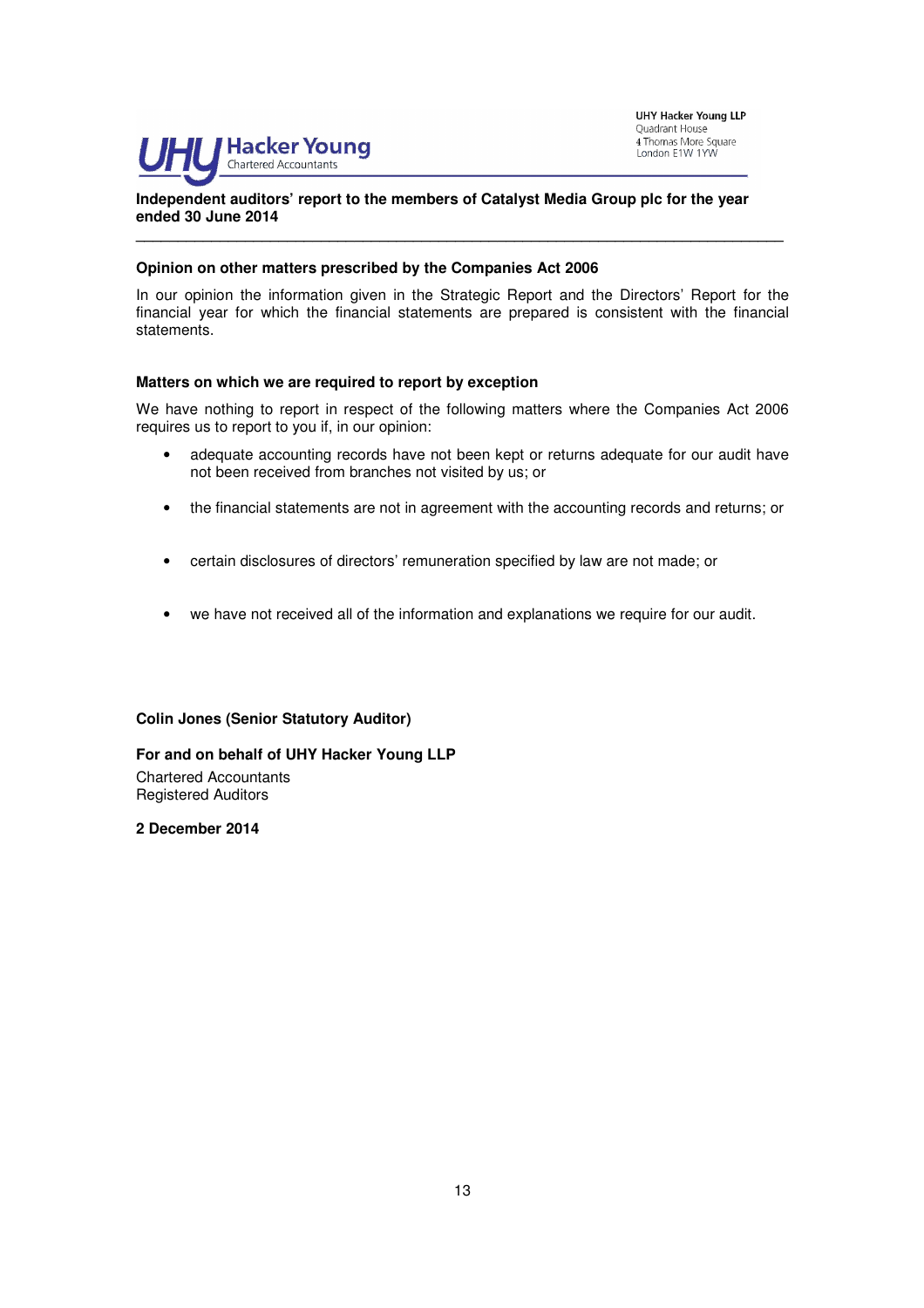# **CATALYST MEDIA GROUP PLC Report and financial statements for the year ended 30 June 2014 Consolidated statement of comprehensive income**

|                                                                                                       | <b>Note</b> | Year ended<br>30 June      | Year ended<br>30 June    |
|-------------------------------------------------------------------------------------------------------|-------------|----------------------------|--------------------------|
|                                                                                                       |             | 2014<br>£                  | 2013<br>£                |
|                                                                                                       |             |                            |                          |
| Revenue                                                                                               | $\mathbf 2$ | 25,000                     | 25,000                   |
| Cost of sales                                                                                         |             |                            |                          |
| Gross profit                                                                                          |             | 25,000                     | 25,000                   |
| Administrative expenses<br>Other operating income                                                     |             | (111, 259)<br>3,172        | (147, 698)               |
| Operating loss                                                                                        |             | (83,087)                   | (122, 698)               |
| Financial income<br>Financial costs                                                                   | 8<br>9      | 2,898                      | 10,763<br>(20)           |
| Net financial income                                                                                  |             | 2,898                      | 10,743                   |
| Share of profit of equity-accounted associate, net of tax<br>Impairment of equity-accounted associate | 1<br>1      | 1,367,348<br>(4, 298, 334) | 4,854,420<br>(8,400,767) |
| Loss before taxation                                                                                  |             | (3,011,175)                | (3,658,302)              |
| Taxation                                                                                              | 10          | 17,888                     | 25,836                   |
| Loss for the year                                                                                     |             | (2,993,287)                | (3,632,466)              |
| Share of other comprehensive (loss)/income of associate                                               | 1           | (69, 014)                  | 8,832                    |
| Total comprehensive loss for the year                                                                 |             | (3,062,301)                | (3,623,634)              |
| Attributable to equity holders of the Company                                                         |             | (3,062,301)                | (3,623,634)              |
| Earnings/(loss) per share:                                                                            |             |                            |                          |
| Basic                                                                                                 | 11          | (10.83p)                   | (13.07p)                 |
| <b>Diluted</b>                                                                                        | 11          | (10.83p)                   | (13.07p)                 |
| Before impairment                                                                                     | 11          | 4.72p                      | 17.16p                   |

**\_\_\_\_\_\_\_\_\_\_\_\_\_\_\_\_\_\_\_\_\_\_\_\_\_\_\_\_\_\_\_\_\_\_\_\_\_\_\_\_\_\_\_\_\_\_\_\_\_\_\_\_\_\_\_\_\_\_\_\_\_\_\_\_\_\_\_\_\_\_\_\_\_\_\_\_\_\_\_**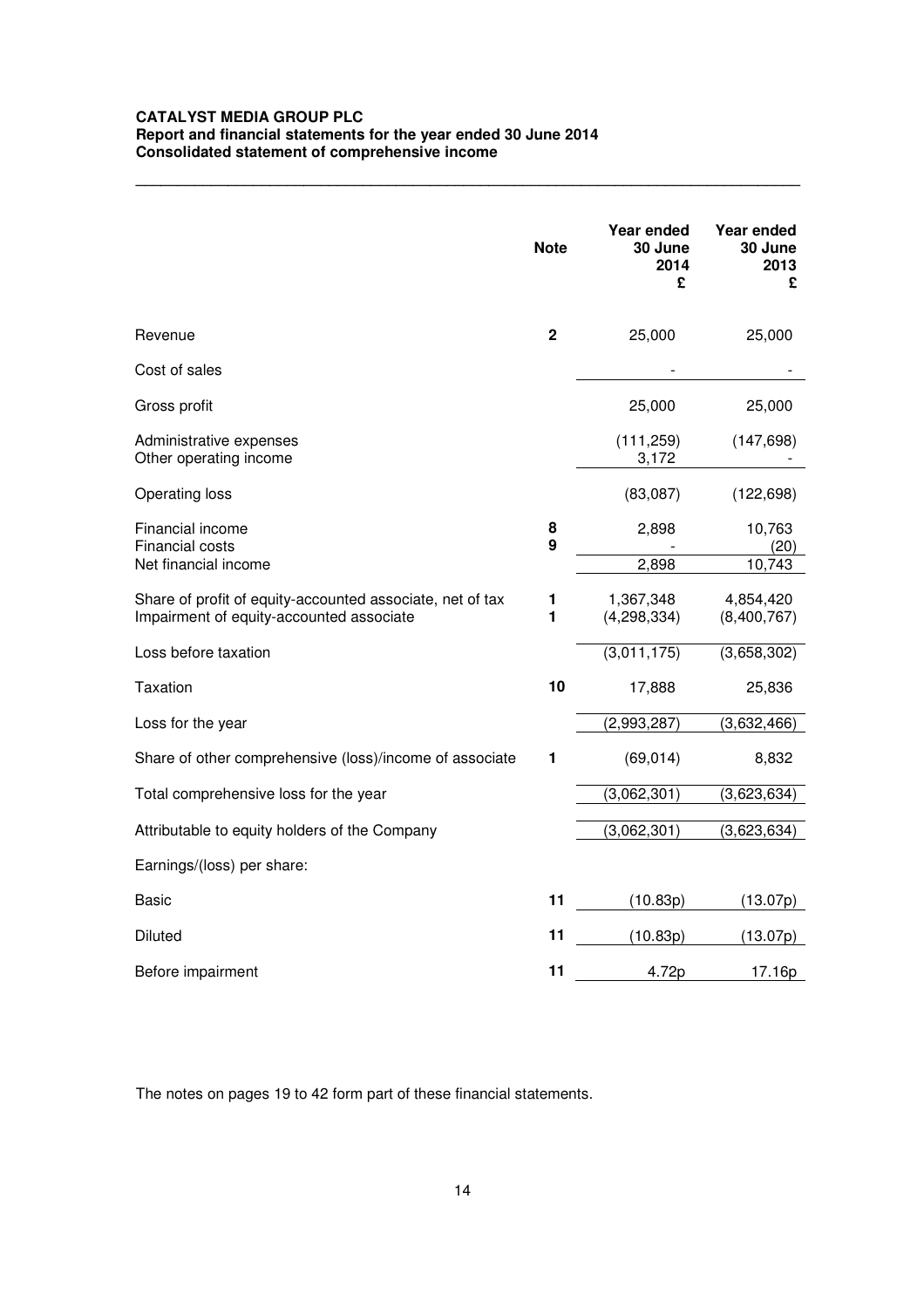# **CATALYST MEDIA GROUP PLC Report and financial statements for the period ended 30 June 2011 Consolidated statement of financial position**

|                                                                      | <b>Note</b> | 30 June<br>2014<br>£ | 30 June<br>2013<br>£ |
|----------------------------------------------------------------------|-------------|----------------------|----------------------|
| <b>Assets</b>                                                        |             |                      |                      |
| <b>Non-current assets</b>                                            |             |                      |                      |
| Intangible assets                                                    | 12          |                      |                      |
| Investment in associate                                              | 1           | 25,000,000           | 28,000,000           |
|                                                                      |             | 25,000,000           | 28,000,000           |
| <b>Current assets</b>                                                |             |                      |                      |
| Trade and other receivables                                          | 14          | 31,097               | 9,493                |
| Corporation tax receivable                                           | 15          |                      | 192                  |
| Cash and cash equivalents                                            | 16          | 538,416              | 622,763              |
|                                                                      |             | 569,513              | 632,448              |
| <b>Total assets</b>                                                  |             | 25,569,513           | 28,632,448           |
| <b>Equity and liabilities</b>                                        |             |                      |                      |
| Capital and reserves attributable to equity<br>holders of the parent |             |                      |                      |
| Share capital                                                        | 17          | 2,764,567            | 2,764,567            |
| Capital redemption reserve                                           |             | 49,752               | 49,752               |
| Merger reserve                                                       |             | 2,402,674            | 2,402,674            |
| Retained profits                                                     |             | 20,311,755           | 23,374,056           |
| <b>Total equity</b>                                                  |             | 25,528,748           | 28,591,049           |
| <b>Current liabilities</b>                                           |             |                      |                      |
| Trade and other payables                                             | 19          | 31,399               | 41,399               |
| Corporation tax payable                                              | 20          | 9,366                |                      |
|                                                                      |             | 40,765               | 41,399               |
| <b>Total equity and liabilities</b>                                  |             | 25,569,513           | 28,632,448           |

The financial statements were approved by the Board of Directors and authorised for issue on 2 December 2014.

# **Michael Rosenberg OBE Director**

# **Company registration number: 03955206**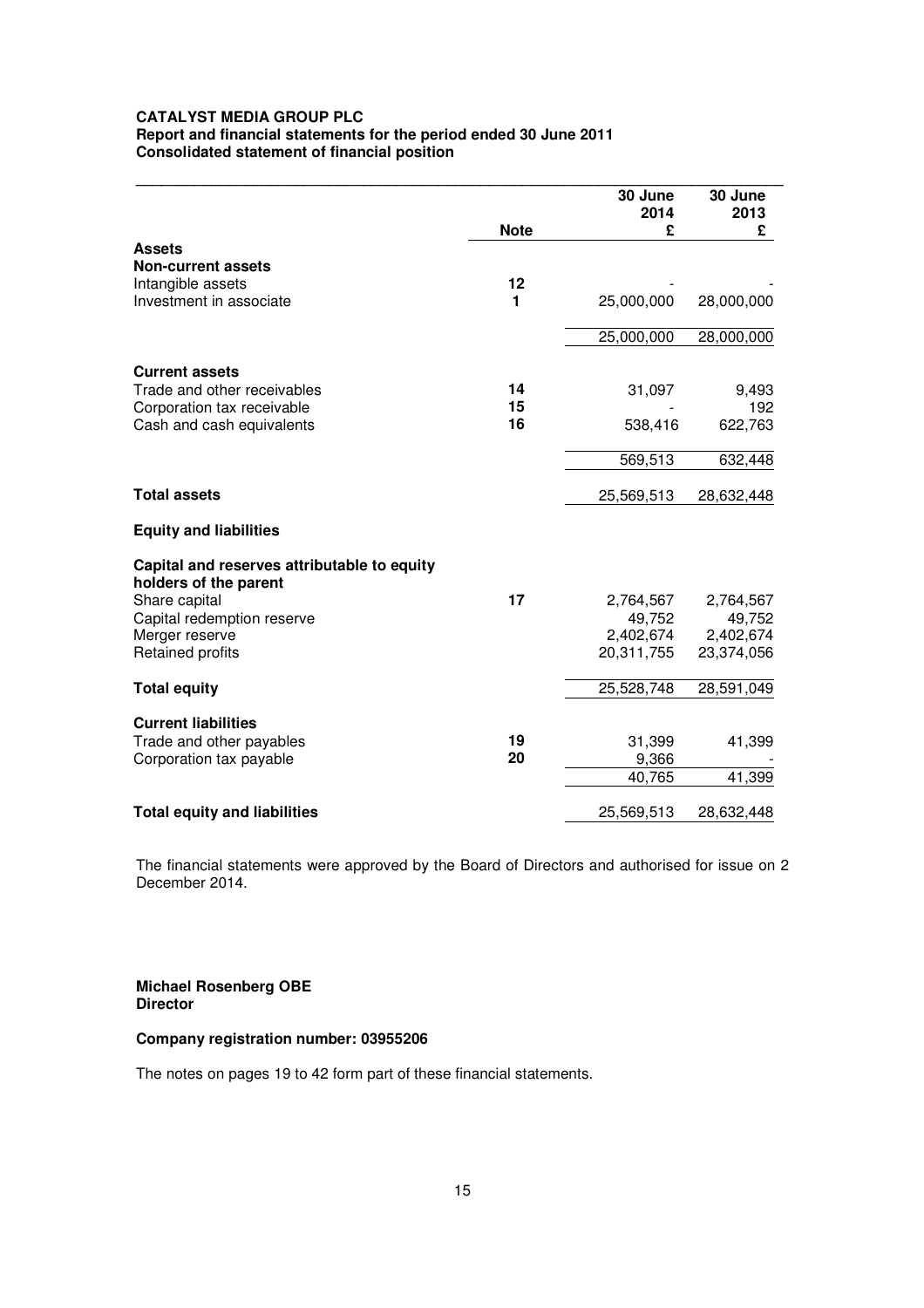# **CATALYST MEDIA GROUP PLC Report and financial statements for the year ended 30 June 2014 Consolidated statement of cash flows**

|                                                             | <b>Note</b> | Year ended<br>30 June<br>2014<br>£ | Year ended<br>30 June<br>2013<br>£ |
|-------------------------------------------------------------|-------------|------------------------------------|------------------------------------|
|                                                             |             |                                    |                                    |
| Cash flow from operating activities<br>Loss before taxation |             | (3,011,175)                        | (3,658,302)                        |
| Adjustments for:<br>Share of profit from associate          |             | (1,367,348)                        | (4,854,420)                        |
| Impairment of associate                                     |             | 4,298,334                          | 8,400,767                          |
| Finance income<br>Finance expense                           |             | (2,898)                            | (10, 763)<br>20                    |
| Corporation taxes recovered                                 |             | 27,446                             | 36,572                             |
| Net cash flow used in operating activities before           |             |                                    |                                    |
| changes in working capital                                  |             | (55, 641)                          | (86, 126)                          |
| (Increase) / decrease in trade and other receivables        |             | (21, 604)                          | 2,024                              |
| (Decrease) / increase in trade and other payables           |             | (10,000)                           | 1,561                              |
| Net cash flow used in operating activities                  |             | (87, 245)                          | (82, 541)                          |
| <b>Investing activities</b>                                 |             |                                    |                                    |
| Dividend received                                           |             |                                    | 3,080,651                          |
| Interest received                                           |             | 2,898                              | 13,758                             |
| Net cash flow from investing activities                     |             | 2,898                              | 3,094,409                          |
|                                                             |             |                                    |                                    |
| <b>Financing activities</b>                                 |             |                                    |                                    |
| Dividends paid                                              |             |                                    | (3,870,394)                        |
| Interest paid                                               |             |                                    | (20)                               |
| Net cash flow used in financing activities                  |             | $\frac{1}{2}$                      | (3,870,414)                        |
| Net decrease in cash and cash equivalents in                |             |                                    |                                    |
| the year                                                    |             | (84, 347)                          | (858, 546)                         |
| Cash and cash equivalents at the beginning of the           |             |                                    |                                    |
| year                                                        |             | 622,763                            | 1,481,309                          |
|                                                             | 16          |                                    |                                    |
| Cash and cash equivalents at the end of the<br>year         |             | 538,416                            | 622,763                            |
|                                                             |             |                                    |                                    |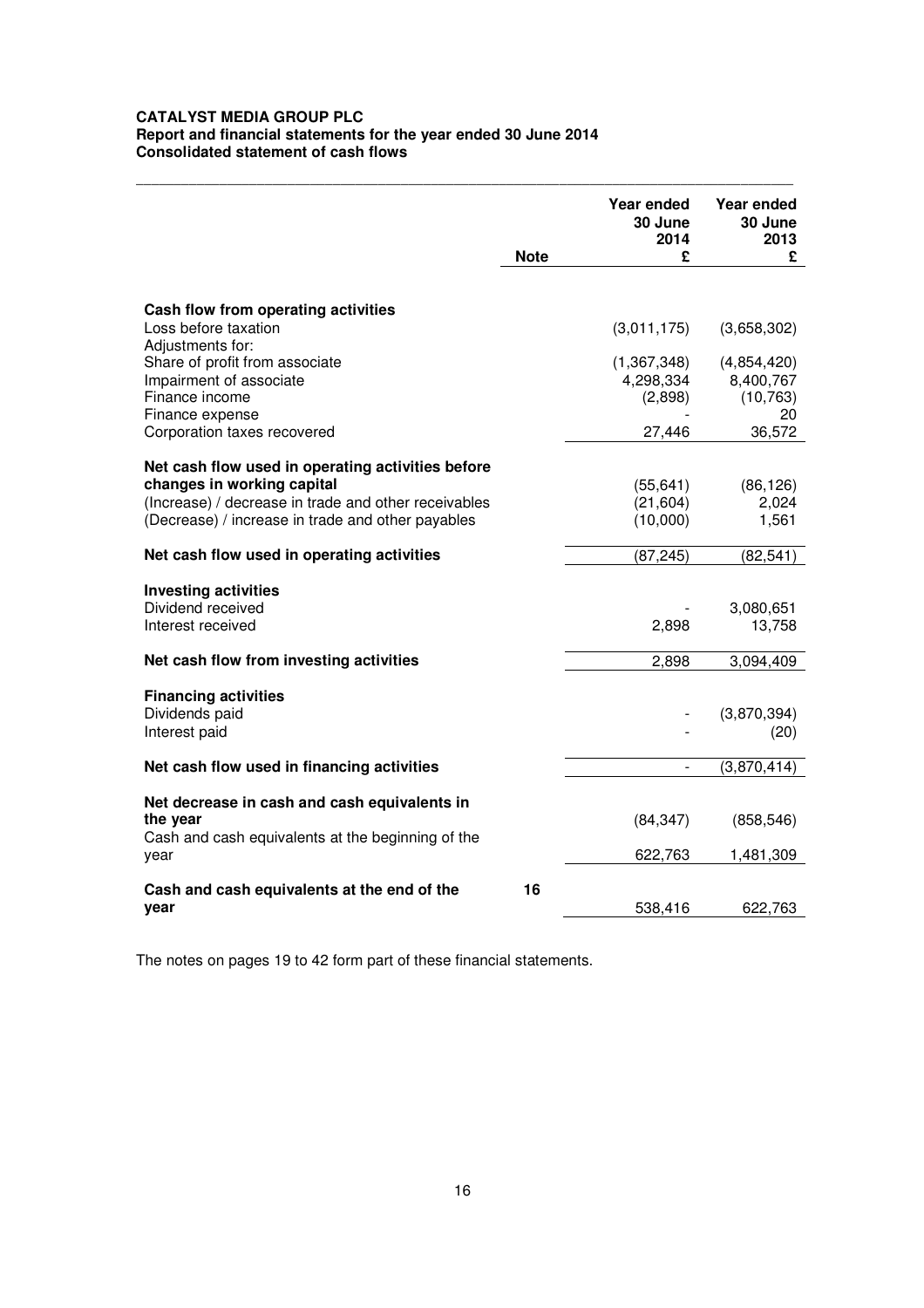# **CATALYST MEDIA GROUP PLC Report and financial statements for the year ended 30 June 2014 Company statement of financial position**

|                                                                       | <b>Note</b> | 30 June<br>2014<br>£ | 30 June<br>2013<br>£ |
|-----------------------------------------------------------------------|-------------|----------------------|----------------------|
| <b>Assets</b>                                                         |             |                      |                      |
| <b>Non-current assets</b>                                             |             |                      |                      |
| Intangible assets                                                     | 12          |                      |                      |
| Investments                                                           | 13          | 16,750,000           | 16,750,001           |
|                                                                       |             | 16,750,000           | 16,750,001           |
|                                                                       |             |                      |                      |
| <b>Current assets</b>                                                 |             |                      |                      |
| Trade and other receivables                                           | 14          | 3,059,423            | 3,037,819            |
| Corporation tax receivable                                            | 15          |                      | 192                  |
| Cash and cash equivalents                                             | 16          | 538,426              | 622,773              |
|                                                                       |             | 3,597,849            | 3,660,784            |
|                                                                       |             |                      |                      |
| <b>Total assets</b>                                                   |             | 20,347,849           | 20,410,785           |
| <b>Equity and liabilities</b>                                         |             |                      |                      |
| Capital and reserves attributable to equity holders<br>of the company |             |                      |                      |
| Share capital                                                         | 17          | 2,764,567            | 2,764,567            |
| Capital redemption reserve                                            |             | 49,752               | 49,752               |
| Merger reserve                                                        |             | 2,912,060            | 2,912,060            |
| Retained profit                                                       |             | 14,580,156           | 14,642,457           |
| <b>Total equity</b>                                                   |             | 20,306,535           | 20,368,836           |
|                                                                       |             |                      |                      |
| <b>Current liabilities</b>                                            |             |                      |                      |
| Trade and other payables                                              | 19          | 31,948               | 41,949               |
| Corporation tax payable                                               | 20          | 9,366                |                      |
|                                                                       |             | 41,314               | 41,949               |
| <b>Total equity and liabilities</b>                                   |             | 20,347,849           | 20,410,785           |

**\_\_\_\_\_\_\_\_\_\_\_\_\_\_\_\_\_\_\_\_\_\_\_\_\_\_\_\_\_\_\_\_\_\_\_\_\_\_\_\_\_\_\_\_\_\_\_\_\_\_\_\_\_\_\_\_\_\_\_\_\_\_\_\_\_\_\_\_\_\_\_\_\_\_\_\_\_\_** 

The financial statements were approved by the Board of Directors and authorised for issue on 2 December 2014.

**Michael Rosenberg OBE Director** 

# **Company registration number: 03955206**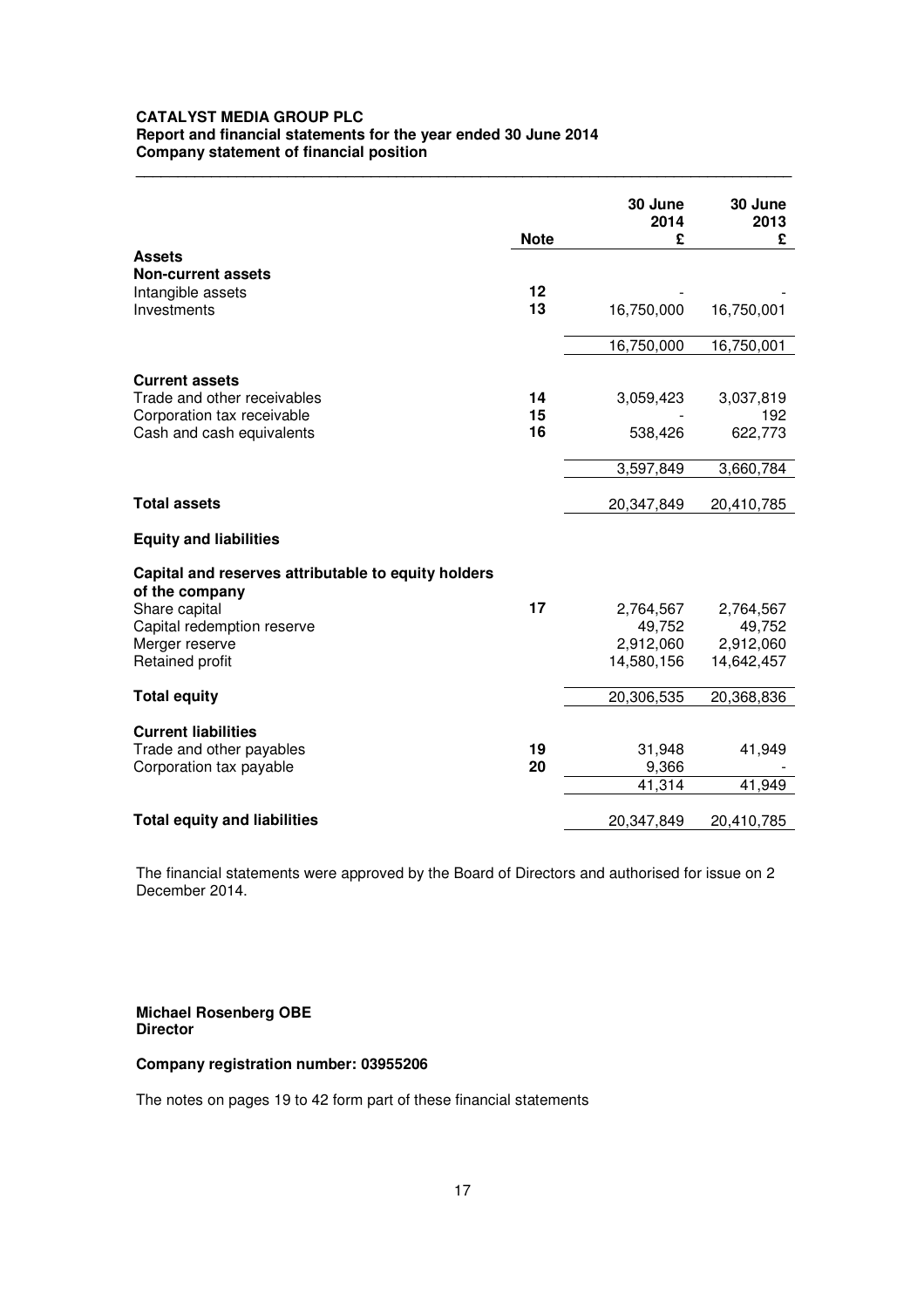# **CATALYST MEDIA GROUP PLC Report and financial statements for the year ended 30 June 2014 Company statement of cash flows**

|                                                        | <b>Note</b> | Year<br>ended<br>30 June<br>2014<br>£ | Year<br>ended<br>30 June<br>2013<br>£ |
|--------------------------------------------------------|-------------|---------------------------------------|---------------------------------------|
| Cash flow from operating activities                    |             |                                       |                                       |
| (Loss)/profit before taxation<br>Adjustments for:      |             | (80, 188)                             | 2,968,713                             |
| Finance income<br>Dividend received                    |             | (2,898)                               | (10, 763)<br>(3,080,651)              |
| Corporation taxes recovered                            |             | 27,446                                | 36,571                                |
| Net cash flow used in operating activities before      |             |                                       |                                       |
| changes in working capital                             |             | (55, 640)                             | (86, 130)                             |
| (Increase) / decrease in trade and other receivables   |             | (21, 604)                             | 2,042                                 |
| (Decrease) / increase in trade and other payables      |             | (10,001)                              | 1,562                                 |
| Net cash flow used in operating activities             |             | (87, 245)                             | (82, 526)                             |
| <b>Investing activities</b>                            |             |                                       |                                       |
| Interest received                                      |             | 2,898                                 | 13,758                                |
| Dividend received                                      |             |                                       | 3,080,651                             |
| Net cash flow from investing activities                |             | 2,898                                 | 3,094,409                             |
| <b>Financing activities</b>                            |             |                                       |                                       |
| Dividend paid                                          |             |                                       | (3,870,394)                           |
| Net cash flow used in financing activities             |             | $\overline{a}$                        | (3,870,394)                           |
| Net decrease in cash and cash equivalents in the       |             |                                       |                                       |
| year                                                   |             | (84, 347)                             | (858, 511)                            |
| Cash and cash equivalents at the beginning of the year |             | 622,773                               | 1,481,284                             |
| Cash and cash equivalents at the end of the year       | 16          | 538,426                               | 622,773                               |

**\_\_\_\_\_\_\_\_\_\_\_\_\_\_\_\_\_\_\_\_\_\_\_\_\_\_\_\_\_\_\_\_\_\_\_\_\_\_\_\_\_\_\_\_\_\_\_\_\_\_\_\_\_\_\_\_\_\_\_\_\_\_\_\_\_\_\_\_\_\_\_\_\_\_**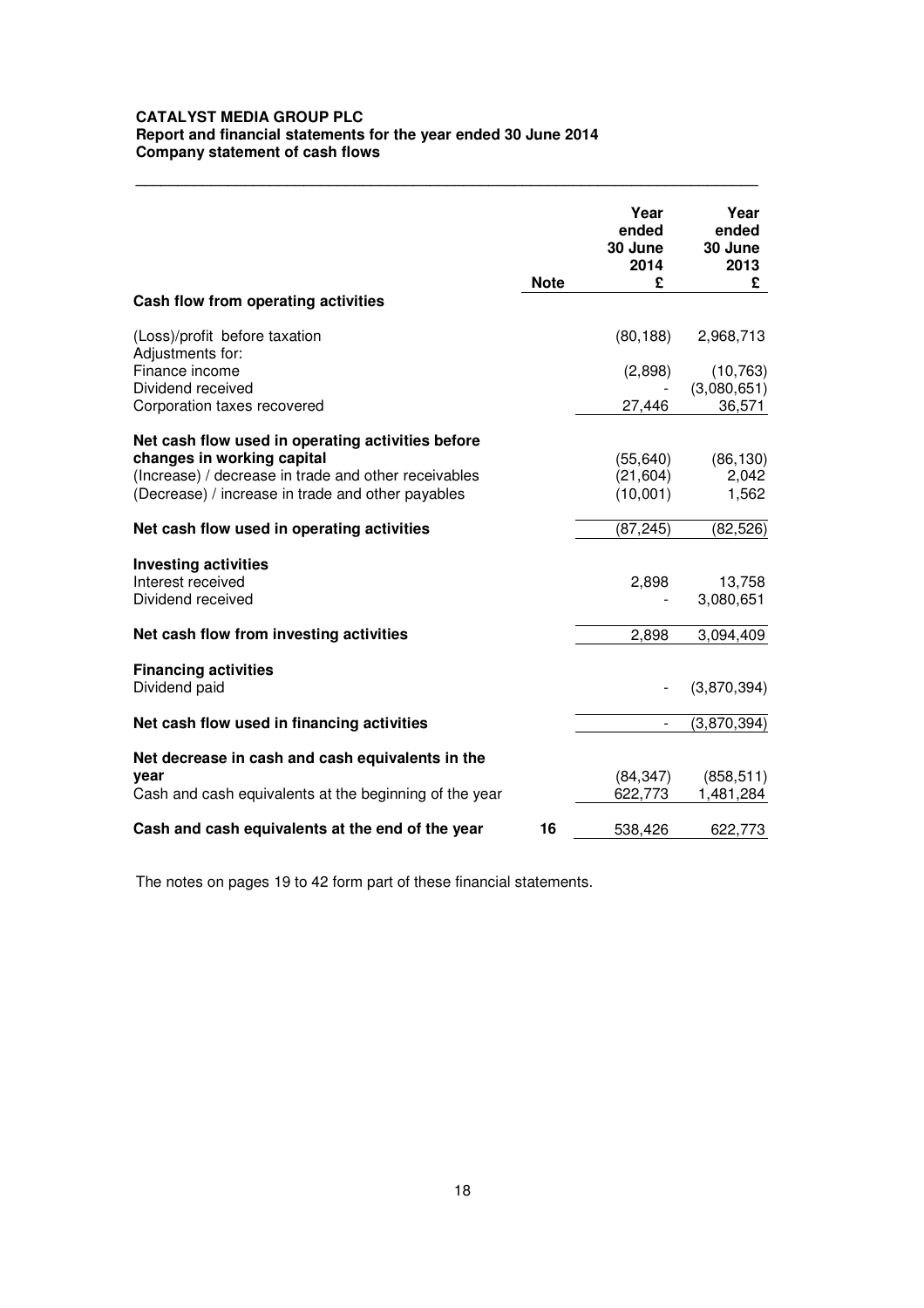| 1 Investment in associate<br>Year Ended 30 June 2014 | Share of net | Goodwill<br>assets relating to the | Carrying<br>value of<br>associate investment |
|------------------------------------------------------|--------------|------------------------------------|----------------------------------------------|
|                                                      | Group        | Group                              | Group                                        |
| Cost                                                 |              |                                    |                                              |
| At 1 July 2013                                       | 15,222,726   | 12,777,274                         | 28,000,000                                   |
| Share of profit                                      | 1,367,348    |                                    | 1,367,348                                    |
| Share of other comprehensive loss                    | (69, 014)    |                                    | (69, 014)                                    |
| Impairment                                           | (2,734,696)  | (1,563,638)                        | (4, 298, 334)                                |
| At 30 June 2014                                      | 13,786,364   | 11,213,636                         | 25,000,000                                   |

**\_\_\_\_\_\_\_\_\_\_\_\_\_\_\_\_\_\_\_\_\_\_\_\_\_\_\_\_\_\_\_\_\_\_\_\_\_\_\_\_\_\_\_\_\_\_\_\_\_\_\_\_\_\_\_\_\_\_\_\_\_\_\_\_\_\_\_\_\_\_\_\_\_\_\_\_\_\_\_** 

The Group's interest in the associate, SIS, a company incorporated in England and Wales, is held by Alternateport Limited. Alternateport Limited holds an investment of 20.54% in the equity share capital of SIS and is entitled to appoint a director and alternate director to the SIS board. This right has been exercised since acquisition. Alternateport Limited is a wholly owned subsidiary of Catalyst Media Holdings Limited a wholly owned subsidiary of CMG.

The Board has reviewed its valuation of the investment in SIS as at 30 June 2014. It has taken account of the closure of the Outside Broadcast Division and the exceptional costs incurred. In addition it has reviewed internal forward projections, for a 5 year period, prepared by the management of SIS which include expectations of future cash flows from the business. It has applied a present day value to the expected cash flows using a discount rate of 5% and has taken account of the uncertainty surrounding the extension of media rights as well as the expected decline in numbers of retail betting shops. As a result it has concluded that an impairment of £4,298,334  $^{(ii)}$  should be applied to the investment resulting in a value of £25,000,000 as at 30 June 2014.

| Share of profit of associate      | 2014                      | 2014                         | 2013                         |
|-----------------------------------|---------------------------|------------------------------|------------------------------|
|                                   | <b>SIS Total</b><br>£'000 | <b>CMG</b><br>share<br>£'000 | <b>CMG</b><br>share<br>£'000 |
| Revenue:                          |                           |                              |                              |
| <b>SIS Betting Services</b>       | 198,187                   | 40,708                       | 37,642                       |
| <b>SIS LIVE Services</b>          | 55,577                    | 11,416                       | 15,918                       |
| Total revenue                     | 253,764                   | 52,124                       | 53,560                       |
|                                   |                           |                              |                              |
| Operating profit (i)              | 23,952                    | 4,920                        | 6,743                        |
| Net interest payable              | (2, 192)                  | (450)                        | (482)                        |
| Losses on business wind down      | (10, 495)                 | (2, 156)                     |                              |
| Profit on disposal of fixed asset | 796                       | 163                          | 87                           |
| Profit before tax                 | 12,061                    | 2,477                        | 6,348                        |
| Taxation                          | (5, 404)                  | (1, 110)                     | (1, 494)                     |
| Share of profit after taxation    | 6,657                     | 1,367                        | 4,854                        |
| Net income from associate         | 6,657                     | 1,367                        | 4,854                        |
| Other comprehensive income:       |                           |                              |                              |
| Actuarial gain/(loss)             | (436)                     | (90)                         | 12                           |
| Deferred tax                      | 100                       | 21                           | (3)                          |
|                                   | (336)                     | (69)                         | 9                            |
|                                   |                           |                              |                              |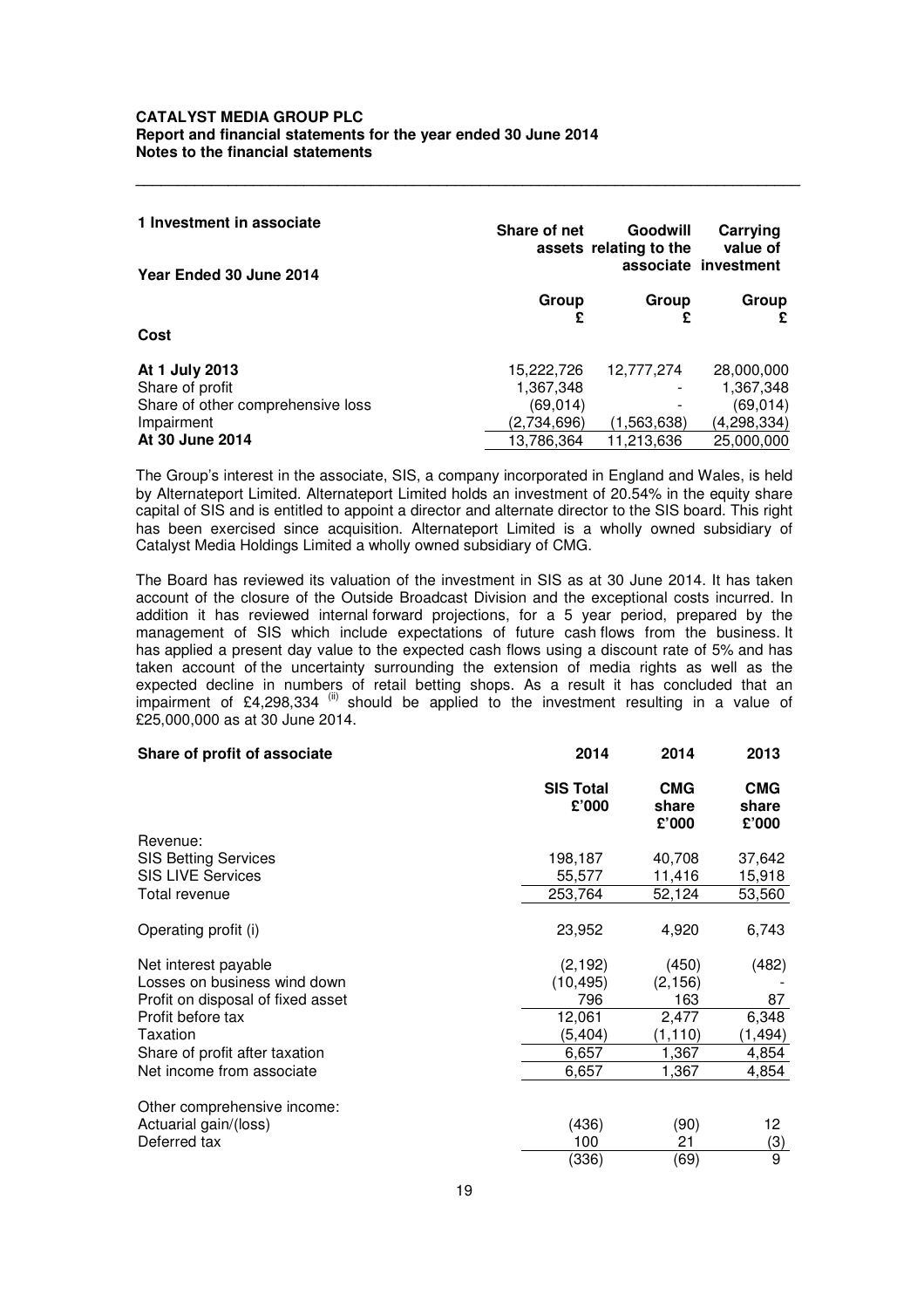#### **1 Investment in associate (continued)**

#### **Share of net assets and liabilities of associate**

| Net assets (i)      | 178.780   | 36,722   | 41.526    |
|---------------------|-----------|----------|-----------|
| Net liabilities (i) | (111.663) | (22.936) | (26, 303) |
| Net equity          | 67.117    | 13.786   | 15,223    |

**\_\_\_\_\_\_\_\_\_\_\_\_\_\_\_\_\_\_\_\_\_\_\_\_\_\_\_\_\_\_\_\_\_\_\_\_\_\_\_\_\_\_\_\_\_\_\_\_\_\_\_\_\_\_\_\_\_\_\_\_\_\_\_\_\_\_\_\_\_\_\_\_\_\_\_\_\_\_\_** 

- (i) The financial results for SIS are taken from its latest accounts to 31 March 2014, adjusted in order to align the accounting policies of SIS (whose accounts are prepared under UK GAAP) and CMG (whose accounts are prepared under International Financial Reporting Standards). Adjustments have been made in respect of the recognition of the fair value of derivatives held by SIS as at the balance sheet date. The net cumulative effect of these adjustments is to decrease the value of the investment in associate in the Group's financial statements by £97,000 (2013: increase of £2,697,000).
- (ii) The impairment charge £4,298,334 comprises £2,734,696 relating to cumulative adjustments in respect of amortisation of goodwill no longer required as the goodwill is no longer held by SIS and £1,563,638 relating to the adjustment to the fair value of the Group's investment in SIS.

| Year Ended 30 June 2013             | assets      | Share of net Fair Value of<br>Intangibles | Total       |
|-------------------------------------|-------------|-------------------------------------------|-------------|
|                                     | Group       | Group                                     | Group       |
| Cost                                |             |                                           |             |
| At 1 July 2012                      | 13,440,125  | 21,178,041                                | 34,618,166  |
| Share of profit                     | 4,854,420   |                                           | 4,854,420   |
| Share of other comprehensive income | 8,832       |                                           | 8,832       |
| Dividend received                   | (3,080,651) |                                           | (3,080,651) |
| Impairment                          |             | (8,400,767)                               | (8,400,767) |
| At 30 June 2013                     | 15,222,726  | 12,777,274                                | 28,000,000  |

#### **2 Revenue**

An analysis of the Group's revenue is as follows:

|                                  | 2014   | 2013   |  |
|----------------------------------|--------|--------|--|
|                                  |        |        |  |
| Business administrative services | 25,000 | 25,000 |  |
| <b>Total revenue</b>             | 25,000 | 25,000 |  |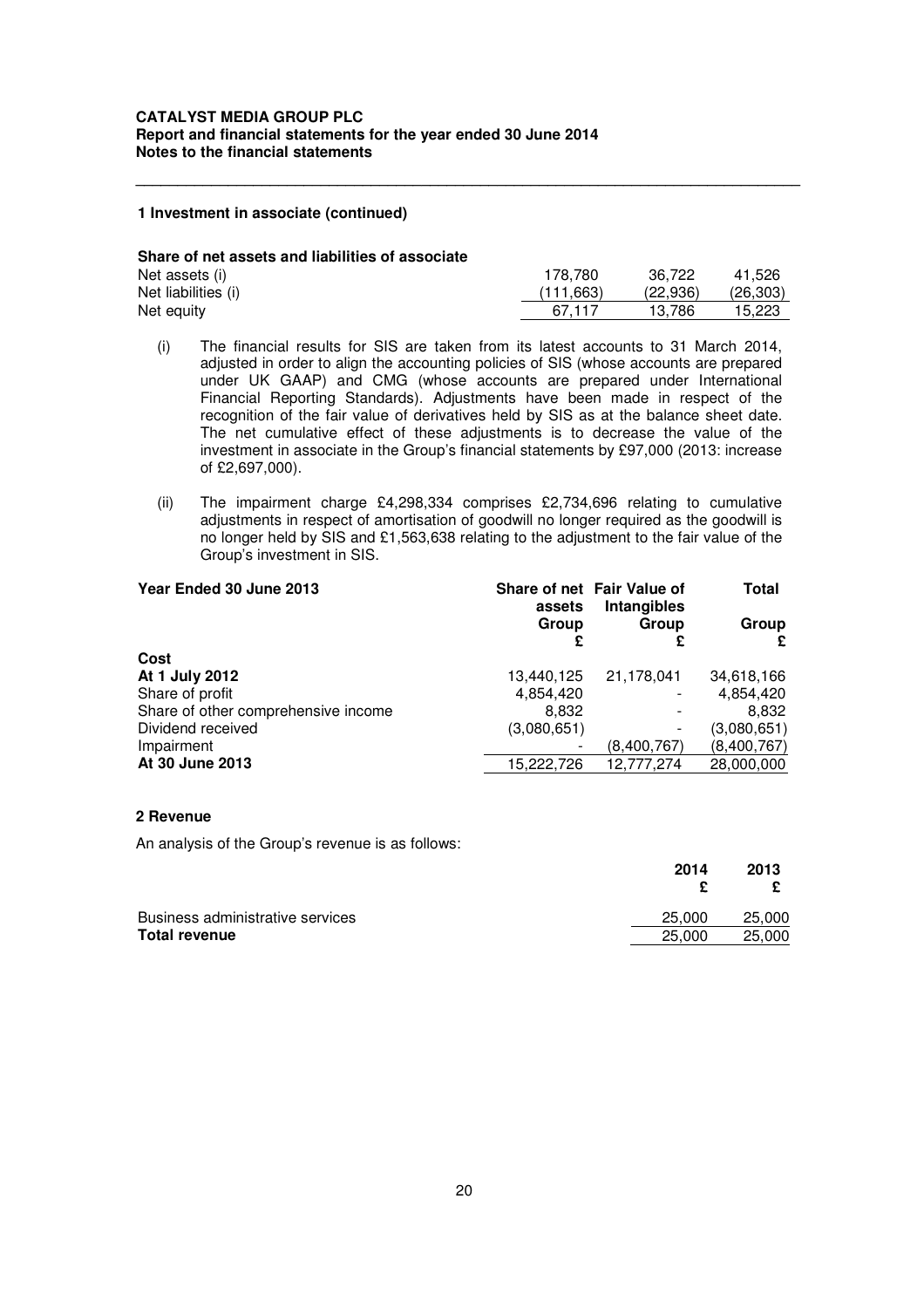#### **3 Segmental analysis**

The Directors have determined the Group's operating segments based on the management information that is reviewed in order to strategically operate the business.

**\_\_\_\_\_\_\_\_\_\_\_\_\_\_\_\_\_\_\_\_\_\_\_\_\_\_\_\_\_\_\_\_\_\_\_\_\_\_\_\_\_\_\_\_\_\_\_\_\_\_\_\_\_\_\_\_\_\_\_\_\_\_\_\_\_\_\_\_\_\_\_\_\_\_\_\_\_\_\_** 

The Group operates in one segment; business administrative services. Business administrative services focuses on managing the strategic investment in SIS, including the provision of nonexecutive director services to SIS and the management of overheads.

Segmental performance is assessed based on the segment result after results of equity accounted investments, impairment charges, financial income, financial costs and before taxation expense.

| Year ended 30 June 2014                             | <b>Business</b><br>administrative<br><b>services</b><br>(including SIS statements)<br>investment) | <b>Total (per</b><br>consolidate<br>d financial |
|-----------------------------------------------------|---------------------------------------------------------------------------------------------------|-------------------------------------------------|
|                                                     | £                                                                                                 | £                                               |
| Segment revenue                                     | 25,000                                                                                            | 25,000                                          |
| Operating loss                                      | (83,087)                                                                                          | (83,087)                                        |
| Financial income                                    | 2,898                                                                                             | 2,898                                           |
| Share of profit of associate (note 1)               | 1,367,348                                                                                         | 1,367,3481                                      |
| Impairment of associate                             | (4,298,334)                                                                                       | (4,298,334)                                     |
| Segment loss                                        | (3,011,175)                                                                                       | (3,011,175)                                     |
| Tax                                                 | 17,888                                                                                            | 17,888                                          |
| Share of other comprehensive income<br>of associate | (69, 014)                                                                                         | (69, 014)                                       |
| Consolidated loss for the year                      | (3,062,301)                                                                                       | (3,062,301)                                     |
| Segment assets                                      | 25,569,513                                                                                        | 25,569,513                                      |
| Segment liabilities                                 | (40, 765)                                                                                         | (40,765)                                        |
| Net assets                                          | 25,528,748                                                                                        | 25,528,748                                      |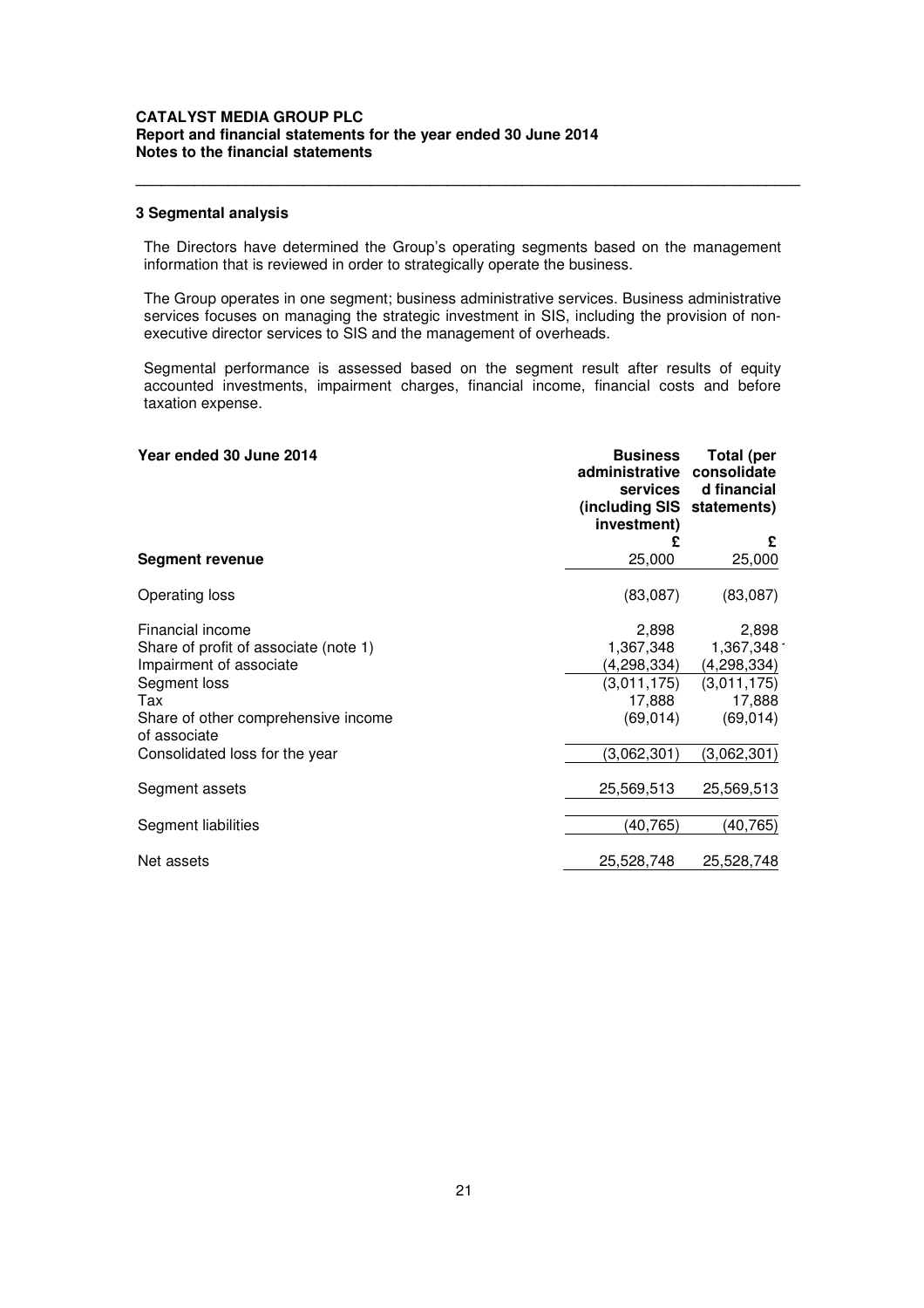| Year ended 30 June 2013                                                                                                                                                                                                                          | <b>Business</b><br>administrative<br>services<br>(including SIS statements)<br>investment)                | <b>Total (per</b><br>consolidate<br>d financial                                                           |
|--------------------------------------------------------------------------------------------------------------------------------------------------------------------------------------------------------------------------------------------------|-----------------------------------------------------------------------------------------------------------|-----------------------------------------------------------------------------------------------------------|
| <b>Segment revenue</b>                                                                                                                                                                                                                           | £<br>25,000                                                                                               | £<br>25,000                                                                                               |
| Operating loss                                                                                                                                                                                                                                   | (122, 698)                                                                                                | (122, 698)                                                                                                |
| Financial income<br><b>Financial costs</b><br>Share of profit of associate (note 1)<br>Impairment of associate<br>Segment loss<br>Tax<br>Share of other comprehensive income<br>of associate<br>Consolidated loss for the year<br>Segment assets | 10,763<br>(20)<br>4,854,420<br>(8,400,767)<br>(3,658,302)<br>25,836<br>8,832<br>(3,623,634)<br>28,632,448 | 10,763<br>(20)<br>4,854,420<br>(8,400,767)<br>(3,658,302)<br>25,836<br>8,832<br>(3,623,634)<br>28,632,448 |
| Segment liabilities                                                                                                                                                                                                                              | (41, 399)                                                                                                 | (41, 399)                                                                                                 |
| Net assets                                                                                                                                                                                                                                       | 28,591,049                                                                                                | 28,591,049                                                                                                |
| 4 Operating loss (Group)                                                                                                                                                                                                                         | 2014                                                                                                      | 2013                                                                                                      |
| Operating loss for the year is stated after charging:<br>Auditors' remuneration (note 7)                                                                                                                                                         |                                                                                                           | £<br>£<br>9,500<br>9,900                                                                                  |
| <b>Operating loss (Company)</b>                                                                                                                                                                                                                  |                                                                                                           |                                                                                                           |
| Operating loss for the year is stated after charging:                                                                                                                                                                                            | 2014                                                                                                      | 2013<br>£<br>£                                                                                            |
| Auditors remuneration (note 7)                                                                                                                                                                                                                   |                                                                                                           | 2,600<br>2,500                                                                                            |

**\_\_\_\_\_\_\_\_\_\_\_\_\_\_\_\_\_\_\_\_\_\_\_\_\_\_\_\_\_\_\_\_\_\_\_\_\_\_\_\_\_\_\_\_\_\_\_\_\_\_\_\_\_\_\_\_\_\_\_\_\_\_\_\_\_\_\_\_\_\_\_\_\_\_\_\_\_\_\_** 

# **5 Staff numbers and costs (Group and Company)**

There were no staff other than the non-executive directors during the current and prior year.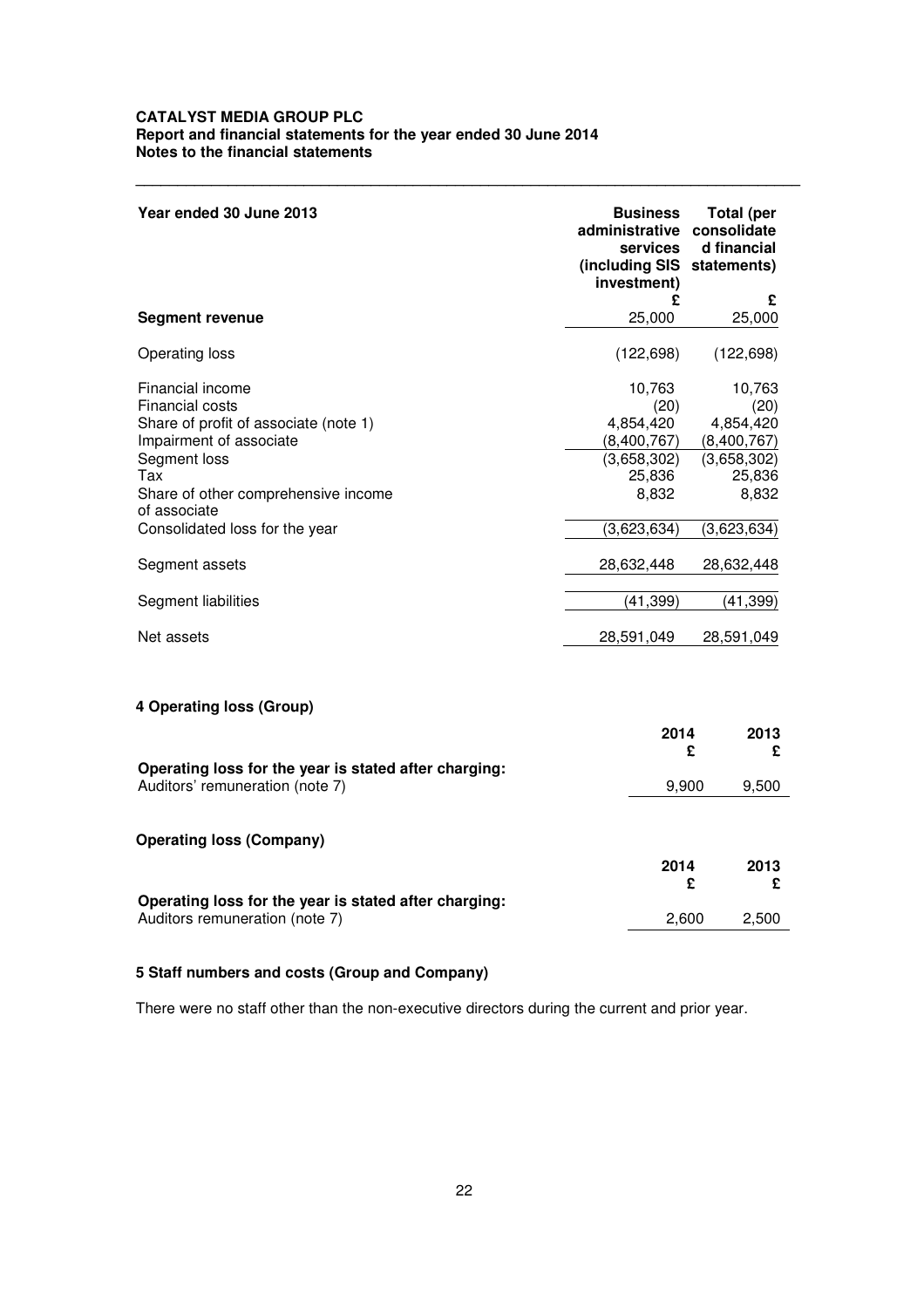# **6 Directors' emoluments (Group and Company)**

Directors' emoluments for the year that each individual served as a director were as follows:

|                   | 2014<br>£. | 2013   |
|-------------------|------------|--------|
| Salaries and fees | 45,306     | 46,531 |

**\_\_\_\_\_\_\_\_\_\_\_\_\_\_\_\_\_\_\_\_\_\_\_\_\_\_\_\_\_\_\_\_\_\_\_\_\_\_\_\_\_\_\_\_\_\_\_\_\_\_\_\_\_\_\_\_\_\_\_\_\_\_\_\_\_\_\_\_\_\_\_\_\_\_\_\_\_\_\_** 

#### **7 Auditors' remuneration**

|                                                                  | 2014  | 2013  |  |
|------------------------------------------------------------------|-------|-------|--|
|                                                                  |       |       |  |
| Fees payable for the audit of the Group's financial statements   | 7.300 | 7.000 |  |
| Fees payable for the audit of the Company's financial statements | 2.600 | 2.500 |  |
|                                                                  | 9.900 | 9.500 |  |

# **8 Financial income**

| 10,763<br>2,898<br>10,763                                          |
|--------------------------------------------------------------------|
| 2014<br>2013<br>2013<br>Group<br>Company<br>Company<br>£<br>£<br>£ |
| 20<br>20                                                           |
| 2014<br>2013<br>£<br>£                                             |
| 17,900<br>25,600<br>236<br>(12)<br>17,888<br>25,836                |
|                                                                    |

The difference between the total tax credit shown above and the amount calculated by applying the standard rate of UK corporation tax to the profit before tax is as follows: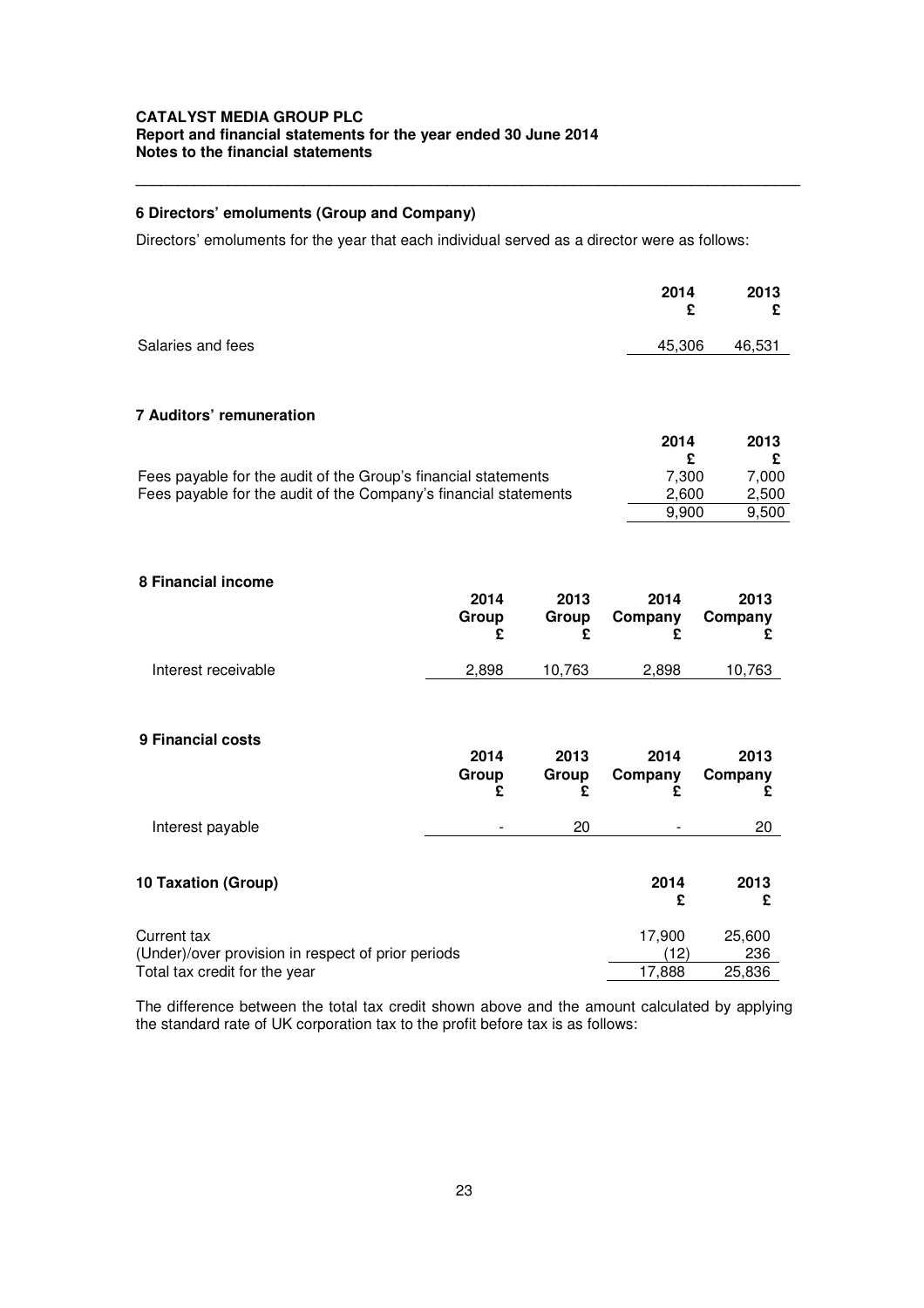#### **10 Taxation (Group) (continued)**

#### **Factors affecting tax charge for the year**

The tax assessed for the year is lower than the standard rate of corporation tax in the UK of 22.5% (2013 – 23.75%). The standard tax rate reduced from 23% to 21% as of April 2014.

**\_\_\_\_\_\_\_\_\_\_\_\_\_\_\_\_\_\_\_\_\_\_\_\_\_\_\_\_\_\_\_\_\_\_\_\_\_\_\_\_\_\_\_\_\_\_\_\_\_\_\_\_\_\_\_\_\_\_\_\_\_\_\_\_\_\_\_\_\_\_\_\_\_\_\_\_\_\_\_** 

|                                                                                                                      | 2014              | 2013                                               |
|----------------------------------------------------------------------------------------------------------------------|-------------------|----------------------------------------------------|
|                                                                                                                      | £                 | £                                                  |
| Loss before tax                                                                                                      | (3,011,175)       | (3,658,302)                                        |
| Tax on loss at standard rate of 22.5% (2013 $-$<br>23.75%)                                                           | (677, 514)        | (868.847)                                          |
| Expenses not deductible for tax purposes<br>Income not taxable<br>Under/(over) provision in respect of prior periods | 994,226<br>12     | 1,996,412<br>$(334, 458)$ $(1, 152, 918)$<br>(236) |
| Other items<br>Current tax credit                                                                                    | (154)<br>(17.888) | (247)<br>(25, 836)                                 |

#### **Factors that may affect the future tax charge**

Deferred tax has not been provided in respect of timing differences relating primarily to revenue losses and management expenses as there is insufficient evidence that the benefit of the losses will be recovered. The amount of the asset not recognised is £891,900 (2013: £1,025,900). The above deferred tax asset has been calculated based on a UK tax rate of 20% (2013: 23%) as applicable at 30 June 2014.

#### **11 Earnings / (loss) per share (diluted, undiluted and before impairment)**

The calculation of the basic and diluted loss per share is based upon the net loss after tax and minority interests attributable to ordinary shareholders of £2,993,287 (2013: £3,632,466) and a weighted average number of shares in issue for the period of 27,645,673 (2013: 27,790,159).

The calculation of the earnings per share (before impairment) is based upon the net loss after tax and attributable to ordinary shareholders of £2,993,287 (2013: £3,632,466), adjusted for impairment charges of £4,298,334 (2013: £8,400,767) and a weighted average number of shares in issue for the period of 27,645,673 (2013: 27,790,159).

Reconciliation of shares in issue:

|                                               | Year ended<br>30 June<br>2014 | Year ended<br>30 June<br>2013 |
|-----------------------------------------------|-------------------------------|-------------------------------|
| Issued ordinary shares at 1 July 2013         | 27,645,673                    | 28,143,197                    |
| Effect of cancelled ordinary shares (note 17) |                               | (353,038)                     |
| Weighted average number of ordinary shares    | 27,645,673                    | 27,790,159                    |
|                                               |                               |                               |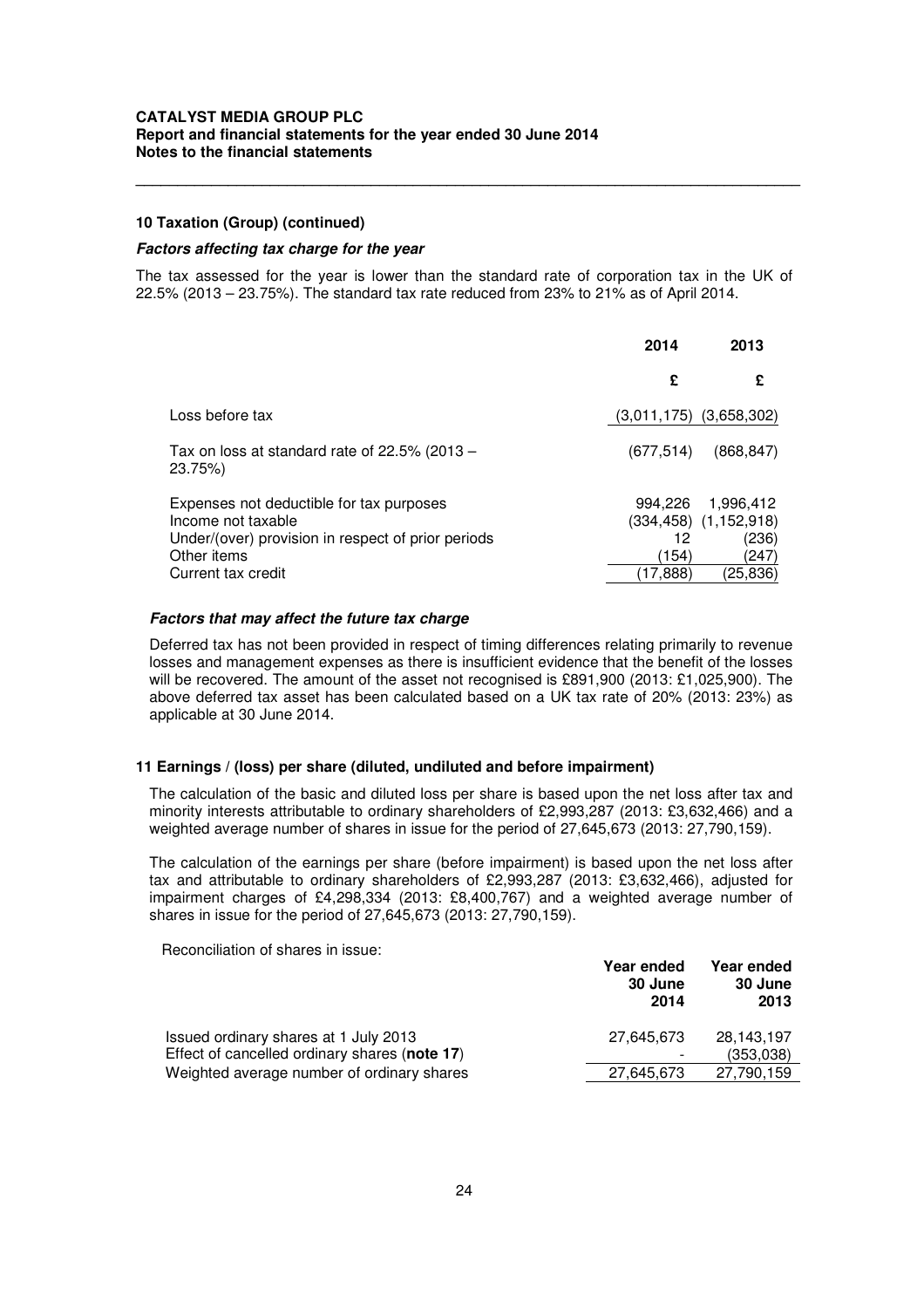# **12 Intangible assets**

| Year Ended 30 June 2014                            |                                                |                              |                              |
|----------------------------------------------------|------------------------------------------------|------------------------------|------------------------------|
| Group                                              | <b>Development</b><br>expenditure<br>2014<br>£ | <b>Licences</b><br>2014<br>£ | Total<br>2014<br>£           |
| Cost                                               |                                                |                              |                              |
| At 1 July 2013                                     | 152,747                                        | 350,000                      | 502,747                      |
| Disposal                                           | (152, 747)                                     | (350,000)                    | (502,747)                    |
| At 30 June 2014                                    |                                                |                              |                              |
| Amortisation                                       |                                                |                              |                              |
| At 1 July 2013                                     | (152, 747)                                     | (350,000)                    | (502, 747)                   |
| Disposal                                           | 152,747                                        | 350,000                      | 502,747                      |
| At 30 June 2014                                    |                                                |                              |                              |
| Net book value                                     |                                                |                              |                              |
| At 30 June 2013                                    |                                                |                              |                              |
| At 30 June 2014                                    |                                                | $\overline{a}$               |                              |
| Year Ended 30 June 2014                            |                                                |                              | <b>Licences</b><br>2014<br>£ |
| Company                                            |                                                |                              |                              |
| Cost                                               |                                                |                              |                              |
| At 1 July 2013                                     |                                                |                              | 350,000                      |
| Disposal                                           |                                                |                              | (350,000)                    |
| At 30 June 2014                                    |                                                |                              |                              |
| Amortisation                                       |                                                |                              |                              |
| At 1 July 2013                                     |                                                |                              | (350,000)                    |
| Disposal                                           |                                                |                              | 350,000                      |
| At 30 June 2014                                    |                                                |                              |                              |
|                                                    |                                                |                              |                              |
| Net book value<br>At 30 June 2013 and 30 June 2014 |                                                |                              |                              |
|                                                    |                                                |                              |                              |

**\_\_\_\_\_\_\_\_\_\_\_\_\_\_\_\_\_\_\_\_\_\_\_\_\_\_\_\_\_\_\_\_\_\_\_\_\_\_\_\_\_\_\_\_\_\_\_\_\_\_\_\_\_\_\_\_\_\_\_\_\_\_\_\_\_\_\_\_\_\_\_\_\_\_\_\_\_\_\_**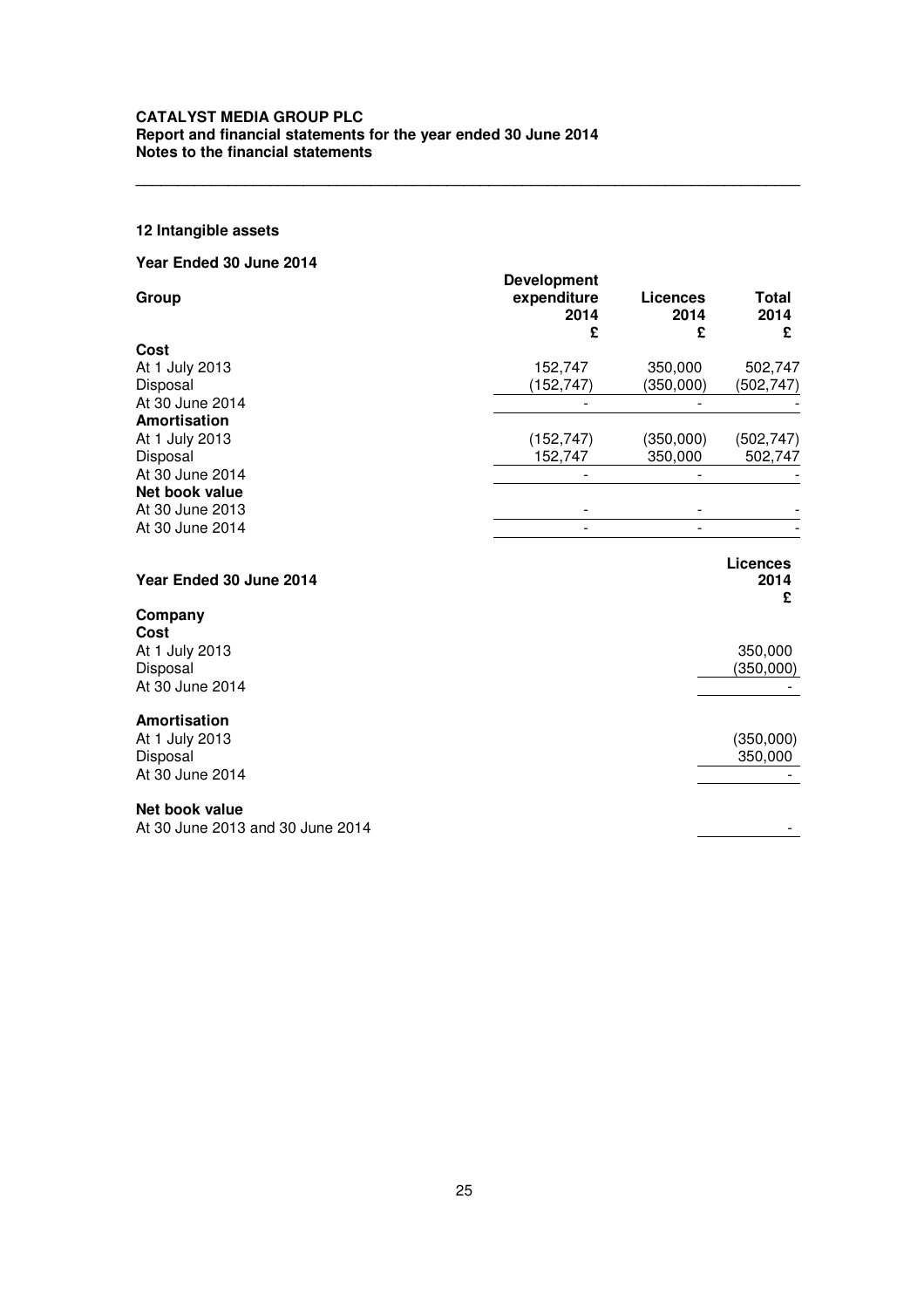# **12 Intangible assets (continued)**

| Year Ended 30 June 2013                         | <b>Development</b><br>expenditure | <b>Licences</b> | Total                        |
|-------------------------------------------------|-----------------------------------|-----------------|------------------------------|
| Group                                           | 2013<br>£                         | 2013<br>£       | 2013<br>£                    |
| Cost<br>At 1 July 2012 and 30 June 2013         | 152,747                           | 350,000         | 502,747                      |
| Amortisation<br>At 1 July 2012 and 30 June 2013 | (152, 747)                        | (350,000)       | (502, 747)                   |
| Net book value<br>At 30 June 2013               |                                   |                 |                              |
| Year Ended 30 June 2013                         |                                   |                 |                              |
| Company                                         |                                   |                 | <b>Licences</b><br>2012<br>£ |
| Cost<br>At 1 July 2012 and 30 June 2013         |                                   |                 | 350,000                      |
| Amortisation<br>At 1 July 2012 and 30 June 2013 |                                   |                 | (350,000)                    |

**\_\_\_\_\_\_\_\_\_\_\_\_\_\_\_\_\_\_\_\_\_\_\_\_\_\_\_\_\_\_\_\_\_\_\_\_\_\_\_\_\_\_\_\_\_\_\_\_\_\_\_\_\_\_\_\_\_\_\_\_\_\_\_\_\_\_\_\_\_\_\_\_\_\_\_\_\_\_\_** 

**Net book value At 30 June 2013** -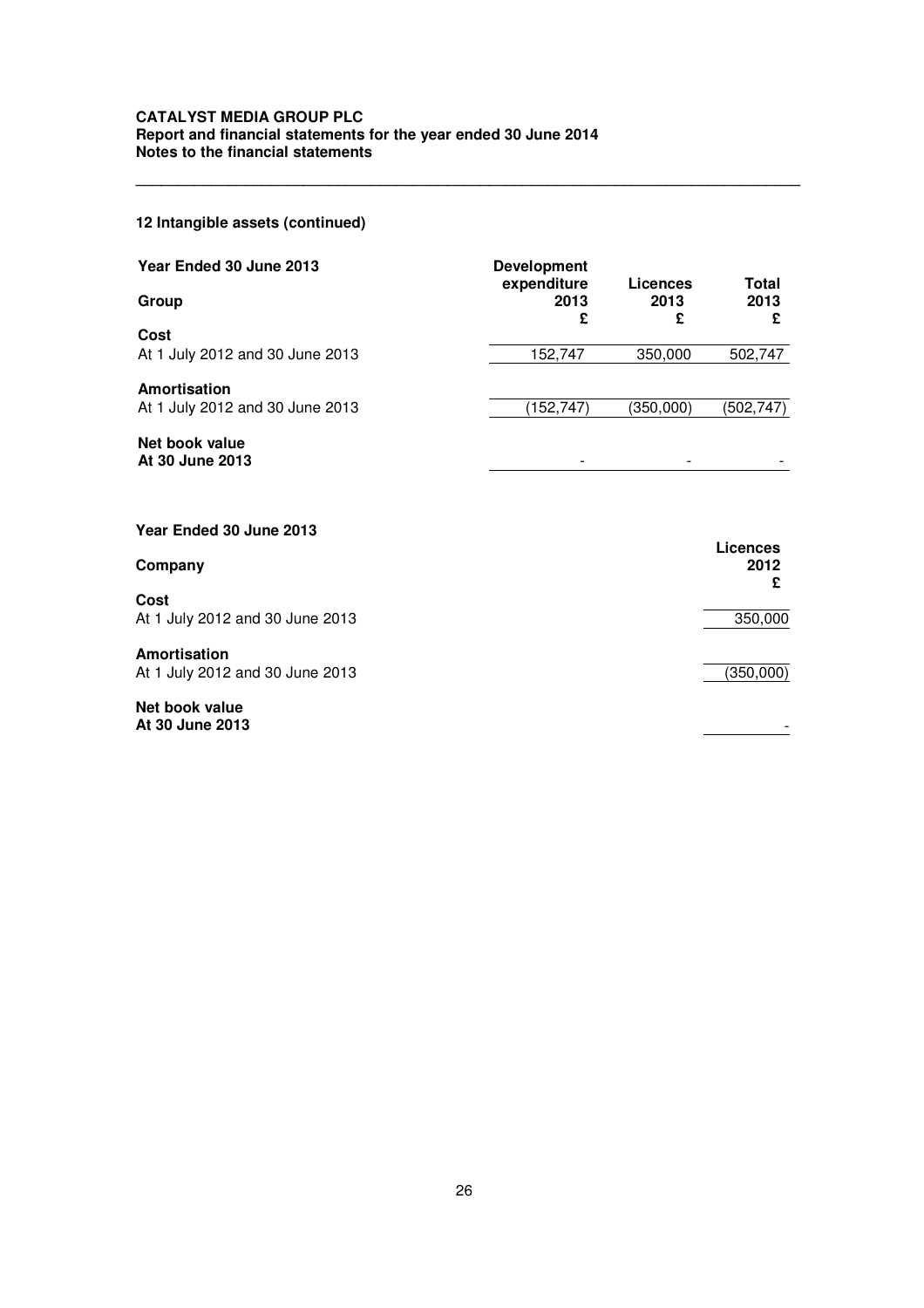| <b>13 Investments</b>              | <b>Shares in</b><br>subsidiaries |
|------------------------------------|----------------------------------|
| Company<br>Year Ended 30 June 2014 | £                                |
| Cost                               |                                  |
| At 30 June 2013                    | 17,908,626                       |
| Disposal                           | (1, 158, 626)                    |
| At 30 June 2014                    | 16,750,000                       |
| Provision for diminution in value  |                                  |
| At 30 June 2013                    | (1, 158, 625)                    |
| Disposal                           | 1,158,625                        |
| At 30 June 2014                    |                                  |
| Net book value                     |                                  |
| At 30 June 2013                    | 16,750,001                       |
| At 30 June 2014                    | 16,750,000                       |

**\_\_\_\_\_\_\_\_\_\_\_\_\_\_\_\_\_\_\_\_\_\_\_\_\_\_\_\_\_\_\_\_\_\_\_\_\_\_\_\_\_\_\_\_\_\_\_\_\_\_\_\_\_\_\_\_\_\_\_\_\_\_\_\_\_\_\_\_\_\_\_\_\_\_\_\_\_\_\_** 

The Company's previously held investment in Spoof.com Limited was written off as that company was dissolved on 13 December 2013.

Details of the investments are as follows:

|                                                   | Country of<br>incorporation<br>and operation | <b>Activity</b>                    | Percentage<br>of ordinary<br>shares held<br>(%) |
|---------------------------------------------------|----------------------------------------------|------------------------------------|-------------------------------------------------|
| Catalyst Media Holdings Limited                   |                                              | England & Wales Investment Company | 100                                             |
| Alternateport Limited*                            |                                              | England & Wales Investment Company | 100                                             |
| * A subsidiary of Catalyst Media Holdings Limited |                                              |                                    |                                                 |

| Year Ended 30 June 2013                                               | <b>Shares in</b><br>subsidiaries<br>Company |
|-----------------------------------------------------------------------|---------------------------------------------|
| Cost<br>At 30 June 2012 and 30 June 2013                              | 17,908,626                                  |
| Provision for diminution in value<br>At 30 June 2012 and 30 June 2013 | (1, 158, 625)                               |
| Net book value<br>At 30 June 2012 and 30 June 2013                    | 16,750,001                                  |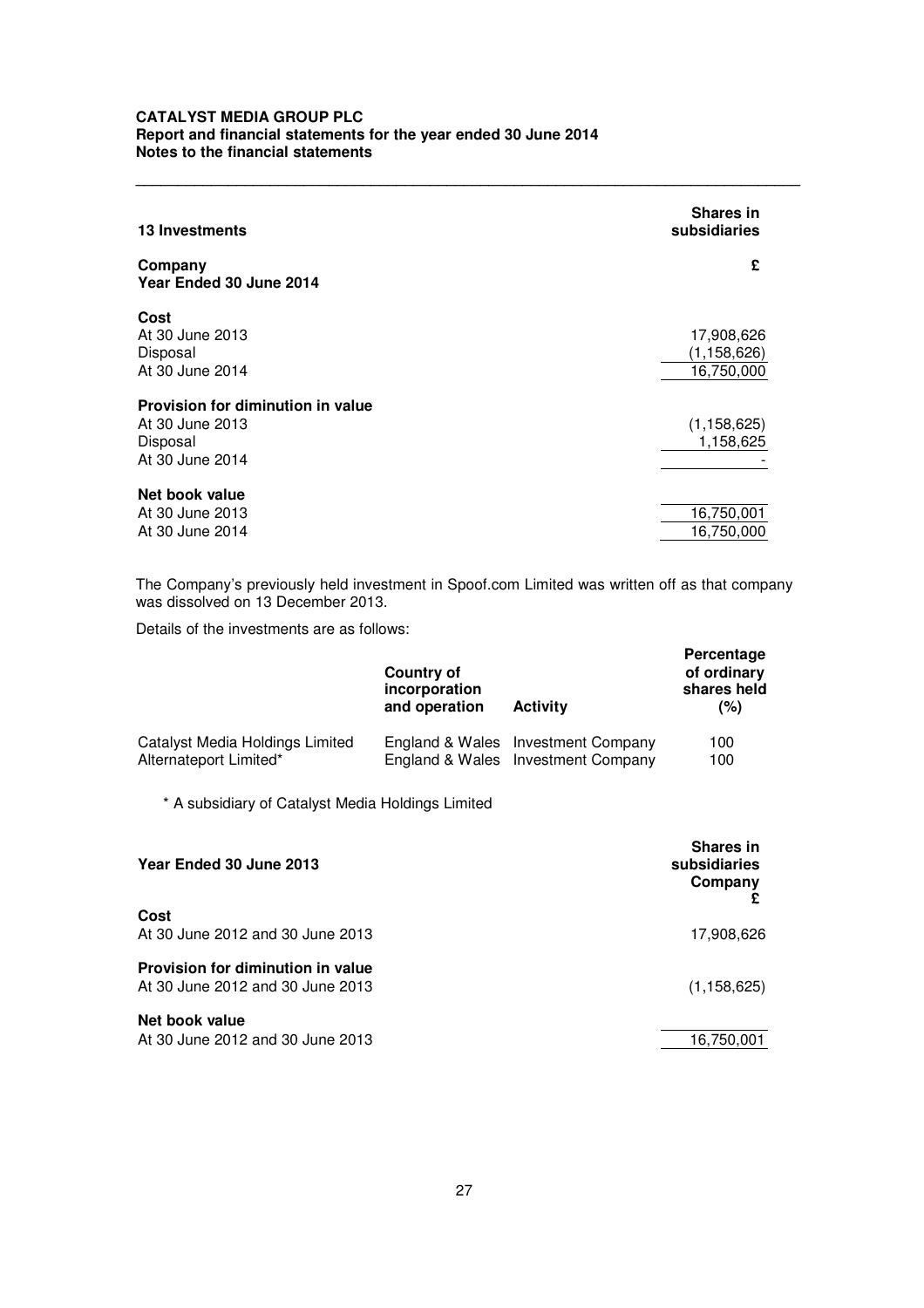|                                                                                  | 2014                                | 2013                    | 2014                                                | 2013                                     |
|----------------------------------------------------------------------------------|-------------------------------------|-------------------------|-----------------------------------------------------|------------------------------------------|
| 14 Trade and other receivables                                                   | Group<br>£                          | Group<br>£              | Company                                             | Company                                  |
| Amounts owed by Group companies<br>Trade debtors<br>Prepayments<br>Other debtors | 15,000<br>12,014<br>4,083<br>31,097 | 6,250<br>3,243<br>9,493 | 3,028,326<br>15,000<br>12,014<br>4,083<br>3,059,423 | 3,028,326<br>6,250<br>3,243<br>3,037,819 |
| 15 Corporation tax receivable                                                    | 2014<br>Group<br>£                  | 2013<br>Group<br>£      | 2014<br>Company<br>£                                | 2013<br>Company<br>£                     |
| Consortium relief receivable                                                     |                                     | 192                     |                                                     | 192                                      |
| 16 Cash and cash equivalents                                                     | 2014<br>Group<br>£                  | 2013<br>Group<br>£      | 2014<br>Company<br>£                                | 2013<br>Company<br>£                     |
| Cash at bank<br>Cash and cash equivalents                                        | 538,416<br>538,416                  | 622,763<br>622,763      | 538,426<br>538,426                                  | 622,773<br>622,773                       |

**\_\_\_\_\_\_\_\_\_\_\_\_\_\_\_\_\_\_\_\_\_\_\_\_\_\_\_\_\_\_\_\_\_\_\_\_\_\_\_\_\_\_\_\_\_\_\_\_\_\_\_\_\_\_\_\_\_\_\_\_\_\_\_\_\_\_\_\_\_\_\_\_\_\_\_\_\_\_\_** 

Cash and cash equivalents comprise cash only.

| 17 Share capital                                           | 2014<br>Group<br>and<br>Company | 2013<br>Group<br>and<br>Company |
|------------------------------------------------------------|---------------------------------|---------------------------------|
| Authorised:<br>65,711,223 ordinary shares of 10 pence each | 6,571,122                       | 6,571,122                       |
|                                                            | 6,571,122                       | 6,571,122                       |
| Allotted, issued and fully paid:                           |                                 |                                 |
| 27,645,673 ordinary shares of 10 pence each                | 2,764,567                       | 2,764,567                       |
|                                                            | 2,764,567                       | 2,764,567                       |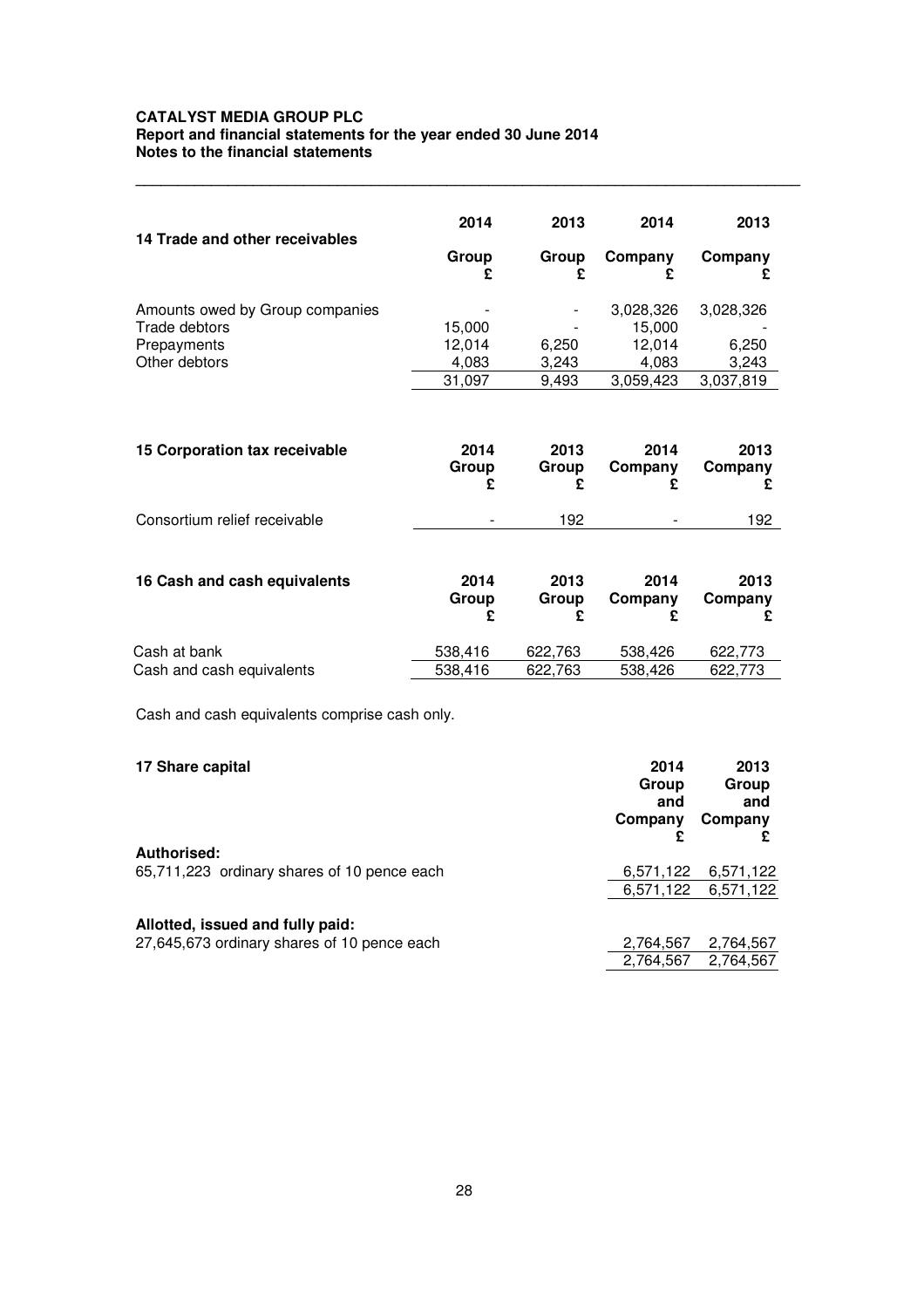### **18 Interest-bearing cash balances**

# **Effective interest rates and repricing analysis**

 In respect of income-earning financial assets, the following table indicates their effective average interest rates in the year to 30 June 2014.

**\_\_\_\_\_\_\_\_\_\_\_\_\_\_\_\_\_\_\_\_\_\_\_\_\_\_\_\_\_\_\_\_\_\_\_\_\_\_\_\_\_\_\_\_\_\_\_\_\_\_\_\_\_\_\_\_\_\_\_\_\_\_\_\_\_\_\_\_\_\_\_\_\_\_\_\_\_\_\_** 

|                           |                    | Group<br><b>Total</b><br>£<br>2014                                     | Group<br><b>Current</b><br>£<br>2014   |
|---------------------------|--------------------|------------------------------------------------------------------------|----------------------------------------|
|                           | $0.9\%$            | 538,416                                                                | 538,416                                |
|                           |                    | Company<br><b>Total</b><br>£<br>2014                                   | Company<br><b>Current</b><br>£<br>2014 |
|                           | 0.9%               | 538,426                                                                | 538,426                                |
| 2014<br>Group<br>£        | 2013<br>Group<br>£ | 2014<br>Company<br>£                                                   | 2013<br>Company<br>£                   |
| 4,524<br>26,875<br>31,399 |                    | 4,524<br>549<br>26,875<br>31,948                                       | 4,524<br>550<br>36,875<br>41,949       |
|                           |                    | <b>Effective</b><br>interest rate<br><b>Effective</b><br>interest rate | 4,524<br>36,875<br>41,399              |

Trade payables are all due within one year.

| 20 Corporation tax payable | 2014  | 2013  | 2014    | 2013    |
|----------------------------|-------|-------|---------|---------|
|                            | Group | Group | Company | Company |
| Consortium relief payable  | 9.366 | ۰     | 9.366   | -       |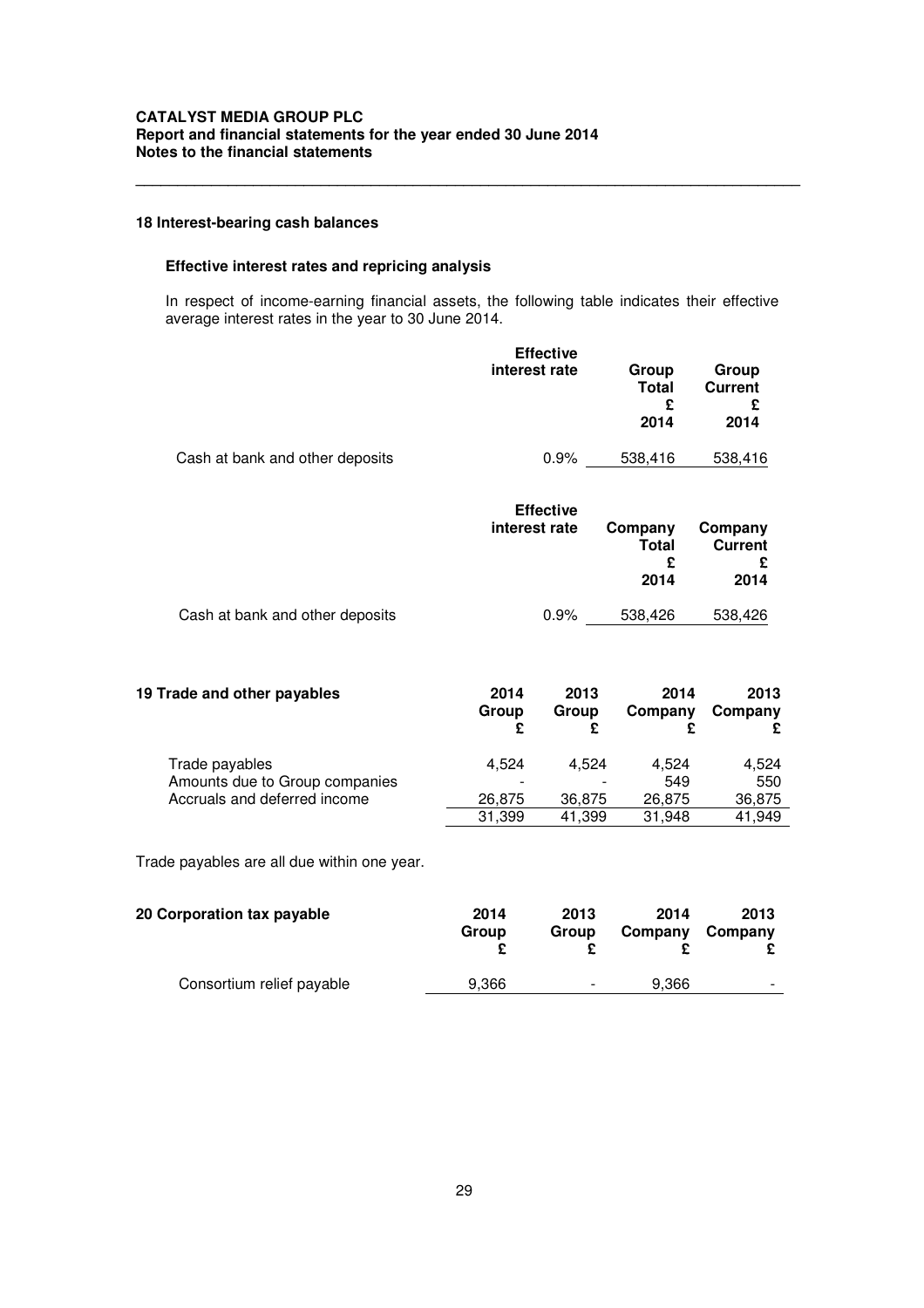## **21 Financial instruments**

In common with other businesses, the Group and Company (the 'Group') is exposed to risks that arise from its use of financial instruments. This note describes the Group's objectives, policies and processes for managing those risks and the methods used to measure them. Further quantitative information in respect of these risks is presented throughout these financial statements.

**\_\_\_\_\_\_\_\_\_\_\_\_\_\_\_\_\_\_\_\_\_\_\_\_\_\_\_\_\_\_\_\_\_\_\_\_\_\_\_\_\_\_\_\_\_\_\_\_\_\_\_\_\_\_\_\_\_\_\_\_\_\_\_\_\_\_\_\_\_\_\_\_\_\_\_\_\_\_\_** 

The significant accounting policies regarding financial instruments are disclosed in note 26.

There have been no substantive changes in the Group's exposure to financial instrument risks, its objectives, policies and processes for managing those risks or the methods used to measure them from previous periods unless otherwise stated in this note.

#### **Principal financial instruments**

The principal financial instruments used by the Group, from which financial instrument risk arises, are as follows:

| Group                                            | 2014<br>£ | 2013<br>£ |
|--------------------------------------------------|-----------|-----------|
| <b>Financial assets</b>                          |           |           |
| Loans and receivables                            |           |           |
| Trade and other receivables                      | 31,097    | 9,493     |
| Cash and cash equivalents                        | 538,416   | 622,763   |
| <b>Financial liabilities</b>                     |           |           |
| Financial liabilities measured at amortised cost |           |           |
| Trade and other payables                         | (31, 399) | (41,399)  |
|                                                  |           |           |
|                                                  |           |           |
| Company                                          | 2014<br>£ | 2013<br>£ |
| <b>Financial assets</b>                          |           |           |
| Loans and receivables                            |           |           |
| Trade and other receivables                      | 31,097    | 9,493     |
| Cash and cash equivalents                        | 538,426   | 622,773   |
| <b>Financial liabilities</b>                     |           |           |
| Financial liabilities measured at amortised cost |           |           |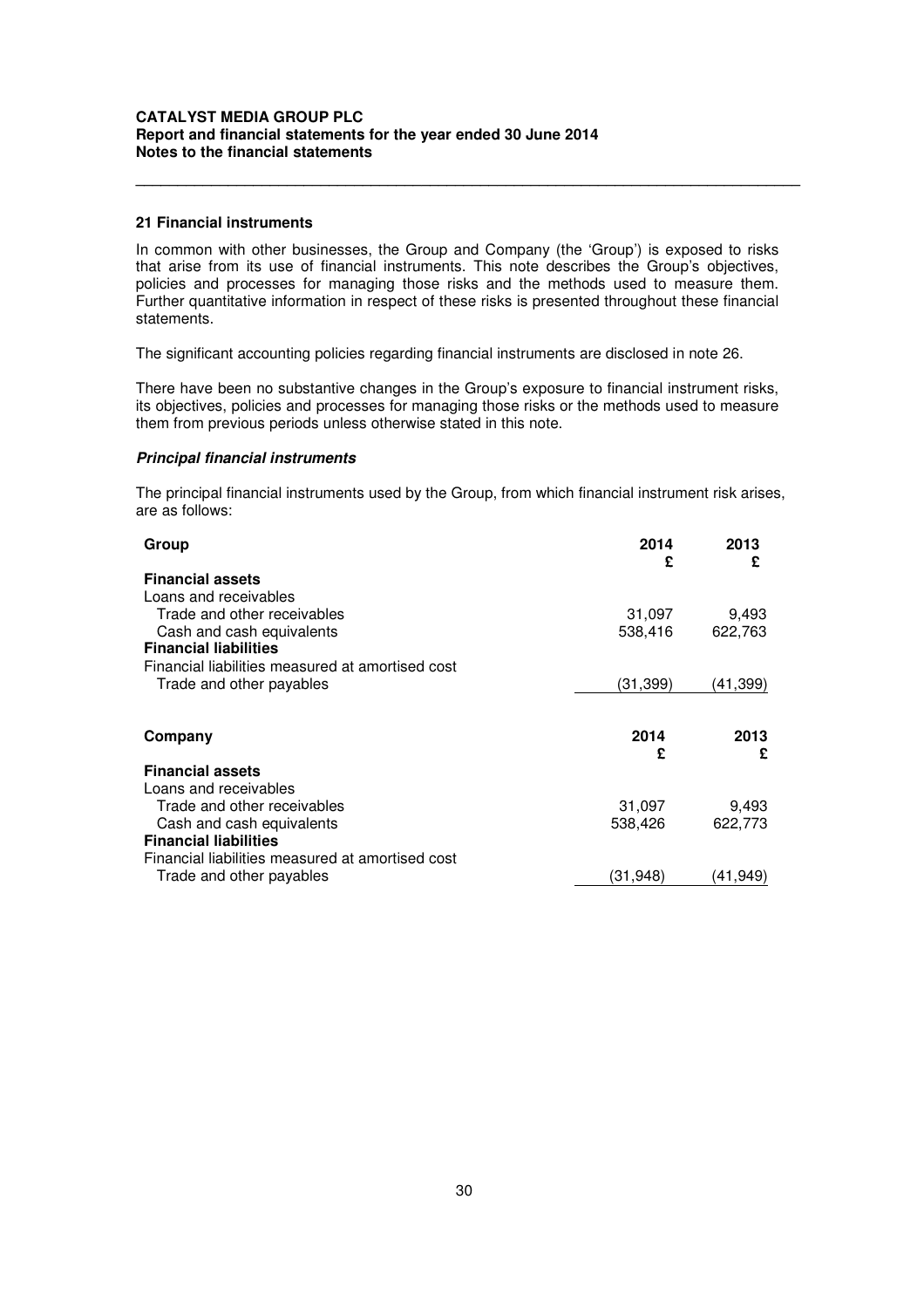# **21 Financial instruments (continued)**

#### **General objectives, policies and processes**

The overall objective of the Board is to set policies that seek to reduce risk as far as possible without unduly affecting the Group's flexibility. Further details regarding these policies are set out below:

**\_\_\_\_\_\_\_\_\_\_\_\_\_\_\_\_\_\_\_\_\_\_\_\_\_\_\_\_\_\_\_\_\_\_\_\_\_\_\_\_\_\_\_\_\_\_\_\_\_\_\_\_\_\_\_\_\_\_\_\_\_\_\_\_\_\_\_\_\_\_\_\_\_\_\_\_\_\_\_** 

#### Credit risk

Credit risk with cash and cash equivalents is reduced by placing funds with banks with high credit ratings.

#### Liquidity risk

Liquidity risk arises from the Group's and Company's management of working capital. There is a risk that the Group will encounter difficulty in meeting its financial obligations as they fall due.

The Group's policy is to ensure that it will always have sufficient cash to allow it to meet its liabilities when they become due. The principal liabilities of the Group and Company arise in respect of administrative expenditure and trade and other payables. Trade and other payables are all payable within three months.

The Board receives cash flow projections on a regular basis as well as information on cash balances.

| Fair value of financial liabilities | 2014   | 2013   |
|-------------------------------------|--------|--------|
| Trade and other payables            | 31.399 | 41,399 |
|                                     | 31.399 | 41,399 |

The fair value of trade and other payables is equal to the book values.

#### **Capital**

The Group considers its capital to comprise its ordinary share capital, capital redemption reserve, merger reserve and the retained profit. In managing its capital, the Group's objectives are to provide a return for its equity shareholders through distributions and capital growth. Going forward the Group will seek to maintain a sufficient funding base to enable the Group to meet its working capital needs.

Details of the Group and Company capital are disclosed in the Group and Company statement of changes in equity.

There have been no other significant changes to the Group's management objectives, policies and processes in the period nor has there been any change in what the Group considers to be capital.

### Currency risk

The Group and the Company are not exposed to any significant currency risk.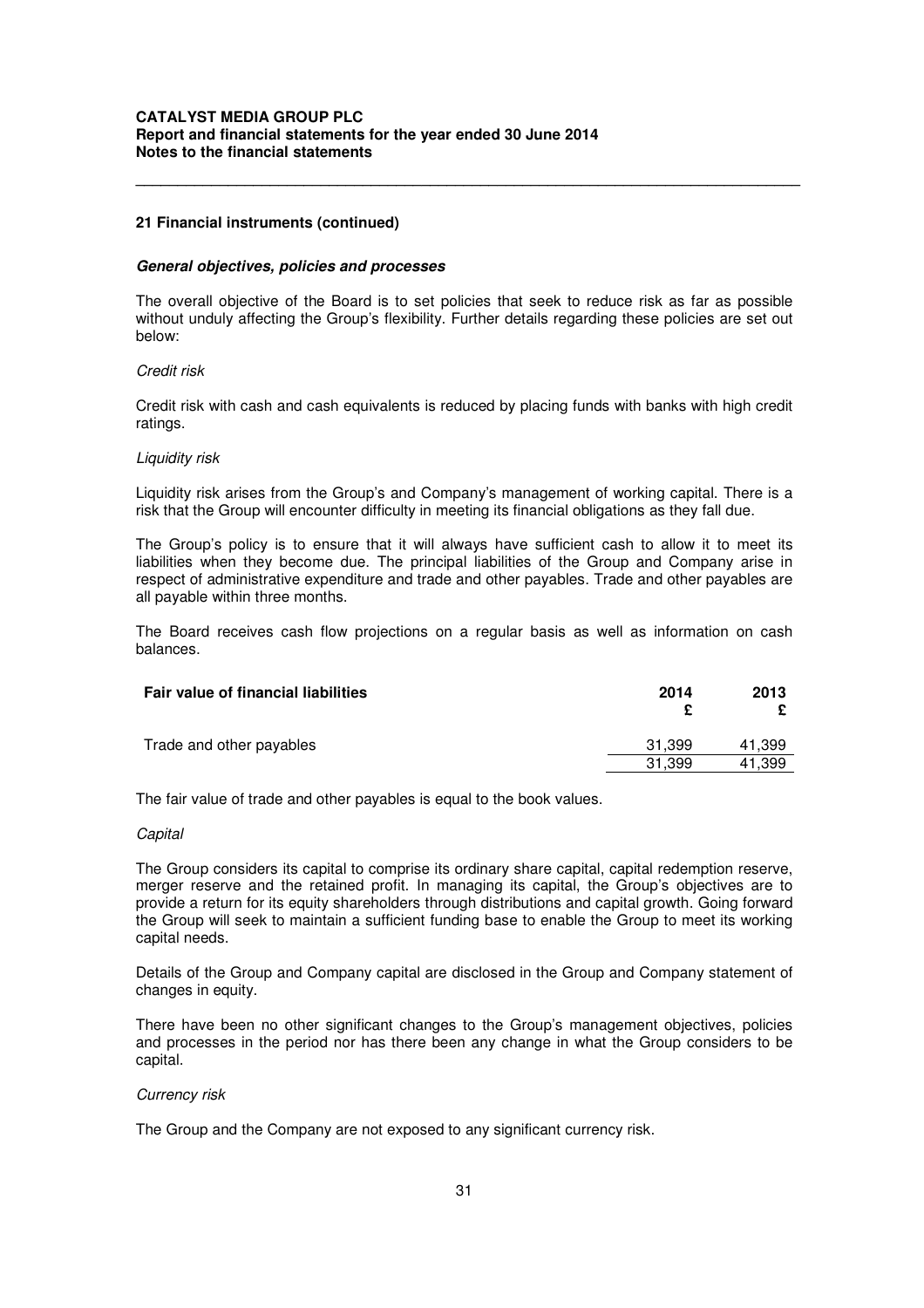#### **22 Capital commitments**

There were no capital commitments outstanding at 30 June 2014 for the Group or the Company.

**\_\_\_\_\_\_\_\_\_\_\_\_\_\_\_\_\_\_\_\_\_\_\_\_\_\_\_\_\_\_\_\_\_\_\_\_\_\_\_\_\_\_\_\_\_\_\_\_\_\_\_\_\_\_\_\_\_\_\_\_\_\_\_\_\_\_\_\_\_\_\_\_\_\_\_\_\_\_\_** 

#### **23 Subsequent events**

On 15 July 2014, the Company purchased, in the market, 502,272 ordinary shares of 10p each in Catalyst Media Group plc at a price of 50p per ordinary share. The purchase was made out of distributable reserves and the shares are currently held in Treasury by the Company.

#### **24 Ultimate Controlling party**

There was no ultimate controlling party in the current or prior year.

#### **25 Related party transactions**

During the year, SIS paid the Group £25,000 (2013: £25,000) in respect of fees for the services of the directors. In addition SIS paid the Group £27,446 (2013: £33,687) in respect of consortium relief payments.

Christopher Mills is a director of Northern Atlantic Value LLP (NAV) and Growth Financial Services Limited. As at the balance sheet date, NAV had an interest in 3,500,000 ordinary shares of the Company which represented 12.66% of the total issued share capital of the Company.

As at the balance sheet date, Melvin Lawson, and his associated companies, had an interest in 3,615,486 ordinary shares of the Company, representing 13.07% of the total issued share capital of the Company.

As at the balance sheet date, Mark Hawtin had an interest in 2,010,117 ordinary shares of the Company, representing 7.27% of the total issued share capital of the Company.

As at the balance sheet date, Michael Rosenberg had an interest in 10,520 ordinary shares of the Company, representing 0.04% of the total issued share capital of the Company.

|                 | <b>Salary and fees</b><br>2014<br>£ | <b>Total</b><br>2014<br>£ |
|-----------------|-------------------------------------|---------------------------|
| M Rosenberg OBE | 15,306                              | 15,306                    |
| M Hawtin        | 10,000                              | 10,000                    |
| C Mills         | 10,000                              | 10,000                    |
| M Lawson        | 10,000                              | 10,000                    |
|                 | 45,306                              | 45,306                    |
|                 | 2013                                | 2013                      |
|                 | £                                   | £                         |
| M Rosenberg OBE | 16,531                              | 16,531                    |
| M Hawtin        | 10,000                              | 10,000                    |
| C Mills         | 10,000                              | 10,000                    |
| M Lawson        | 10,000                              | 10,000                    |
|                 | 46,531                              | 46,531                    |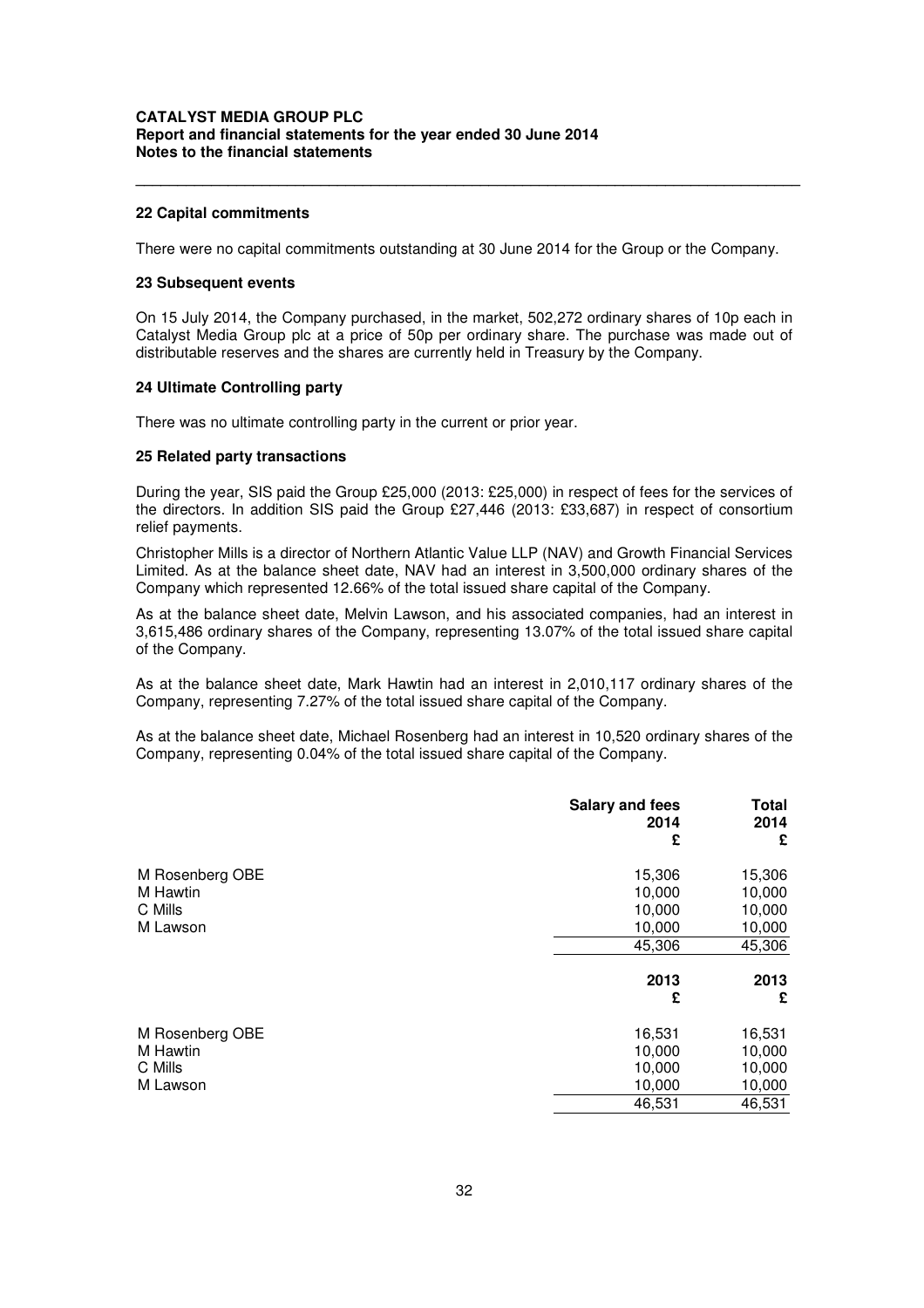## **26 Basis of preparation and significant accounting policies**

These consolidated financial statements of Catalyst Media Group plc have been prepared in accordance with accepted International Financial Reporting Standards (IFRSs), International Accounting Standards (IAS) and International Financial Reporting Interpretations Committee (IFRIC) interpretations (collectively "IFRSs") as adopted for use in the European Union and as issued by the International Accounting Standards Board and with those parts of the Companies Act 2006 applicable to companies reporting under IFRS. The accounting policies listed below include those applicable to SIS, given its materiality to the Group as a whole.

**\_\_\_\_\_\_\_\_\_\_\_\_\_\_\_\_\_\_\_\_\_\_\_\_\_\_\_\_\_\_\_\_\_\_\_\_\_\_\_\_\_\_\_\_\_\_\_\_\_\_\_\_\_\_\_\_\_\_\_\_\_\_\_\_\_\_\_\_\_\_\_\_\_\_\_\_\_\_\_** 

Catalyst Media Group plc is a publicly limited company registered in England and Wales where it is domiciled for tax purposes.

The financial statements are prepared under the historical cost convention.

#### **Companies Act s408 exemption**

The Company has taken advantage of the exemptions allowed under section 408 of the Companies Act 2006 and has not presented its own income statement in these financial statements. The Group loss for the year included a loss on ordinary activities after tax of £62,301 (2013: profit £2,994,551) in respect of the Company which is dealt with in the financial statements of the Parent Company.

#### **New financial reporting requirements**

The Group has applied the following new financial reporting standards for the first time in preparing its financial statements for the period ended 30 June 2014. There has been no material impact on the Group's financial statements.

- IFRS 10: Consolidated Financial Statements (effective as of 1 January 2013)
- IFRS 11: Joint Arrangements (effective as of 1 January 2013)
- IFRS 12: Disclosure of Interests in Other Entities (effective as of 1 January 2013)
- **IFRS 13: Fair Value Measurement (effective as of 1 January 2013)**
- IAS 19: Employee Benefits (effective as of 1 January 2013)
- **IAS 27: Separate Financial Statements (2011) (effective as of 1 January 2013)**
- IAS 28: Investments in Associates and Joint Ventures (effective as of 1 January 2013)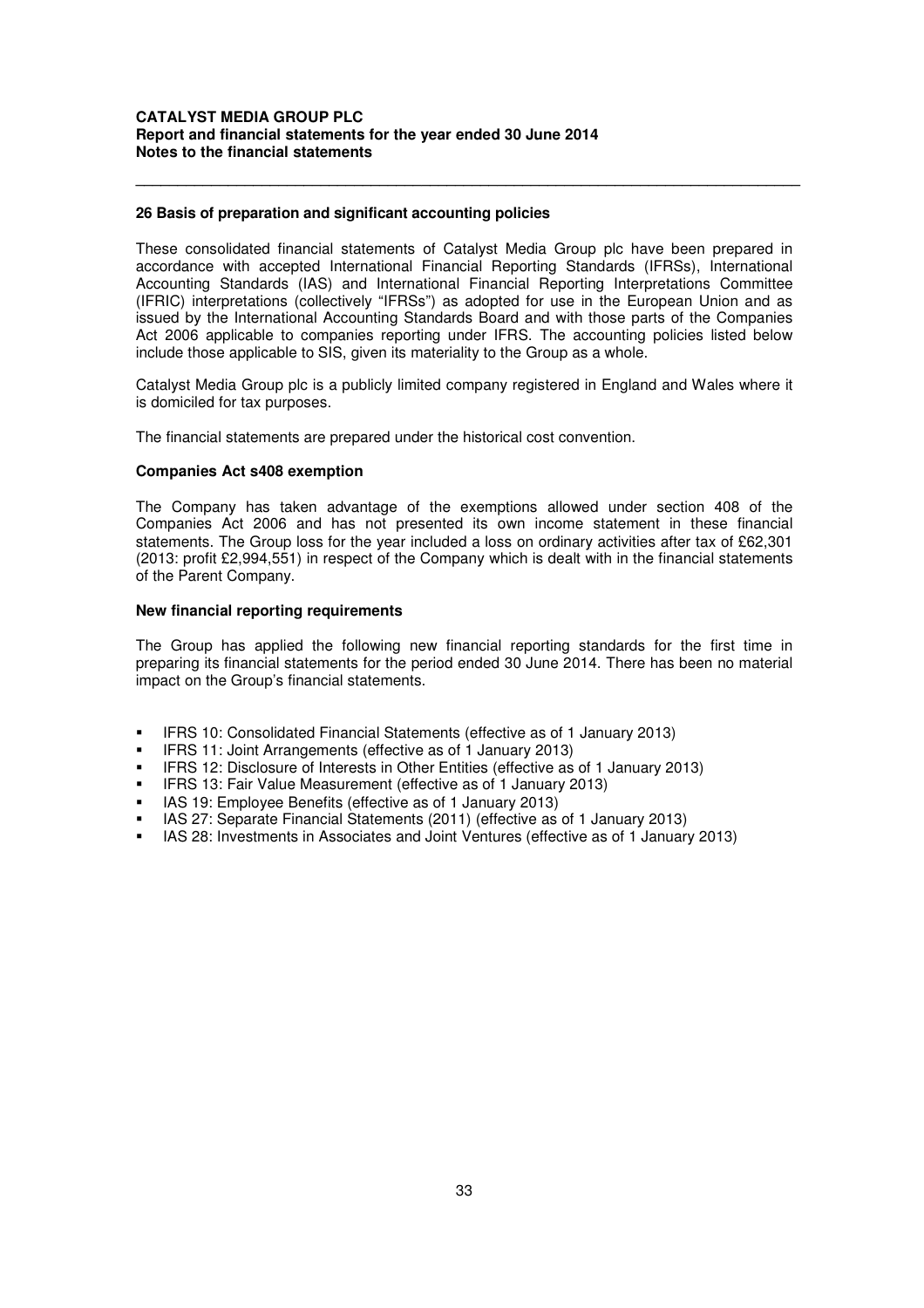## **26 Basis of preparation and significant accounting policies (continued)**

#### **Standards, interpretations and amendments to published standards not yet effective**

At the date of authorisation of these consolidated financial statements, the IASB and IFRIC have issued the following standards and interpretations which are effective for annual accounting periods beginning on or after the stated effective date. These standards and interpretations are not effective for and have not been applied in the preparation of these consolidated financial statements:

**\_\_\_\_\_\_\_\_\_\_\_\_\_\_\_\_\_\_\_\_\_\_\_\_\_\_\_\_\_\_\_\_\_\_\_\_\_\_\_\_\_\_\_\_\_\_\_\_\_\_\_\_\_\_\_\_\_\_\_\_\_\_\_\_\_\_\_\_\_\_\_\_\_\_\_\_\_\_\_** 

- IFRS 7: Financial Instruments Disclosures (Amended 2011) (Revised 2010) (effective as of 1 January 2015)
- IFRS 9: Financial Instruments (effective as of 1 January 2018)
- IFRS 15: Revenue from Contracts with Customers (effective as of 1 January 2017).

The Directors anticipate that the adoption of these standards and interpretations will not have a material impact on the Group's financial statements in the period of initial adoption.

#### **Basis of consolidation**

The consolidated financial statements include the results of the Company and all of its subsidiary undertakings. A subsidiary is an entity controlled, directly or indirectly, by the Company. Control is the power to govern the financial and operating policies of the entity so as to obtain benefits from its activities.

The financial statements of subsidiaries are included in the consolidated financial statements from the date that control commences until the date that control ceases. The results of subsidiaries have been included from the date of acquisition using the merger method of accounting or the acquisition method of accounting as appropriate.

The consolidated financial statements present the results of the Company and its subsidiaries ("the Group") as if they formed a single entity. Inter-company transactions and balances between Group companies are therefore eliminated in full.

#### **Investments in subsidiaries**

Fixed asset investments in subsidiary undertakings are shown at cost. The cost of acquisition includes directly attributable professional fees and other expenses incurred in connection with the acquisition.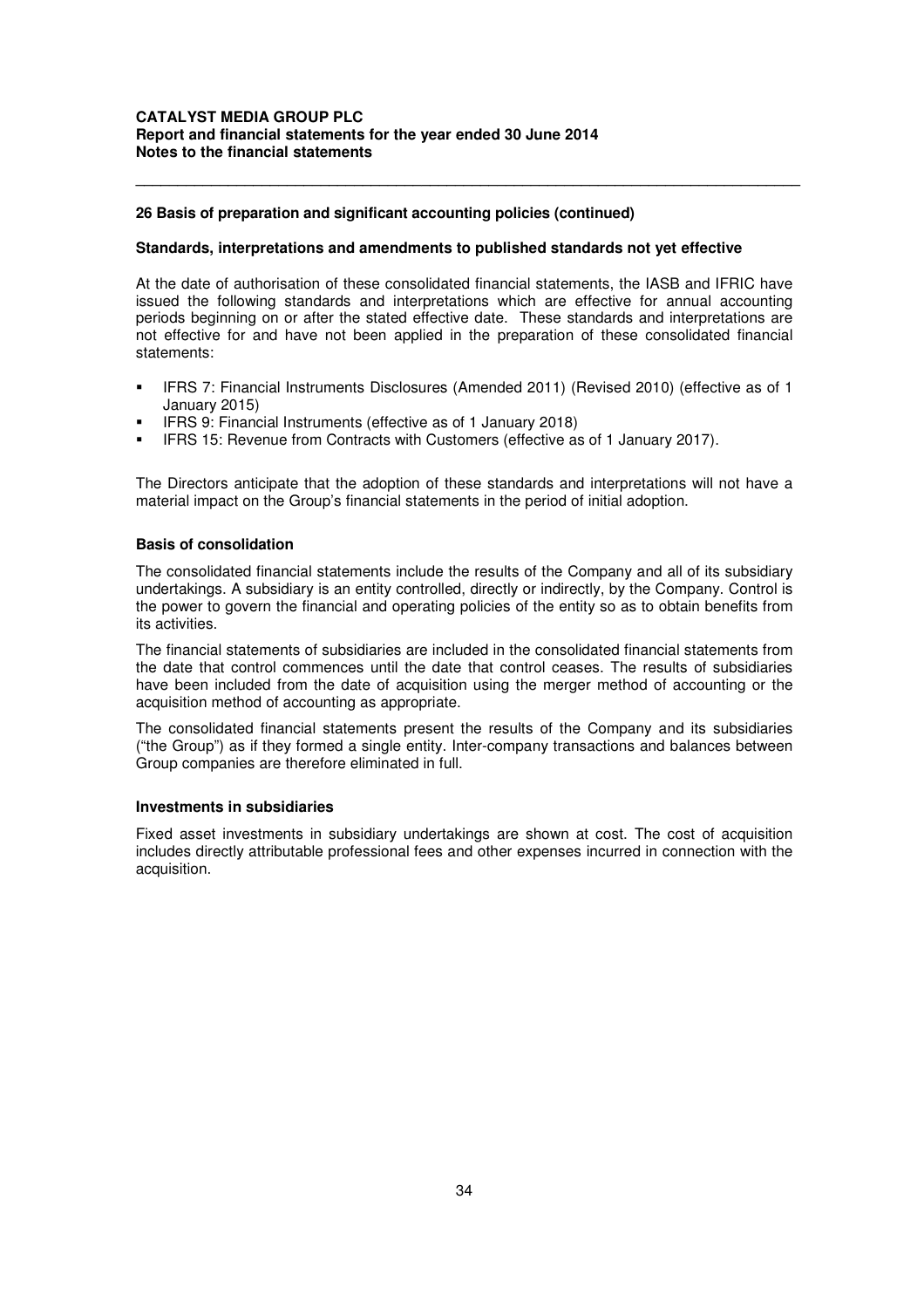## **26 Basis of preparation and significant accounting policies (continued)**

#### **Intangible assets**

Intangible assets acquired separately are measured on initial recognition at cost. The cost of intangible assets acquired in a business combination is its fair value as at the date of acquisition. Following initial recognition, intangible assets are carried at cost less any accumulated amortisation and any accumulated impairment losses. Internally generated intangible assets, excluding capitalised development costs, are not capitalised and expenditure is reflected in profit or loss in the period in which the expenditure is incurred.

**\_\_\_\_\_\_\_\_\_\_\_\_\_\_\_\_\_\_\_\_\_\_\_\_\_\_\_\_\_\_\_\_\_\_\_\_\_\_\_\_\_\_\_\_\_\_\_\_\_\_\_\_\_\_\_\_\_\_\_\_\_\_\_\_\_\_\_\_\_\_\_\_\_\_\_\_\_\_\_** 

Intangible assets have useful lives that are finite and are subject to an annual impairment review.

Gains or losses arising from derecognition of an intangible asset are measured as the difference between the net disposal proceeds and the carrying amount of the asset and are recognised in profit or loss when the asset is derecognised.

#### **Development expenditure**

Research costs are expensed as incurred. Development expenditure on an individual project is recognised as an intangible asset when the Group can demonstrate the technical feasibility of completing the intangible asset so that it will be available for use or sale, its intention to complete and its ability to use or sell the asset, how the asset will generate future economic benefits, the availability of resources to complete the asset and the ability to measure reliably the expenditure during development.

Following initial recognition of the development expenditure as an asset, the cost model is applied requiring the asset to be carried at cost less any accumulated amortisation and accumulated impairment losses. Amortisation of the asset begins when development is complete and the asset is available for use. It is amortised over the period of expected future benefit. During the period of development, the asset is tested for impairment annually.

#### **Licences**

Licence rights acquired are amortised over the period of the licence to exploit such rights, typically five to ten years. Licences acquired during the period do not start to run until the products to which they relate to are used. Provision is made for any impairment in value, and that is reviewed on an annual basis.

#### **Investment in associate**

The Group's investment in its associate is accounted for using the equity method of accounting. An associate is an entity in which the Group has significant influence and which is neither a subsidiary nor a joint venture. Under the equity method, the investment in the associate is carried in the balance sheet at cost plus post-acquisition changes in the Group's share of net assets of the associate. Goodwill relating to the associate is included in the carrying amount of the investment and is not amortised. The consolidated statement of comprehensive income reflects the share of the results of operations of the associate. Where there has been a change recognised directly in the equity of the associate, the Group recognises its share of any changes and discloses this, when applicable, in the statement of changes in equity. Profits and losses resulting from transactions between the Group and the associate are eliminated to the extent of the interest in the associate.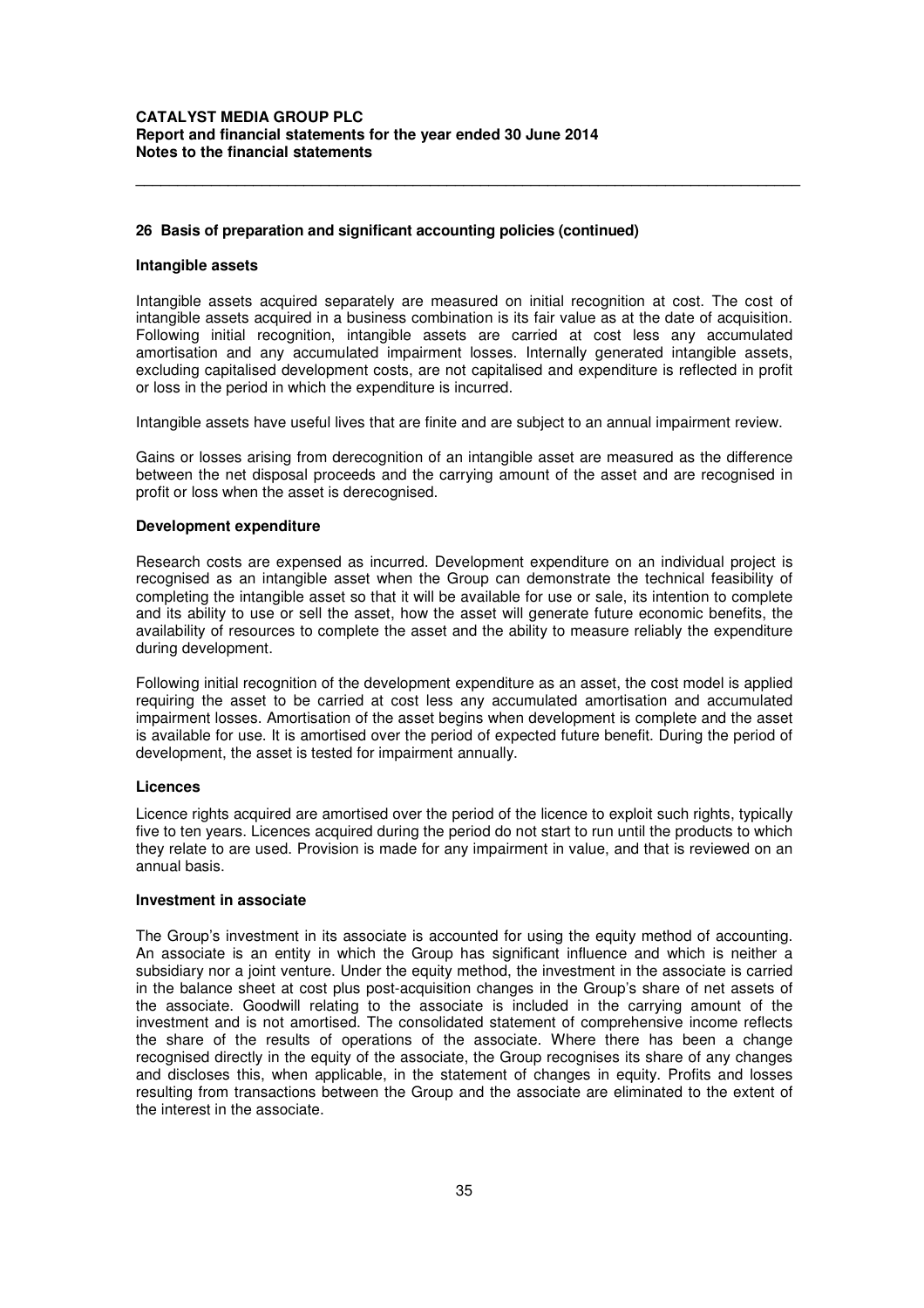## **26 Basis of preparation and significant accounting policies (continued)**

The financial statements of the associate are prepared either for the same reporting period as the parent company or a period not greater than three months different to the reporting period. Where necessary, adjustments are made to bring the accounting policies of associates in line with those of the Group.

**\_\_\_\_\_\_\_\_\_\_\_\_\_\_\_\_\_\_\_\_\_\_\_\_\_\_\_\_\_\_\_\_\_\_\_\_\_\_\_\_\_\_\_\_\_\_\_\_\_\_\_\_\_\_\_\_\_\_\_\_\_\_\_\_\_\_\_\_\_\_\_\_\_\_\_\_\_\_\_** 

#### **Impairment of non-financial assets**

The Group assesses at each reporting date whether there is an indication that an asset may be impaired. If any such indication exists, or when annual impairment testing for an asset is required, the Group estimates the asset's recoverable amount. An asset's recoverable amount is the higher of an asset's or cash-generating unit's fair value less costs to sell and its value in use and is determined for an individual asset, unless the asset does not generate cash inflows that are largely independent of those from other assets or groups of assets. Where the carrying amount of an asset exceeds its recoverable amount, the asset is considered impaired and is written down to its recoverable amount. In assessing value in use, the estimated future cash flows are discounted to their present value using a pre-tax discount rate that reflects current market assessments of the time value of money and the risks specific to the asset. In determining fair value less costs to sell, an appropriate valuation model is used. These calculations are corroborated by valuation multiples, quoted share prices for publicly traded subsidiaries or other available fair value indicators.

Impairment losses are recognised in profit or loss in those expense categories consistent with the function of the impaired asset, except for property previously revalued where the revaluation was taken to equity. In this case the impairment is also recognised in equity up to the amount of any previous revaluation. For assets excluding goodwill, an assessment is made at each reporting date as to whether there is any indication that previously recognised impairment losses may no longer exist or may have decreased. If such indication exists, the Group makes an estimate of recoverable amount. A previously recognised impairment loss is reversed only if there has been a change in the estimates used to determine the asset's recoverable amount since the last impairment loss was recognised. If that is the case the carrying amount of the asset is increased to its recoverable amount. That increased amount cannot exceed the carrying amount that would have been determined, net of depreciation, had no impairment loss been recognised for the asset in prior years. Such reversal is recognised in profit or loss unless the asset is carried at revalued amount, in which case the reversal is treated as a revaluation increase.

The following criteria are also applied in assessing impairment of specific assets:

#### **Associates**

After application of the equity method, the Group determines whether it is necessary to recognise an additional impairment loss of the Group's investment in its associates. The Group determines at each balance sheet date whether there is any objective evidence that the investment in associate is impaired. If this is the case the Group calculates the amount of impairment as being the difference between the recoverable amount (being the higher of fair value less costs to sell and value in use) and carrying amount of the associate and recognises the amount in profit or loss.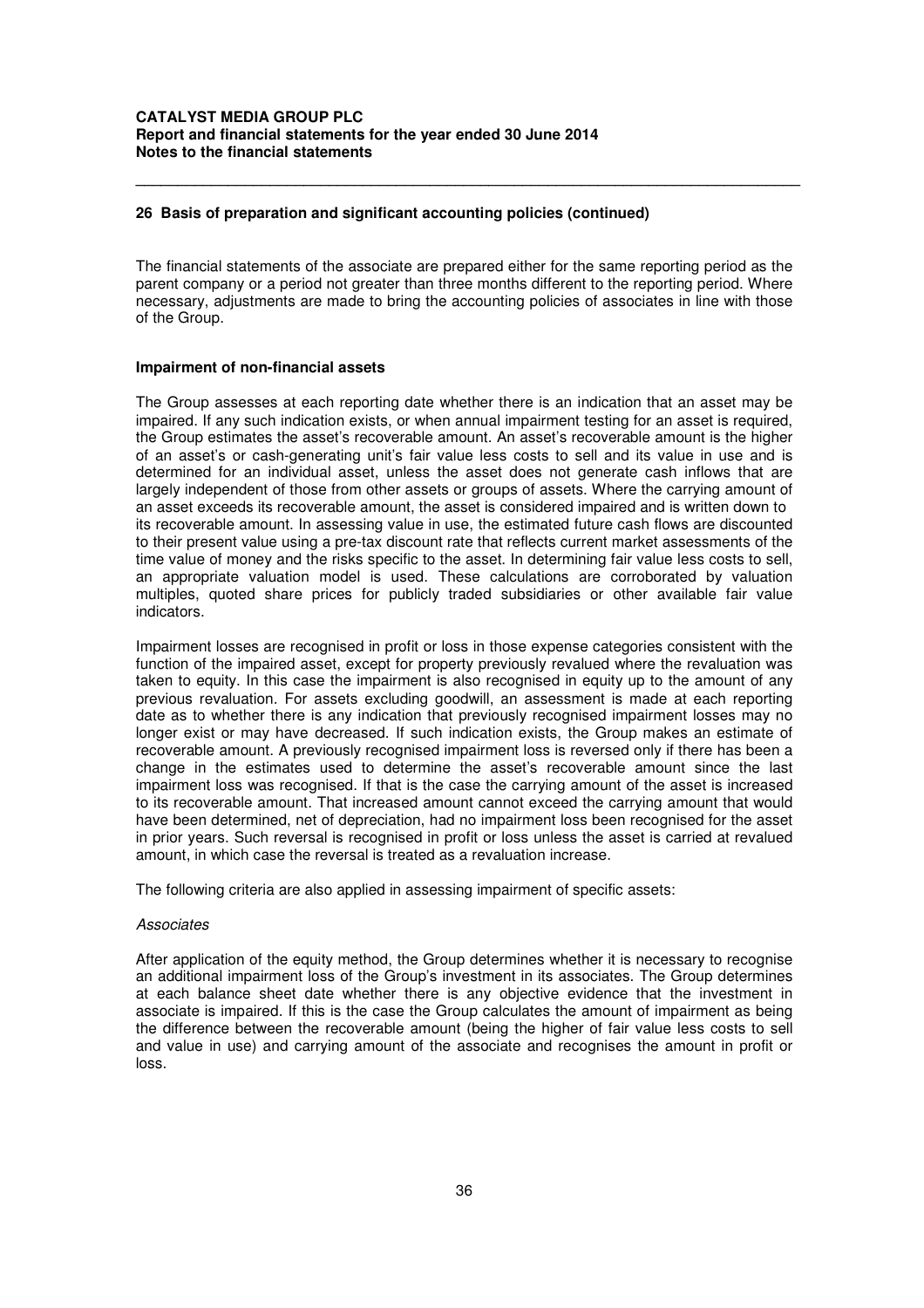## **26 Basis of preparation and significant accounting policies (continued)**

#### **Financial instruments**

#### Financial assets

The Group classifies its financial assets into one of the categories discussed below, depending on the purpose for which the asset was acquired.

**\_\_\_\_\_\_\_\_\_\_\_\_\_\_\_\_\_\_\_\_\_\_\_\_\_\_\_\_\_\_\_\_\_\_\_\_\_\_\_\_\_\_\_\_\_\_\_\_\_\_\_\_\_\_\_\_\_\_\_\_\_\_\_\_\_\_\_\_\_\_\_\_\_\_\_\_\_\_\_** 

#### Loans and receivables

**Cash and cash equivalents:** These include cash in hand, deposits held at call with banks and bank overdrafts.

**Trade and other receivables:** These include amounts due to the group and prepayments and accrued income.

#### Financial liabilities

The Group classifies its financial liabilities as:

Financial liabilities measured at amortised cost. The Group's financial liabilities at amortised cost include trade payables and other financial liabilities.

**Trade and other payables:** These are initially recognised at fair-value and then carried at amortised cost. These arise from the receipt of goods and services.

#### **Revenue**

Revenue is recognised to the extent that it is probable that the economic benefits will flow to the Group and the revenue can be reliably measured. Revenue is measured at the fair value of the consideration received, excluding discounts, rebates, and other sales taxes or duty. Revenue arising from the provision of services is recognised when and to the extent that the Group obtains the right to consideration in exchange for the performance of its contractual obligations.

#### **Taxation**

Tax expense or taxation recoverable represents the sum of the tax currently payable or recoverable and deferred tax.

The tax currently payable is based on taxable profit for the year. Taxable profit differs from profit as reported in the income statement because it excludes items of income or expense that are taxable or deductible in other years and it further excludes items that are never taxable or deductible. The Group's liability for current tax is calculated using tax rates that have been enacted or substantively enacted by the statement of financial position date.

Tax recoverable comprises amounts receivable in respect of consortium tax relief arising from the surrender of taxable losses to the Group's associated undertaking.

Deferred tax is recognised on differences between the carrying amounts of assets and liabilities in the financial statements and the corresponding tax bases used in the computation of taxable profit, and are accounted for using the balance sheet liability method. Deferred tax liabilities are generally recognised for all taxable temporary differences and deferred tax assets are recognised to the extent that it is probable that taxable profits will be available against which deductible temporary differences can be utilised.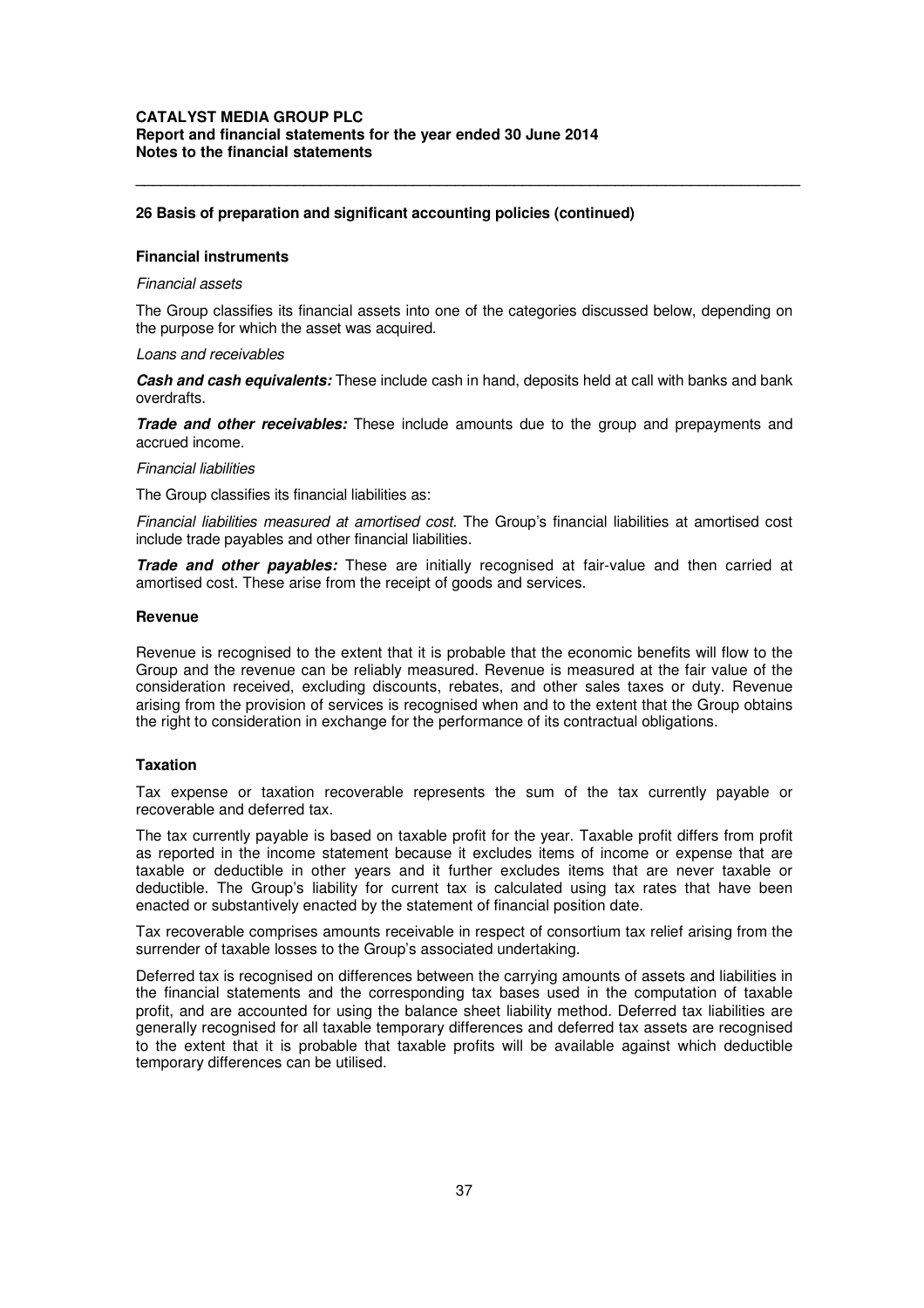#### **26 Basis of preparation and significant accounting policies (continued)**

The carrying amount of deferred tax assets is reviewed at each balance sheet date and reduced to the extent that it is no longer probable that sufficient taxable profits will be available to allow all or part of the asset to be recovered. Deferred tax is calculated at the tax rates that are expected to apply in the period when the liability is settled or the asset realised. Deferred tax is charged or credited to the income statement, except when it relates to items charged or credited directly to equity, in which case the deferred tax is also dealt with in equity.

**\_\_\_\_\_\_\_\_\_\_\_\_\_\_\_\_\_\_\_\_\_\_\_\_\_\_\_\_\_\_\_\_\_\_\_\_\_\_\_\_\_\_\_\_\_\_\_\_\_\_\_\_\_\_\_\_\_\_\_\_\_\_\_\_\_\_\_\_\_\_\_\_\_\_\_\_\_\_\_** 

Deferred tax assets and liabilities are offset when the Group has a legally enforceable right to offset current tax assets and liabilities and the deferred tax assets and liabilities relate to taxes levied by the same tax authority on either the same taxable Group company or different Group entities which intend to settle current tax assets and liabilities on a net basis, or to realise the assets and settle the liabilities simultaneously, in each future period in which significant amounts of deferred tax assets or liabilities are expected to be settled or recovered.

#### **Operating profit and loss**

Operating profit and loss comprises revenues less cost of sales and administrative expenses, including exceptional expenditures where relevant. Operating profit and loss attributed to discontinued operations is included as part of the net result of these operations and is disclosed separately.

## **Pension scheme arrangements**

The Group's associate operates a defined benefit pension scheme in accordance with the following accounting policy. However the Group itself does not operate a pension scheme.

For any defined benefit pension scheme in operation, the Group would require contributions to be made to separately administered funds.

# **Critical accounting estimates and judgements**

The Group makes estimates and assumptions concerning the future, which by definition will seldom result in actual results that match the accounting estimate. The estimates and assumptions that have a significant risk of causing a material adjustment to the carrying amount of assets and liabilities within the next financial year are discussed below.

# **(i) Impairment of intangible assets**

The value of intangible assets is considered by the directors at the end of each reporting period. Impairments are recognised on the bases outlined in note 26 to the accounts.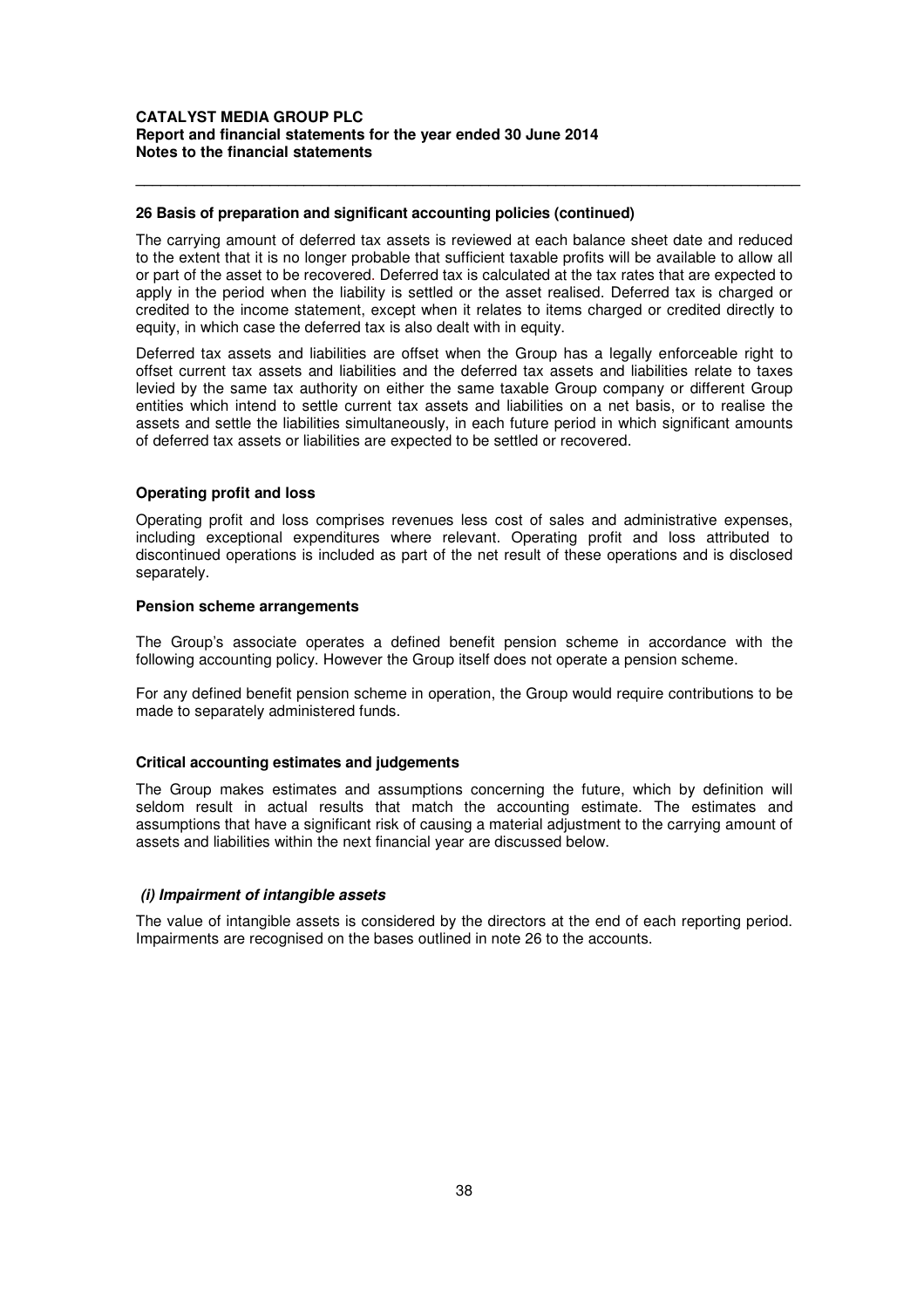# **CATALYST MEDIA GROUP PLC Report and financial statements for the year ended 30 June 2014 Consolidated statement of changes in equity \_\_\_\_\_\_\_\_\_\_\_\_\_\_\_\_\_\_\_\_\_\_\_\_\_\_\_\_\_\_\_\_\_\_\_\_\_\_\_\_\_\_\_\_\_\_\_\_\_\_\_\_\_\_\_\_\_\_\_\_\_\_\_\_\_\_\_\_\_\_\_\_\_\_\_\_\_\_\_\_\_\_\_\_\_\_\_\_\_\_\_\_\_\_\_\_\_\_\_\_\_\_\_\_\_\_\_\_\_\_\_\_\_\_\_\_**

|                                                                                |                         |                         | Attributable to equity holders of the Group |                                 |                                   |                                                      |
|--------------------------------------------------------------------------------|-------------------------|-------------------------|---------------------------------------------|---------------------------------|-----------------------------------|------------------------------------------------------|
| 30 June 2014                                                                   | <b>Share</b><br>Capital | <b>Share</b><br>Premium | Capital<br>Redemption<br><b>Reserve</b>     | <b>Merger</b><br><b>Reserve</b> | <b>Retained</b><br><b>Profits</b> | <b>Total</b><br><b>Shareholders</b><br><b>Equity</b> |
|                                                                                | £                       | £                       | £                                           | £                               | £                                 | £                                                    |
| At 1 July 2013                                                                 | 2,764,567               |                         | 49,752                                      | 2,402,674                       | 23,374,056                        | 28,591,049                                           |
| Loss for the year<br>Other comprehensive loss:<br>Share of other comprehensive |                         |                         |                                             | ۰.                              | (2,993,287)                       | (2,993,287)                                          |
| loss of associate                                                              |                         |                         |                                             | $\overline{\phantom{a}}$        | (69, 014)                         | (69, 014)                                            |
| Total comprehensive loss for<br>the period                                     |                         |                         |                                             | $\overline{\phantom{a}}$        | (3,062,301)                       | (3,062,301)                                          |
| At 30 June 2014                                                                | 2,764,567               |                         | 49,752                                      | 2,402,674                       | 20,311,755                        | 25,528,748                                           |

The notes on pages 19 to 42 form part of these financial statements.

| Share capital              | Amount subscribed for shares at nominal value.                      |
|----------------------------|---------------------------------------------------------------------|
| Share premium              | Amount subscribed for share capital in excess of nominal value.     |
| Capital redemption reserve | Amounts arising from the purchase by the group of its own shares    |
| Merger reserve             | Amounts arising from the merger of subsidiary investments.          |
| Retained profits           | Cumulative profit of the Group attributable to equity shareholders. |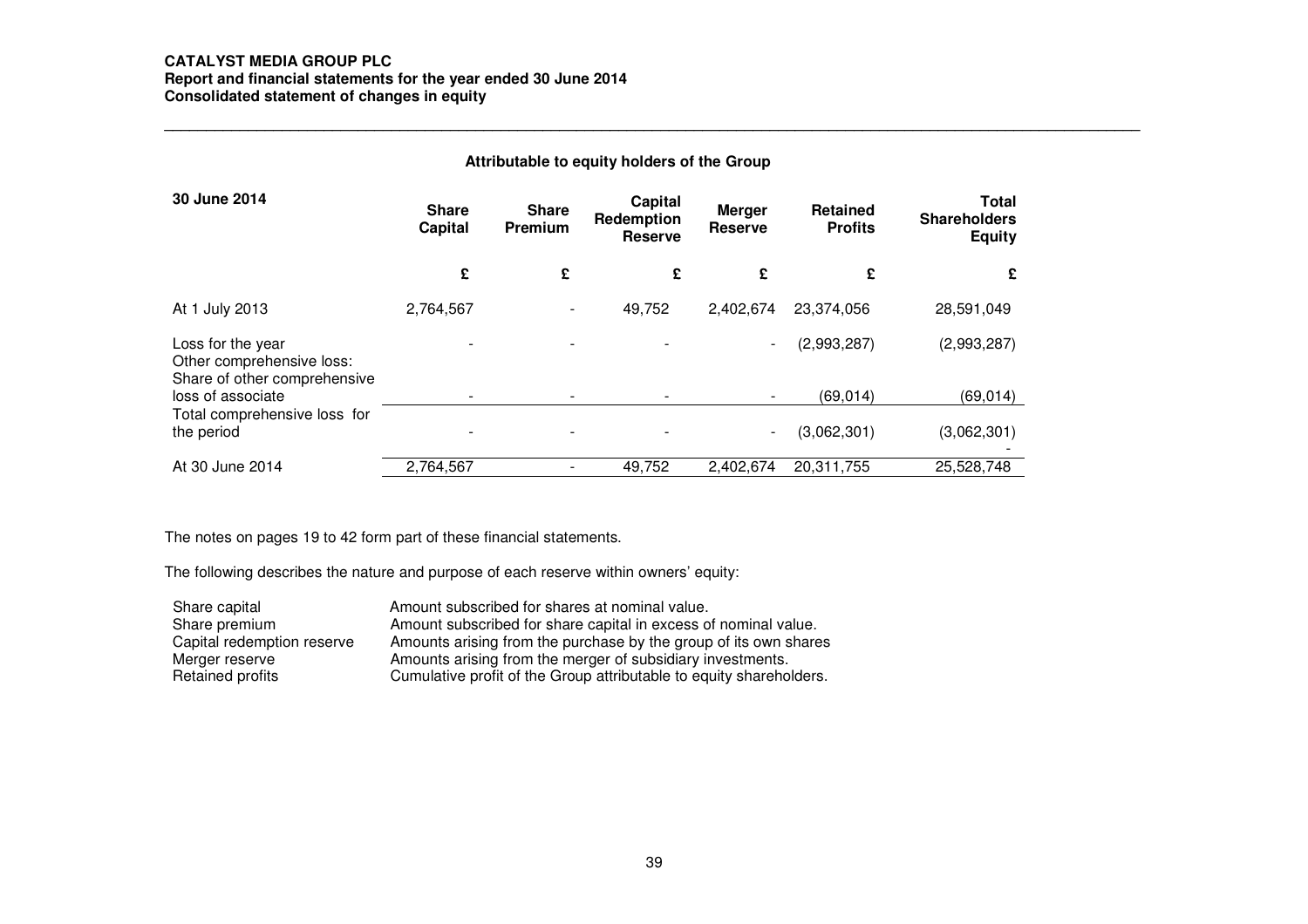# **CATALYST MEDIA GROUP PLC**

 **Report and financial statements for the year ended 30 June 2014** Consolidated statement of changes in equity

| Attributable to equity holders of the Group                                                                              |                                |                         |                                         |                                 |                                   |                                               |
|--------------------------------------------------------------------------------------------------------------------------|--------------------------------|-------------------------|-----------------------------------------|---------------------------------|-----------------------------------|-----------------------------------------------|
| 30 June 2013                                                                                                             | <b>Share</b><br><b>Capital</b> | <b>Share</b><br>Premium | Capital<br>Redemption<br><b>Reserve</b> | <b>Merger</b><br><b>Reserve</b> | <b>Retained</b><br><b>Profits</b> | Total<br><b>Shareholders</b><br><b>Equity</b> |
|                                                                                                                          | £                              | £                       | £                                       | £                               | £                                 | £                                             |
| At 1 July 2012                                                                                                           | 2,814,319                      |                         |                                         | 2,402,674                       | 30,868,084                        | 36,085,077                                    |
| Loss for the year<br>Other comprehensive income:<br>Share of other comprehensive                                         |                                |                         |                                         | ۰                               | (3,632,466)                       | (3,632,466)                                   |
| income of associate                                                                                                      |                                |                         |                                         |                                 | 8,832                             | 8,832                                         |
| Total comprehensive loss for<br>the period<br>Dividend paid during the year<br><b>Cancellation of Treasury</b><br>shares | (49, 752)                      |                         | 49,752                                  | ۰.                              | (3,623,634)<br>(3,870,394)        | (3,623,634)<br>(3,870,394)                    |
| At 30 June 2013                                                                                                          | 2,764,567                      |                         | 49,752                                  |                                 |                                   |                                               |
|                                                                                                                          |                                |                         |                                         | 2,402,674                       | 23,374,056                        | 28,591,049                                    |

On 12 October 2012 the Group paid a dividend to shareholders of £1,935,197 which amounted to 7 pence per ordinary share. This was followed by a further dividend paid on 3 May 2013 of £1,935,197 which amounted to 7 pence per ordinary share.

On 15 October 2012, the Group cancelled, from Treasury, 497,524 ordinary shares.

The notes on pages 19 to 42 form part of these financial statements.

| Share capital              | Amount subscribed for shares at nominal value.                      |
|----------------------------|---------------------------------------------------------------------|
| Share premium              | Amount subscribed for share capital in excess of nominal value.     |
| Capital redemption reserve | Amounts arising from the purchase by the group of its own shares.   |
| Merger reserve             | Amounts arising from the merger of subsidiary investments.          |
| Retained profits           | Cumulative profit of the Group attributable to equity shareholders. |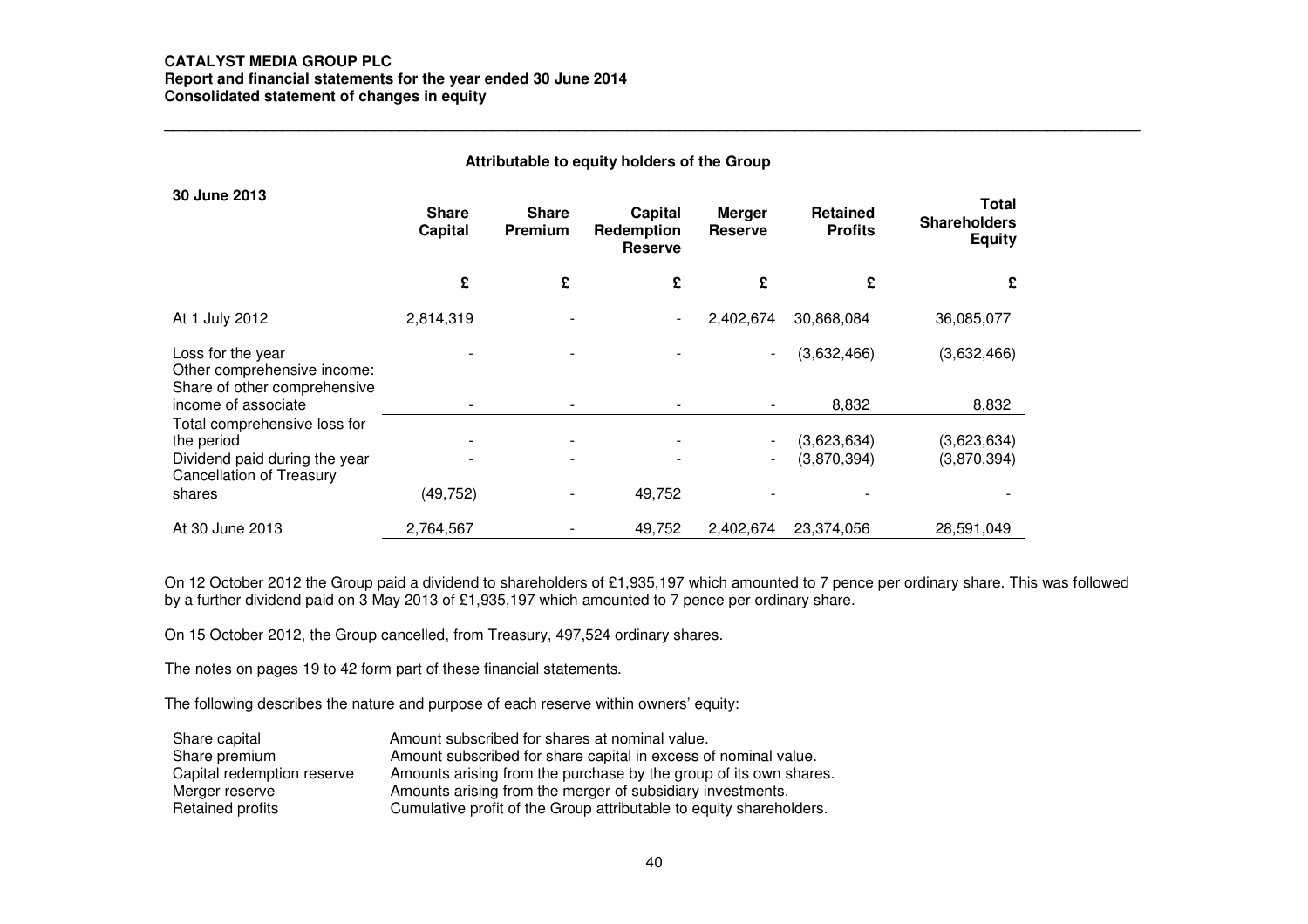# **CATALYST MEDIA GROUP PLC Report and financial statements for the year ended 30 June 2014 Company statement of changes in equity \_\_\_\_\_\_\_\_\_\_\_\_\_\_\_\_\_\_\_\_\_\_\_\_\_\_\_\_\_\_\_\_\_\_\_\_\_\_\_\_\_\_\_\_\_\_\_\_\_\_\_\_\_\_\_\_\_\_\_\_\_\_\_\_\_\_\_\_\_\_\_\_\_\_\_\_\_\_\_\_\_\_\_\_\_\_\_\_\_\_\_\_\_\_\_\_\_\_\_\_\_\_\_\_\_\_\_\_\_\_\_\_\_\_\_\_**

| Attributable to equity holders of the Company               |                         |                          |                                         |                                 |                                   |                                                      |
|-------------------------------------------------------------|-------------------------|--------------------------|-----------------------------------------|---------------------------------|-----------------------------------|------------------------------------------------------|
| 30 June 2014                                                | <b>Share</b><br>Capital | <b>Share</b><br>Premium  | Capital<br>Redemption<br><b>Reserve</b> | <b>Merger</b><br><b>Reserve</b> | <b>Retained</b><br><b>Profits</b> | <b>Total</b><br><b>Shareholders</b><br><b>Equity</b> |
|                                                             | £                       | £                        | £                                       | £                               | £                                 | £                                                    |
| At 1 July 2013                                              | 2,764,567               | $\blacksquare$           | 49,752                                  | 2,912,060                       | 14,642,457                        | 20,368,836                                           |
| Loss for the year                                           | ۰                       |                          |                                         | $\overline{\phantom{a}}$        | (62, 301)                         | (62, 301)                                            |
| Total comprehensive loss for the<br>year<br>At 30 June 2014 | 2,764,567               | $\overline{\phantom{a}}$ | 49,752                                  | 2,912,060                       | (62.301)<br>14,580,156            | (62, 301)<br>20,306,535                              |

The notes on pages 19 to 42 form part of these financial statements.

| Share capital              | Amount subscribed for shares at nominal value.                        |
|----------------------------|-----------------------------------------------------------------------|
| Share premium              | Amount subscribed for share capital in excess of nominal value.       |
| Capital redemption reserve | Amounts arising from the purchase by the group of its own shares      |
| Merger reserve             | Amounts arising from the merger of subsidiary investments.            |
| Retained profits           | Cumulative profit of the Company attributable to equity shareholders. |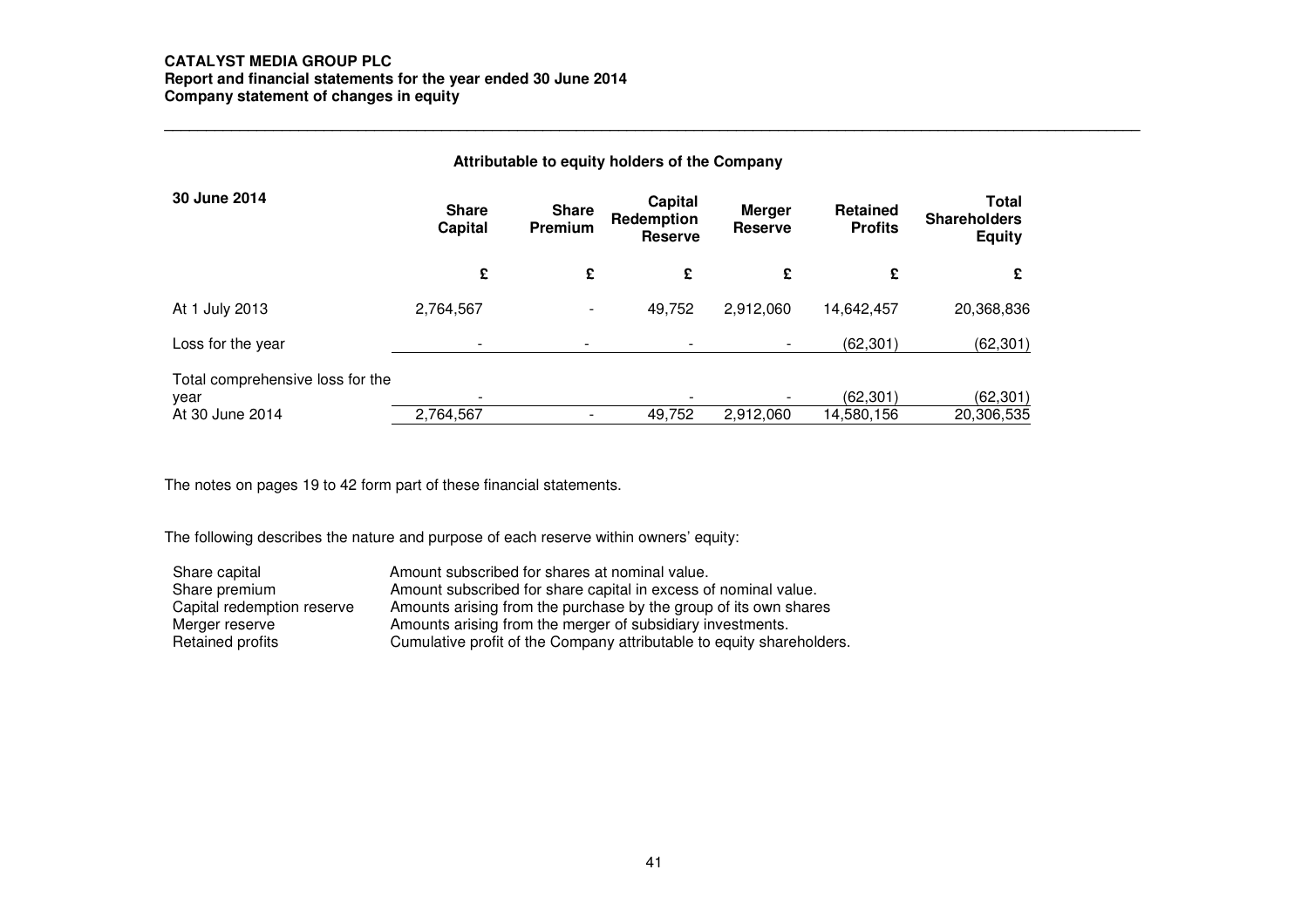# **CATALYST MEDIA GROUP PLC**

 **Report and financial statements for the year ended 30 June 2014 Company statement of changes in equity \_\_\_\_\_\_\_\_\_\_\_\_\_\_\_\_\_\_\_\_\_\_\_\_\_\_\_\_\_\_\_\_\_\_\_\_\_\_\_\_\_\_\_\_\_\_\_\_\_\_\_\_\_\_\_\_\_\_\_\_\_\_\_\_\_\_\_\_\_\_\_\_\_\_\_\_\_\_\_\_\_\_\_\_\_\_\_\_\_\_\_\_\_\_\_\_\_\_\_\_\_\_\_\_\_\_\_\_\_\_\_\_\_\_\_\_** 

| Attributable to equity holders of the Company                                                                  |                                |                                |                                         |                                                      |                                   |                                                      |
|----------------------------------------------------------------------------------------------------------------|--------------------------------|--------------------------------|-----------------------------------------|------------------------------------------------------|-----------------------------------|------------------------------------------------------|
| 30 June 2013                                                                                                   | <b>Share</b><br><b>Capital</b> | <b>Share</b><br><b>Premium</b> | Capital<br>Redemption<br><b>Reserve</b> | Merger<br><b>Reserve</b>                             | <b>Retained</b><br><b>Profits</b> | <b>Total</b><br><b>Shareholders</b><br><b>Equity</b> |
|                                                                                                                | £                              | £                              | £                                       | £                                                    | £                                 | £                                                    |
| At 1 July 2012                                                                                                 | 2,814,319                      |                                |                                         | 2,912,060                                            | 15,518,300                        | 21,244,679                                           |
| Profit for the year                                                                                            |                                |                                |                                         | $\overline{\phantom{a}}$                             | 2,994,551                         | 2,994,551                                            |
| Total comprehensive income for the<br>year<br>Dividend paid during the year<br>Cancellation of Treasury shares | (49, 752)                      | $\overline{\phantom{a}}$       | 49,752                                  | $\overline{\phantom{a}}$<br>$\overline{\phantom{a}}$ | 2,994,551<br>(3,870,394)          | 2,994,551<br>(3,870,394)                             |
| At 30 June 2013                                                                                                | 2,764,567                      | $\overline{\phantom{a}}$       | 49,752                                  | 2,912,060                                            | 14,642,457                        | 20,368,836                                           |

On 12 October 2012, the Company paid a dividend of £1,935,197 to shareholders which amounted to 7 pence per ordinary share. This was followed by a further dividend paid on 3 May 2013 of £1,935,197 which amounted to 7 pence per share.

On 15 October 2012, the Company cancelled, from Treasury, 497,524 ordinary shares.

The notes on pages 19 to 42 form part of these financial statements.

| Share capital              | Amount subscribed for shares at nominal value.                        |
|----------------------------|-----------------------------------------------------------------------|
| Share premium              | Amount subscribed for share capital in excess of nominal value.       |
| Capital redemption reserve | Amounts arising from the purchase by the group of its own shares      |
| Merger reserve             | Amounts arising from the merger of subsidiary investments.            |
| Retained profits           | Cumulative profit of the Company attributable to equity shareholders. |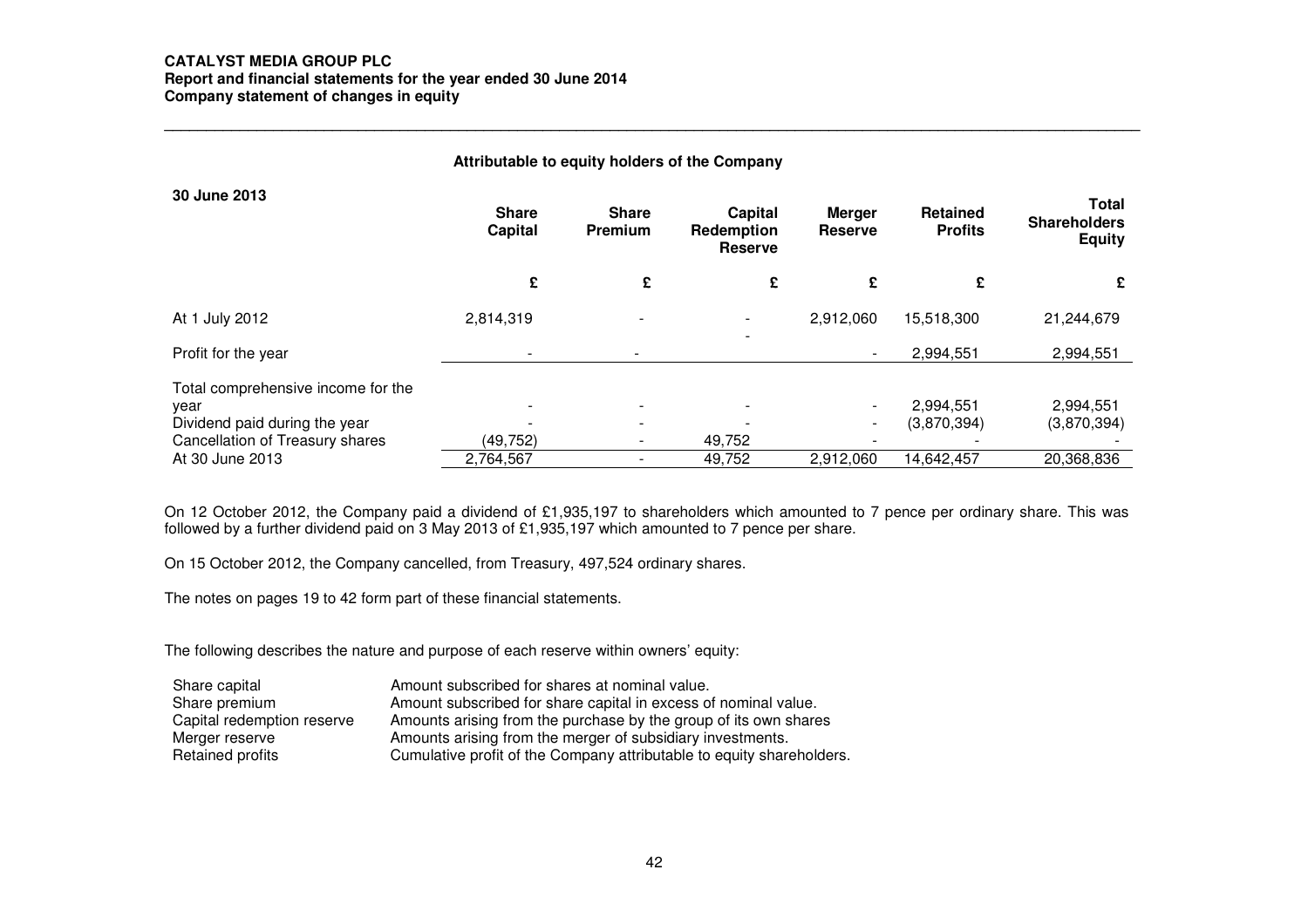#### **NOTICE OF ANNUAL GENERAL MEETING**

**\_\_\_\_\_\_\_\_\_\_\_\_\_\_\_\_\_\_\_\_\_\_\_\_\_\_\_\_\_\_\_\_\_\_\_\_\_\_\_\_\_\_\_\_\_\_\_\_\_\_\_\_\_\_\_\_\_\_\_\_\_\_\_\_\_\_\_\_\_\_\_\_** 

#### **CATALYST MEDIA GROUP PLC (Registered in England and Wales with number 03955206)**

**Notice is hereby given that the fourteenth Annual General Meeting (the "AGM") of Catalyst Media Group Plc (the "Company") will be held on 20 January 2015 at 6 Stratton Street, London, London W1J 8LD at 10.00 a.m. for the purposes of considering and, if thought fit, passing the following resolutions of which resolutions 1 to 5 are ordinary resolutions and resolution 6 is a special resolution:** 

**Ordinary Resolutions** 

- **1. To receive the audited financial statements and the report of the directors and the auditors for the Company for the year ended 30 June 2014.**
- **2. To approve the directors' remuneration report for the Company for the year ended 30 June 2014.**
- **3. To reappoint UHY Hacker Young LLP as auditors of the Company to hold office until the conclusion of the next Annual General Meeting.**
- **4. To authorise the directors to fix the remuneration of the auditors.**
- **5. To re-elect Michael Rosenberg as a director.**

#### **Special Resolution**

- **6. Subject to, and in accordance with the Company's articles of association, the Company be generally and unconditionally authorised to make market purchases (within the meaning of Section 693(4) of the Companies Act 2006) of ordinary shares of the Company provided that:** 
	- **(a) the maximum number of ordinary shares hereby authorised to be acquired is 4,071,510 (being fifteen per cent of the issued ordinary shares of the Company at the date of this resolution);**
	- **(b) the minimum price which may be paid for an ordinary share is the nominal value of such share;**
	- **(c) the maximum price which may be paid for an ordinary share is an amount equal to 105 per cent. of the average of the middle market quotations for an ordinary share in the Company as derived from the AIM Appendix to The London Stock Exchange Daily Official List for the five business days immediately preceding the day on which such ordinary share is contracted to be purchased;**
	- **(d) the authority hereby conferred shall expire on the date which is 12 months from the date of the passing of this resolution;**
	- **(e) the Company may make any purchase of its ordinary shares pursuant to a contract concluded before the authority hereby conferred expires and which will or may be executed wholly or partly after the expiry of such authority; and**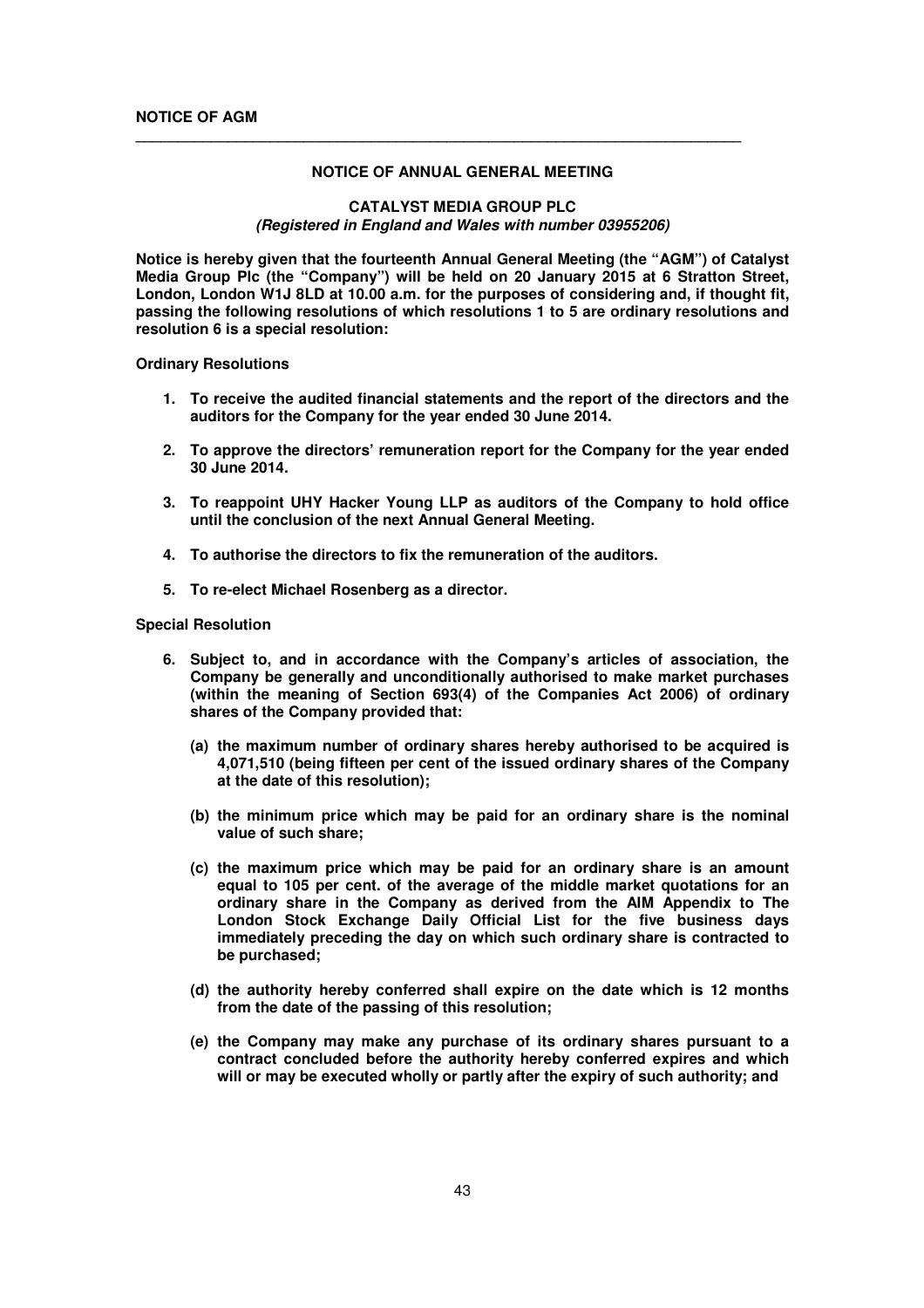**(f) all ordinary shares purchased pursuant to the authority conferred by this resolution shall be cancelled immediately on completion of the purchase or held in treasury (provided that the aggregate nominal value of shares held as treasury shares shall not at any time exceed ten per cent. of the issued ordinary share capital of the Company at any time).**

**\_\_\_\_\_\_\_\_\_\_\_\_\_\_\_\_\_\_\_\_\_\_\_\_\_\_\_\_\_\_\_\_\_\_\_\_\_\_\_\_\_\_\_\_\_\_\_\_\_\_\_\_\_\_\_\_\_\_\_\_\_\_\_\_\_\_\_\_\_\_\_\_** 

**By order of the Board**

**Michael Rosenberg OBE Chairman** 

**Registered Office: Quadrant House, 4 Thomas More Square, London E1W 1YW** 

**Date: 2 December 2014**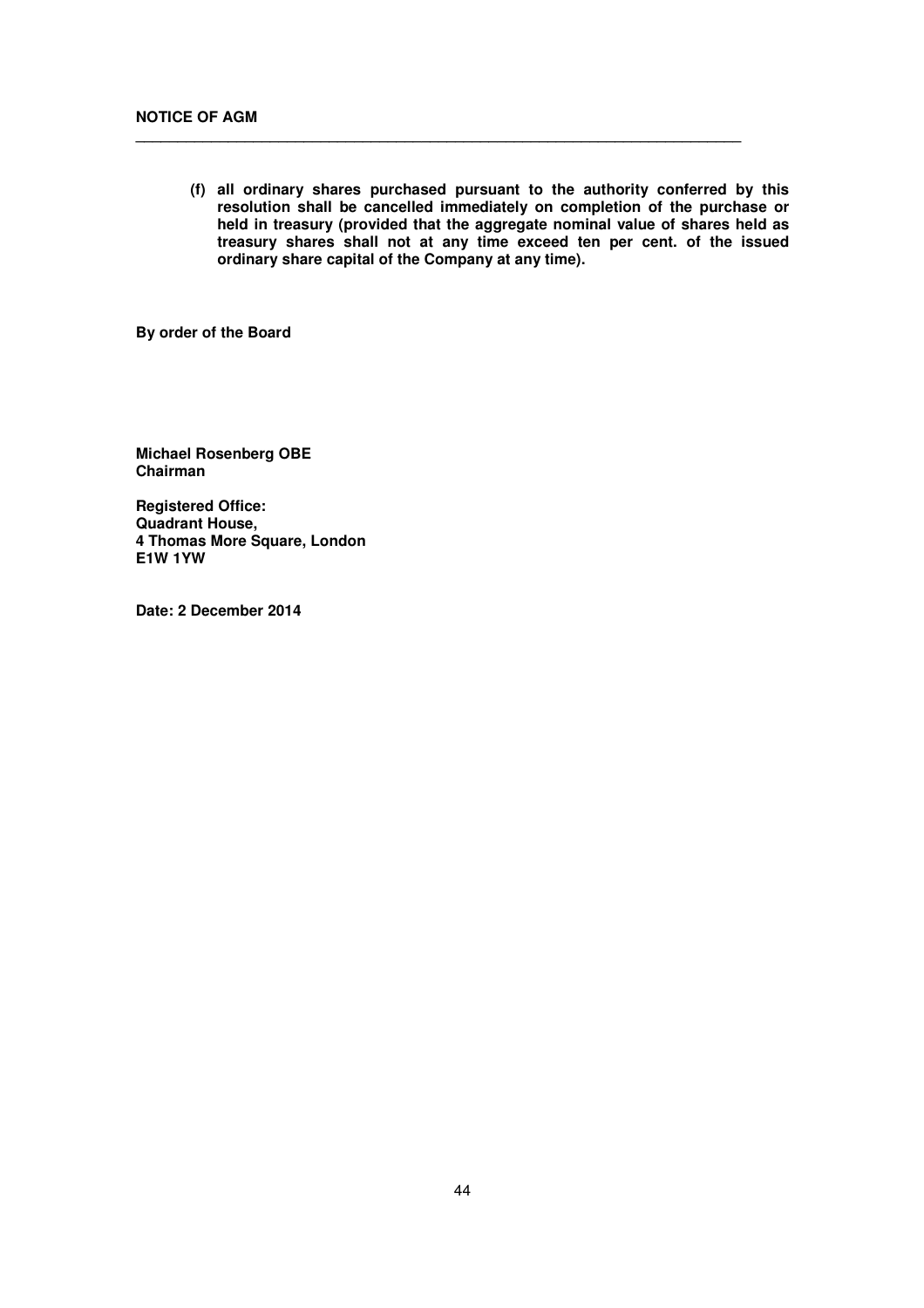Notes:

1. Only the holders of ordinary shares are entitled to attend the meeting and vote, subject to note 4 below. A member entitled to attend and vote may appoint one or more proxies to attend, speak and vote on his behalf at the meeting provided that each proxy is appointed to exercise the rights attached to a different share or shares held by the member. A member need not be a member of the Company but must attend the meeting to represent him.

**\_\_\_\_\_\_\_\_\_\_\_\_\_\_\_\_\_\_\_\_\_\_\_\_\_\_\_\_\_\_\_\_\_\_\_\_\_\_\_\_\_\_\_\_\_\_\_\_\_\_\_\_\_\_\_\_\_\_\_\_\_\_\_\_\_\_\_\_\_\_\_\_** 

- 2. A form of proxy is provided. To be effective, a form of proxy (together with the power of attorney or other authority (if any) under which it is signed or a notarially certified copy of such power of attorney or other authority) must be completed, signed and lodged with the Company's registrar, Neville Registrars, Neville House, 18 Laurel Lane, Halesowen, West Midlands B63 3DA no later than 48 hours before the time of the meeting. Depositing a completed form of proxy will not preclude a member from attending the meeting and voting in person.
- 3. A shareholder which is a corporation (including a company) (a "corporation") and which wishes to be represented at the meeting by a person with authority to speak, vote on a show of hands and vote on a poll (a "corporate representative") must submit a certified copy of the resolution giving the relevant authority to that corporate representative to the registered office (for the attention of the directors) by the same deadline as in note 2 above. A corporate representative has the same powers on behalf of the corporation he/she represents as that corporation could exercise if it were an individual member of the Company. Alternatively, a corporation may complete and return a form of proxy.
- 4. Pursuant to regulation 41 of the Uncertificated Securities Regulations 2001, to be entitled to attend and vote at the meeting (and for the purposes of the determination by the Company of the number of votes they may cast), members must be entered on the Company's register of members by 6.00pm on  $18<sup>th</sup>$  January 2015. Any changes to the register of members after such time shall be disregarded in determining the rights of any person to attend or vote at the meeting.
- 5. In the case of joint holders, the signature of only one of the joint holders is required on the form of proxy, but the vote of the senior (by order in the register of members) who tenders a vote will be accepted to the exclusion of the others.
- 6. Copies of the following documents will be available for inspection at the Company's registered office, during normal business hours, on any day (Saturdays, Sundays and public holidays excepted) from the date of this notice until the day of the meeting and at the place of the meeting for 15 minutes prior to and during the meeting:
	- (a) the register of directors' interests in the share capital of the Company; and
	- (b) copies of the directors' service contracts